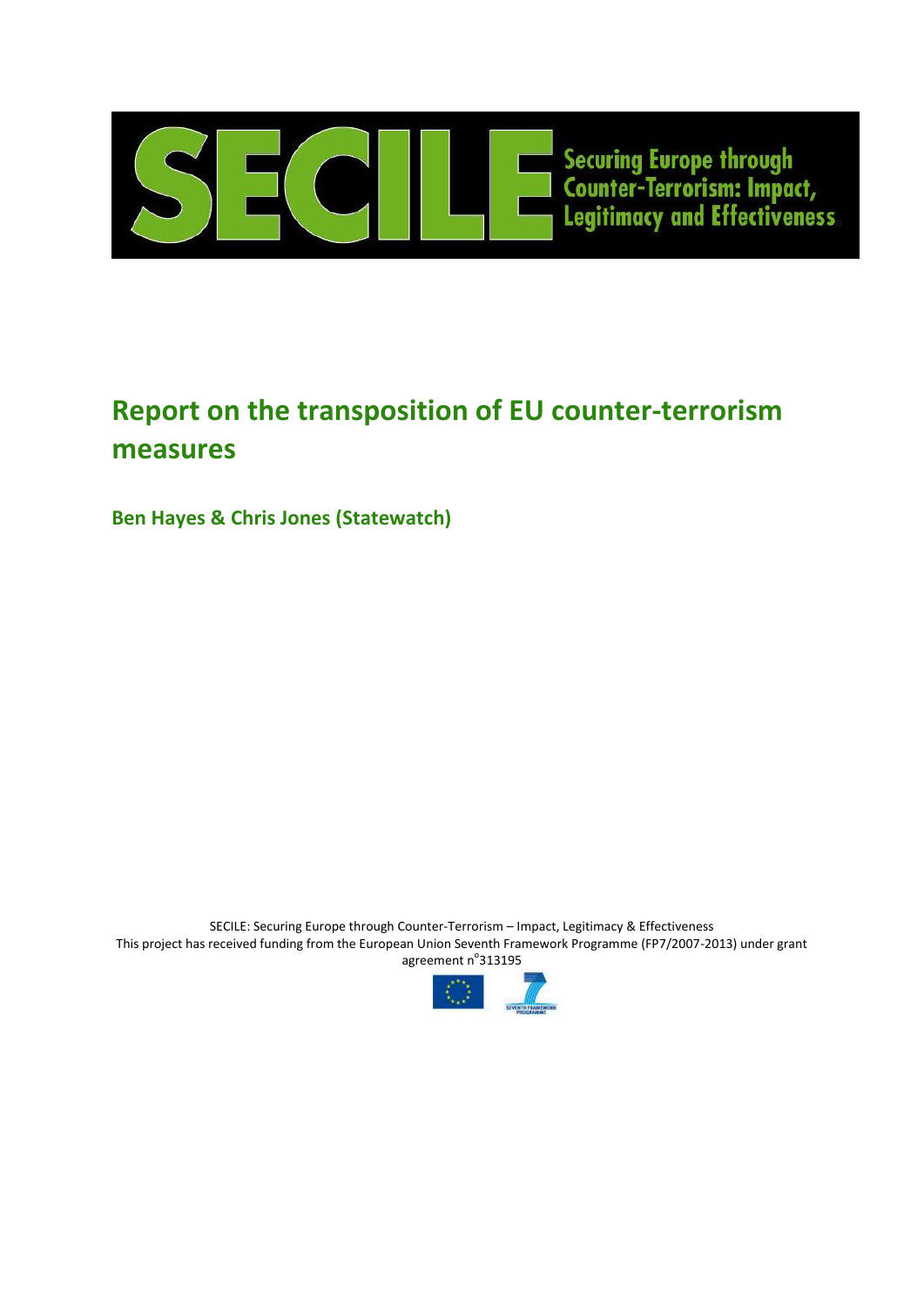#### **ABSTRACT**

SECILE is an EU-funded research project examining the legitimacy and effectiveness of European Union counter-terrorism measures (CTMs). This report examines the transposition of CTMs adopted by the EU since 11 September 2011 and forms the basis for further research and analysis regarding their legitimacy and effectiveness by the SECILE consortium. The report has been produced by the civil liberties organisation *Statewatch* which is conducting a 'stocktake' of EU CTMs and collecting and analysing data about their implementation (SECILE work package 2). Readers of this report should also refer to deliverables D2.1 (a catalogue of CTMs adopted by the EU since 9/11), D2.3 (an analysis of the ways in which the EU institutions have assessed the impact, legitimacy and effectiveness of the measures described in this report) and D2.4 (a case study on the implementation and review of the EU "Data Retention" Directive).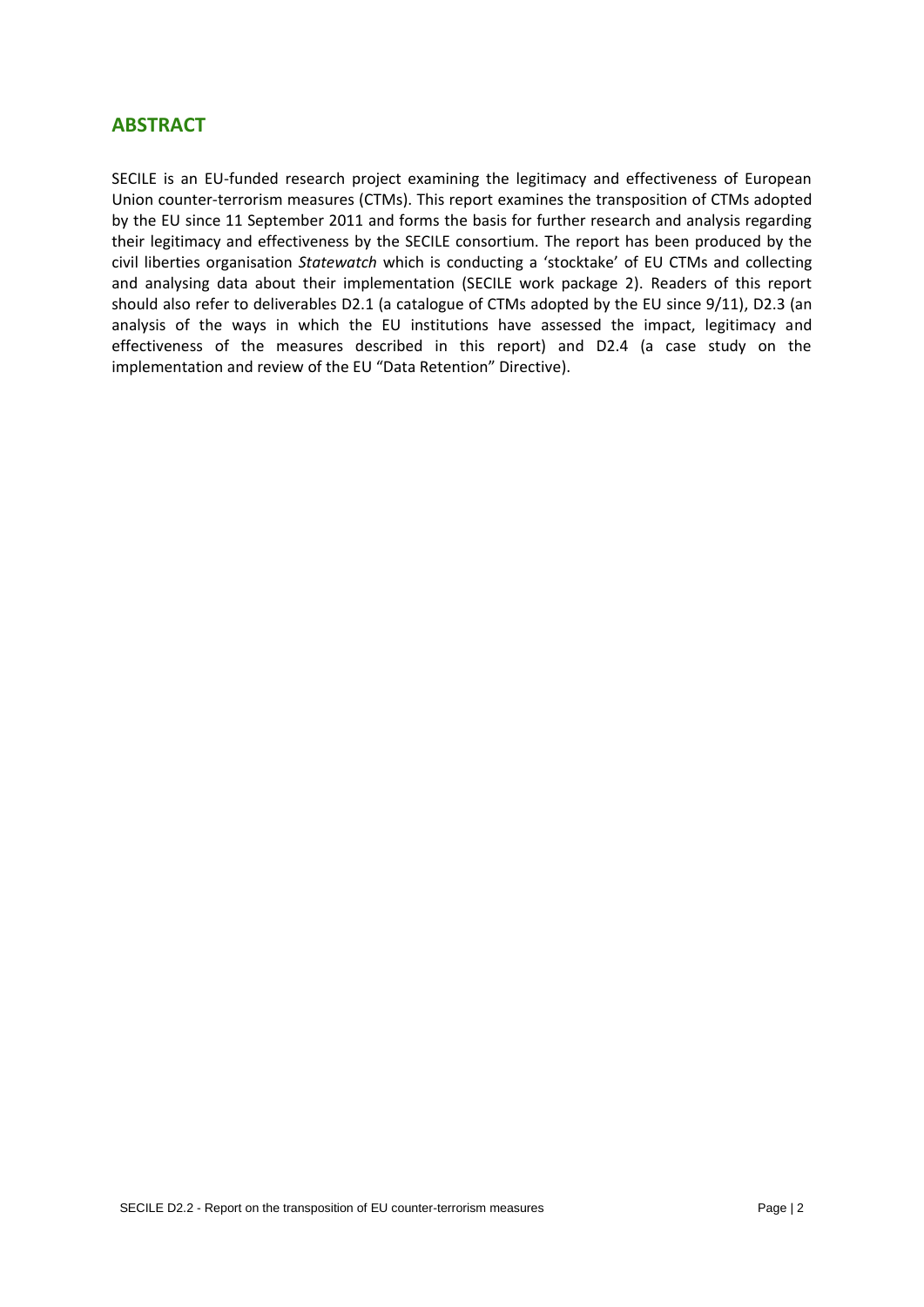# **TABLE OF CONTENTS**

| 1. |     |       |                                                                                       |  |  |  |
|----|-----|-------|---------------------------------------------------------------------------------------|--|--|--|
| 2. |     |       |                                                                                       |  |  |  |
| 3. |     |       |                                                                                       |  |  |  |
|    | 3.1 |       |                                                                                       |  |  |  |
|    | 3.2 |       |                                                                                       |  |  |  |
|    | 3.3 |       |                                                                                       |  |  |  |
|    | 3.4 |       |                                                                                       |  |  |  |
|    | 3.5 |       |                                                                                       |  |  |  |
|    | 3.6 |       |                                                                                       |  |  |  |
|    | 3.7 |       |                                                                                       |  |  |  |
| 4  |     |       |                                                                                       |  |  |  |
|    | 4.1 |       |                                                                                       |  |  |  |
|    | 4.2 |       | Transposition of EU counter-terrorism measures in the United Kingdom  18              |  |  |  |
| 5  |     |       |                                                                                       |  |  |  |
|    | 5.1 |       | Overview of transposition and review of EU counter-terrorism measures 24              |  |  |  |
|    | 5.2 |       |                                                                                       |  |  |  |
|    | 5.3 |       |                                                                                       |  |  |  |
|    | 5.4 |       |                                                                                       |  |  |  |
| 6  |     |       |                                                                                       |  |  |  |
|    | 6.1 |       |                                                                                       |  |  |  |
|    |     | 6.1.1 | Directive amending Council Directive 91/308/EEC on prevention of the use of the       |  |  |  |
|    |     |       | financial system for the purpose of money laundering - Commission [second anti-money  |  |  |  |
|    |     |       |                                                                                       |  |  |  |
|    |     | 6.1.2 | Directive concerning the protection of personal data and the protection of privacy in |  |  |  |
|    |     |       |                                                                                       |  |  |  |
|    |     | 6.1.3 |                                                                                       |  |  |  |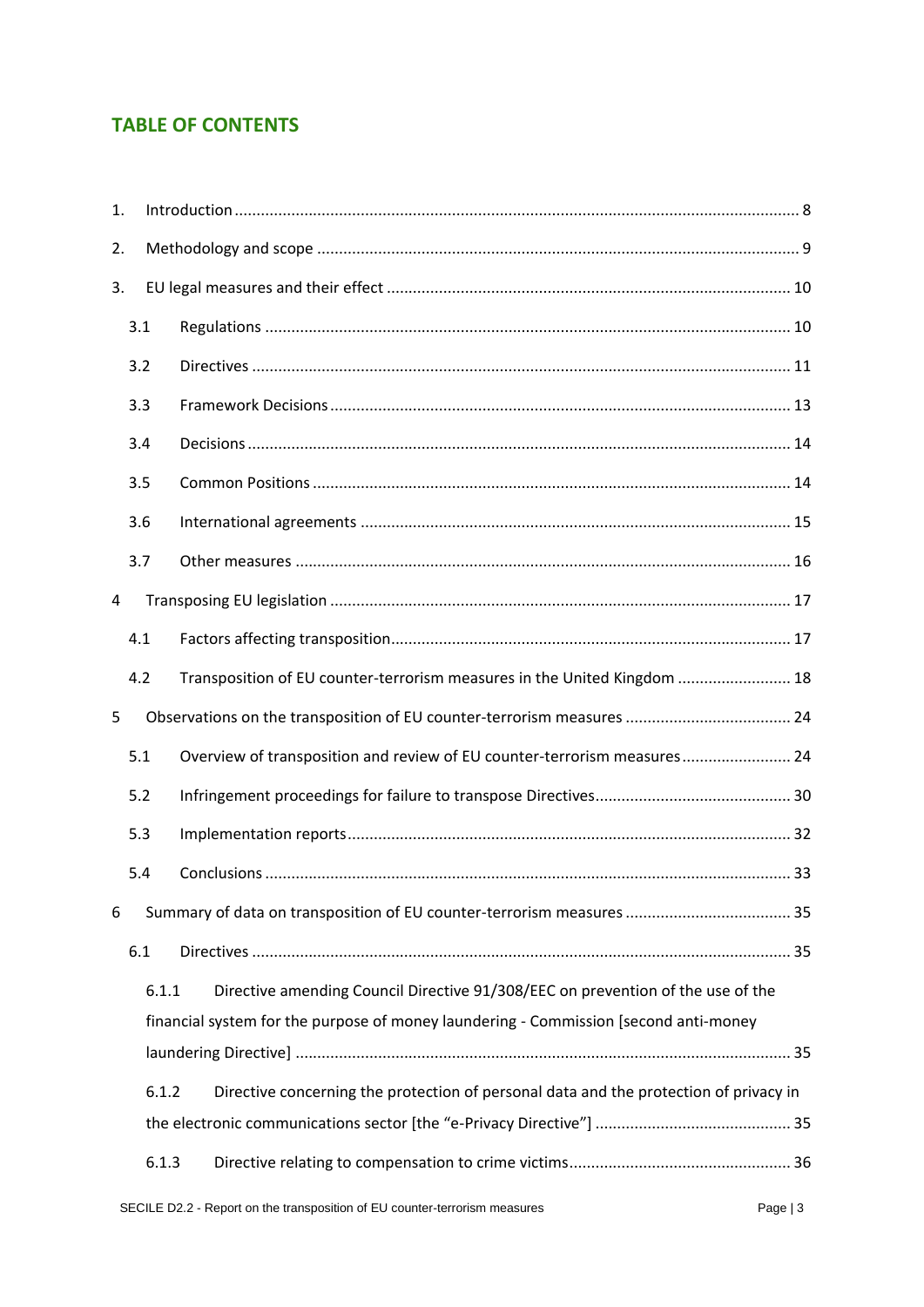| 6.1.4       | Directive on the obligation of carrier to communicate passenger data [the "API                           |
|-------------|----------------------------------------------------------------------------------------------------------|
|             |                                                                                                          |
| 6.1.5       | Directive on the prevention of the use of the financial system for the purpose of                        |
|             | money laundering and terrorist financing [Third anti-money laundering Directive]  37                     |
| 6.1.6       |                                                                                                          |
| 6.1.7       | Directive on the retention of data generated or processed in connection with the                         |
|             | provision of publicly available electronic communications services or of public communications           |
|             |                                                                                                          |
| 6.1.8       | Directive on payment services in the internal market amending Directives 97/7/EC,                        |
|             | 2002/65/EC, 2005/60/EC and 2006/48/EC and repealing Directive 97/5/EC  38                                |
| 6.1.9       | Directive setting up, pursuant to Council Directive 93/15/EC, a system for the                           |
|             |                                                                                                          |
| 6.1.10      | Council Directive on the identification and designation of European critical                             |
|             | infrastructures and the assessment of the need to improve their protection 39                            |
| 6.1.11      |                                                                                                          |
| 6.1.12      | Directive on the right to interpretation and translation in criminal proceedings 40                      |
| 6.1.13      | Directive on standards for the qualification of third-country nationals or stateless                     |
|             | persons as beneficiaries of international protection, for a uniform status for refugees or for           |
|             | persons eligible for subsidiary protection, and for the content of the protection granted (recast)<br>41 |
| 6.1.14      |                                                                                                          |
| 6.1.15      | Directive establishing minimum standards on the rights, support and protection of                        |
|             | victims of crime, and replacing Council Framework Decision 2001/220/JHA  42                              |
| 6.2         |                                                                                                          |
| 6.2.1       |                                                                                                          |
| 6.2.2       |                                                                                                          |
| 6.2.3       | Framework Decision on the European arrest warrant and the surrender procedures                           |
|             |                                                                                                          |
| 6.2.4       | Framework on the execution in the European Union of orders freezing property or                          |
| evidence 46 |                                                                                                          |

SECILE D2.2 - Report on the transposition of EU counter-terrorism measures Page | 4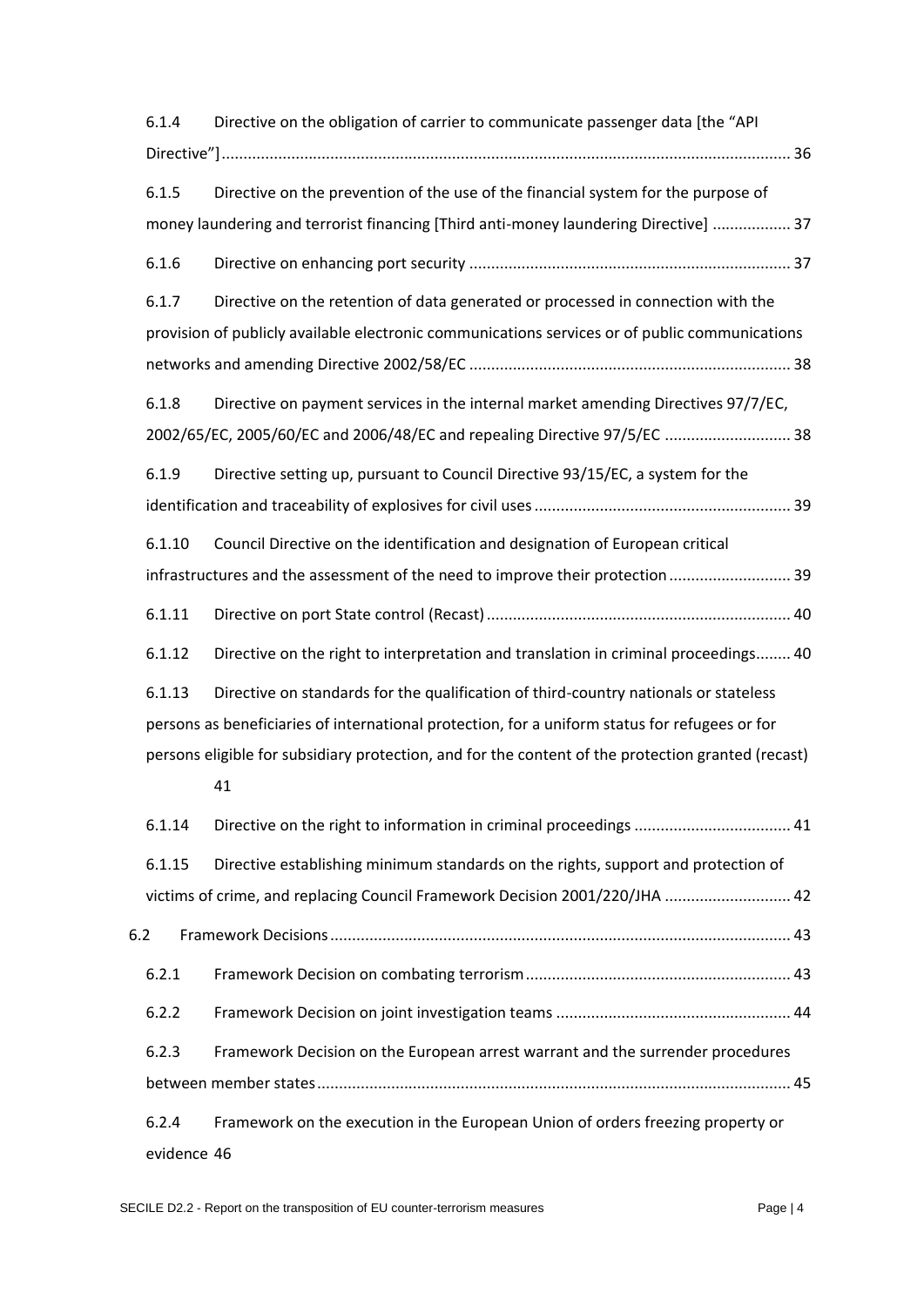| 6.2.5       | Framework Decision on confiscation of crime-related proceeds, instrumentalities and |
|-------------|-------------------------------------------------------------------------------------|
| property 46 |                                                                                     |

|       | 6.2.6  |                                                                                              |  |
|-------|--------|----------------------------------------------------------------------------------------------|--|
|       | 6.2.7  | Framework Decision on the application of the principle of mutual recognition to              |  |
|       |        |                                                                                              |  |
|       | 6.2.8  | Framework Decision on simplifying the exchange of information and intelligence               |  |
|       |        | between law enforcement authorities of the member states of the European Union  48           |  |
|       | 6.2.9  | Framework Decision on the application of the principle of mutual recognition to              |  |
|       |        | judgments in criminal matters imposing custodial sentences or measures involving deprivation |  |
|       |        |                                                                                              |  |
|       | 6.2.10 | Framework Decision on the European evidence warrant for the purpose of obtaining             |  |
|       |        | objects, documents and data for use in proceedings in criminal matters 49                    |  |
|       | 6.2.11 | Framework Decision the organisation and content of the exchange of information               |  |
|       |        |                                                                                              |  |
| 6.3   |        |                                                                                              |  |
| 6.3.1 |        |                                                                                              |  |
| 6.3.2 |        | Common Position on the application of specific measures to combat terrorism  50              |  |
| 6.3.3 |        |                                                                                              |  |
| 6.4   |        |                                                                                              |  |
| 6.4.1 |        | Decision establishing a Community mechanism to facilitate reinforced cooperation in civil    |  |
|       |        |                                                                                              |  |
| 6.4.2 |        | Decision 2002/187/JHA setting up Eurojust with a view to reinforcing the fight against       |  |
|       |        | serious crime (amended by Council Decision 2003/659/JHA and Council Decision/426/JHA) 52     |  |
| 6.4.3 |        | Decision establishing a mechanism for evaluating the legal systems and their                 |  |
|       |        |                                                                                              |  |
| 6.4.4 |        | Decision on the implementation of specific measures for police and judicial cooperation to   |  |
|       |        | combat terrorism in accordance with Article 4 of Common Position 2001/931/CFSP [repealed by  |  |
|       |        |                                                                                              |  |
| 6.4.5 |        |                                                                                              |  |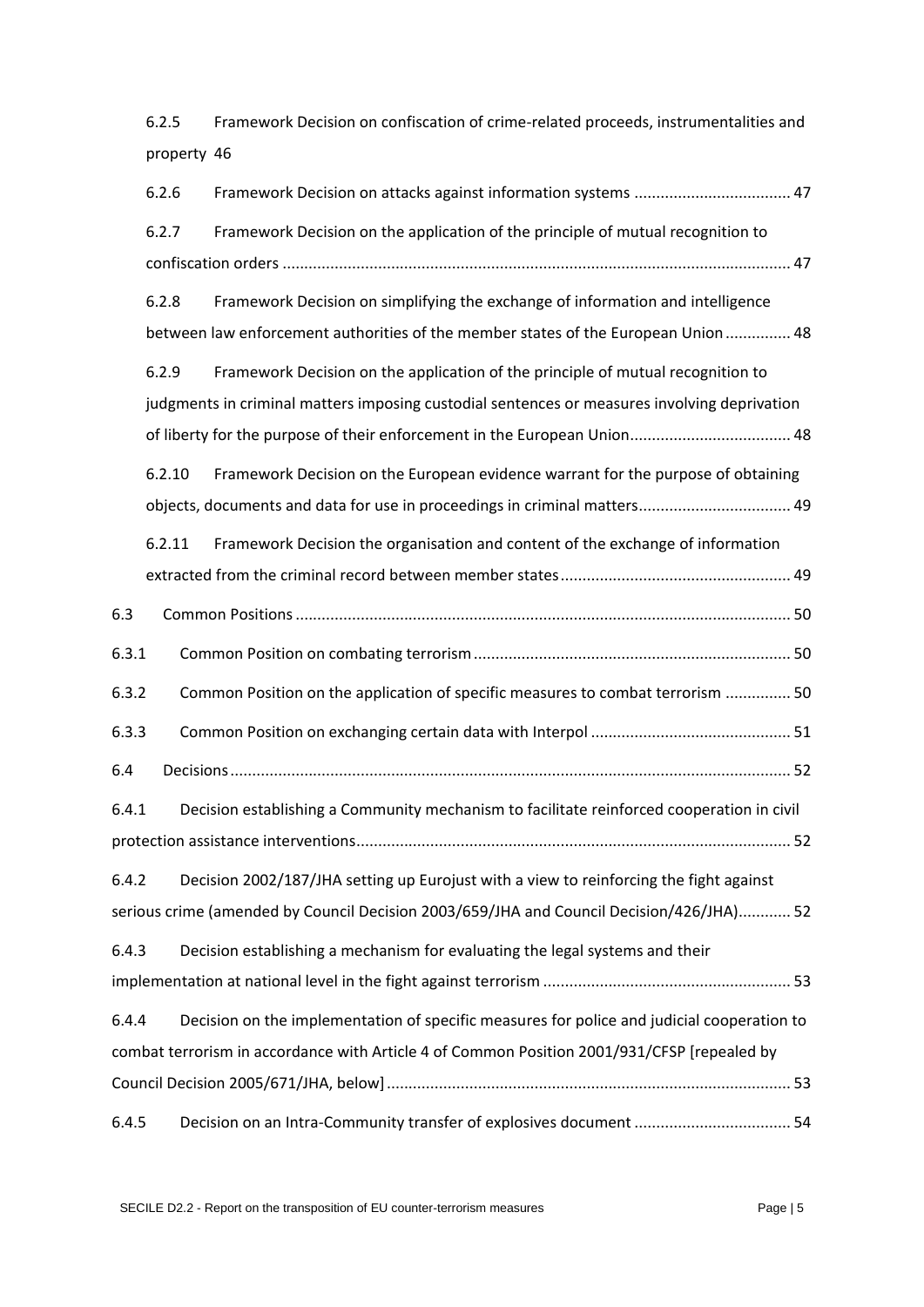| 6.4.6  | Decision concerning the introduction of some new functions for the Schengen Information           |
|--------|---------------------------------------------------------------------------------------------------|
|        |                                                                                                   |
| 6.4.7  | Decision on the exchange of information and cooperation concerning terrorist offences. 55         |
| 6.4.8  |                                                                                                   |
| 6.4.9  | Decision on the establishment, operation and use of the second generation Schengen                |
|        |                                                                                                   |
| 6.4.10 | Decision establishing a Community civil Protection Mechanism (recast)  56                         |
| 6.4.11 | Decision concerning cooperation between Asset Recovery Offices of the member states in            |
|        | the field of tracing and identification of proceeds from, or other property related to, crime 56  |
| 6.4.12 | Decision on the stepping up of cross-border cooperation, particularly in combating                |
|        |                                                                                                   |
| 6.4.13 | Decision on the implementation of Decision 2008/615/JHA on the stepping up of cross-              |
|        | border cooperation, particularly in combating terrorism and cross-border crime [Prüm Decision] 57 |
| 6.4.14 | Decision on the improvement of cooperation between the special intervention units of the          |
|        |                                                                                                   |
| 6.4.15 | Decision concerning access for consultation of the Visa Information System (VIS) by               |
|        | designated authorities of member states and by Europol for the purposes of the prevention,        |
|        | detection and investigation of terrorist offences and of other serious criminal offences  58      |
| 6.4.16 | Decision amending Regulation (EC) No 725/2004 of the European Parliament and of the               |
|        | council as far as the IMO Unique Company and Registered Owner Identification Number Scheme is     |
|        | concerned (notified under document number C(2009) 148) [related to Regulation (EC) No 725/2004]   |
|        | 59                                                                                                |
| 6.4.17 | Decision on the establishment of the European Criminal Records Information System                 |
|        |                                                                                                   |
| 6.4.18 |                                                                                                   |
| 6.5    |                                                                                                   |
| 6.5.1  | Agreement on extradition between the European Union and the United States of America              |
|        | 61                                                                                                |
| 6.5.2  | Agreement on mutual legal assistance between the European Union and the United States             |
|        |                                                                                                   |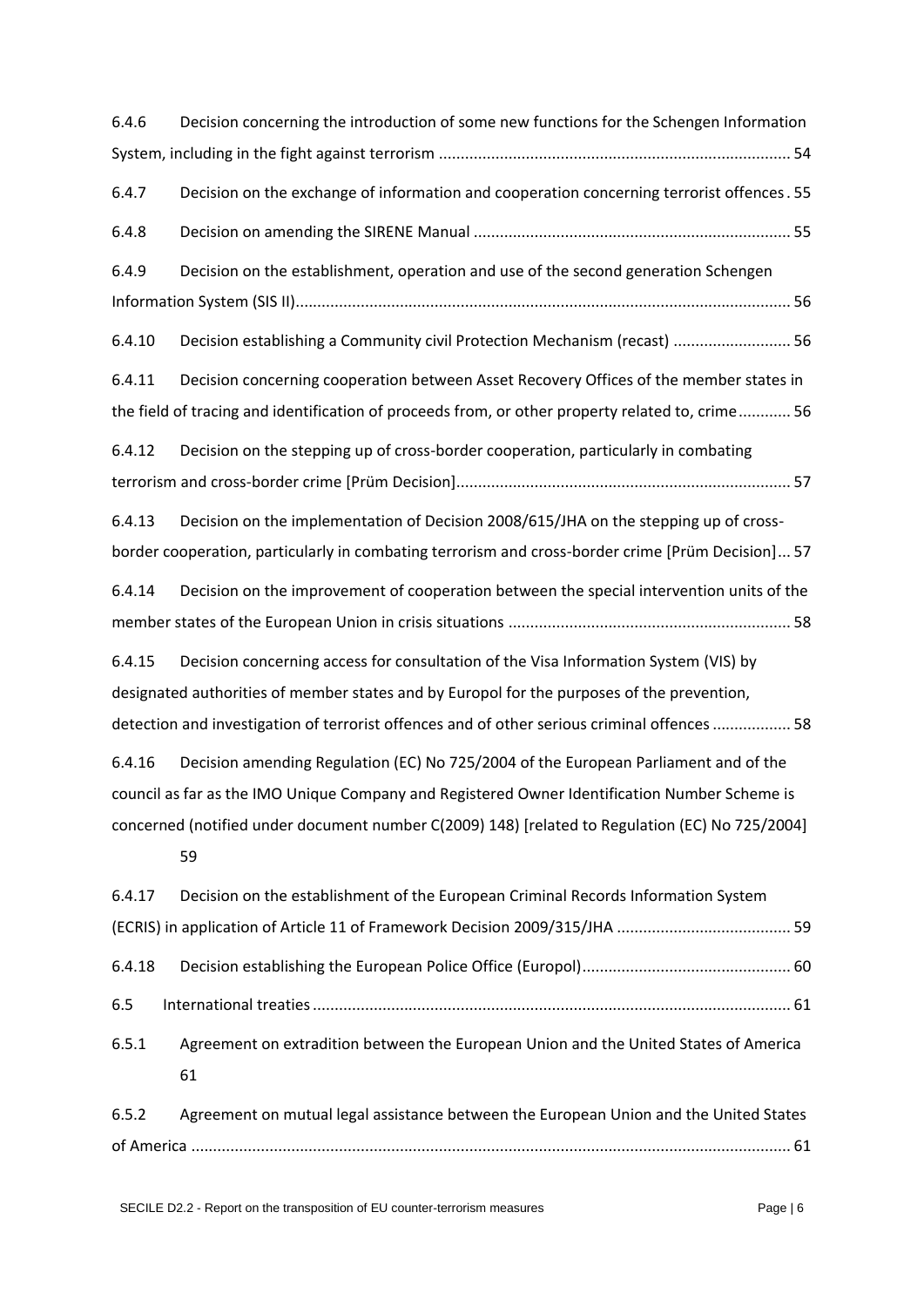| 6.5.3 | Agreement between EC and USA on intensifying and broadening the Agreement on                     |  |
|-------|--------------------------------------------------------------------------------------------------|--|
|       | customs cooperation and mutual assistance in customs matters to include cooperation on container |  |
|       |                                                                                                  |  |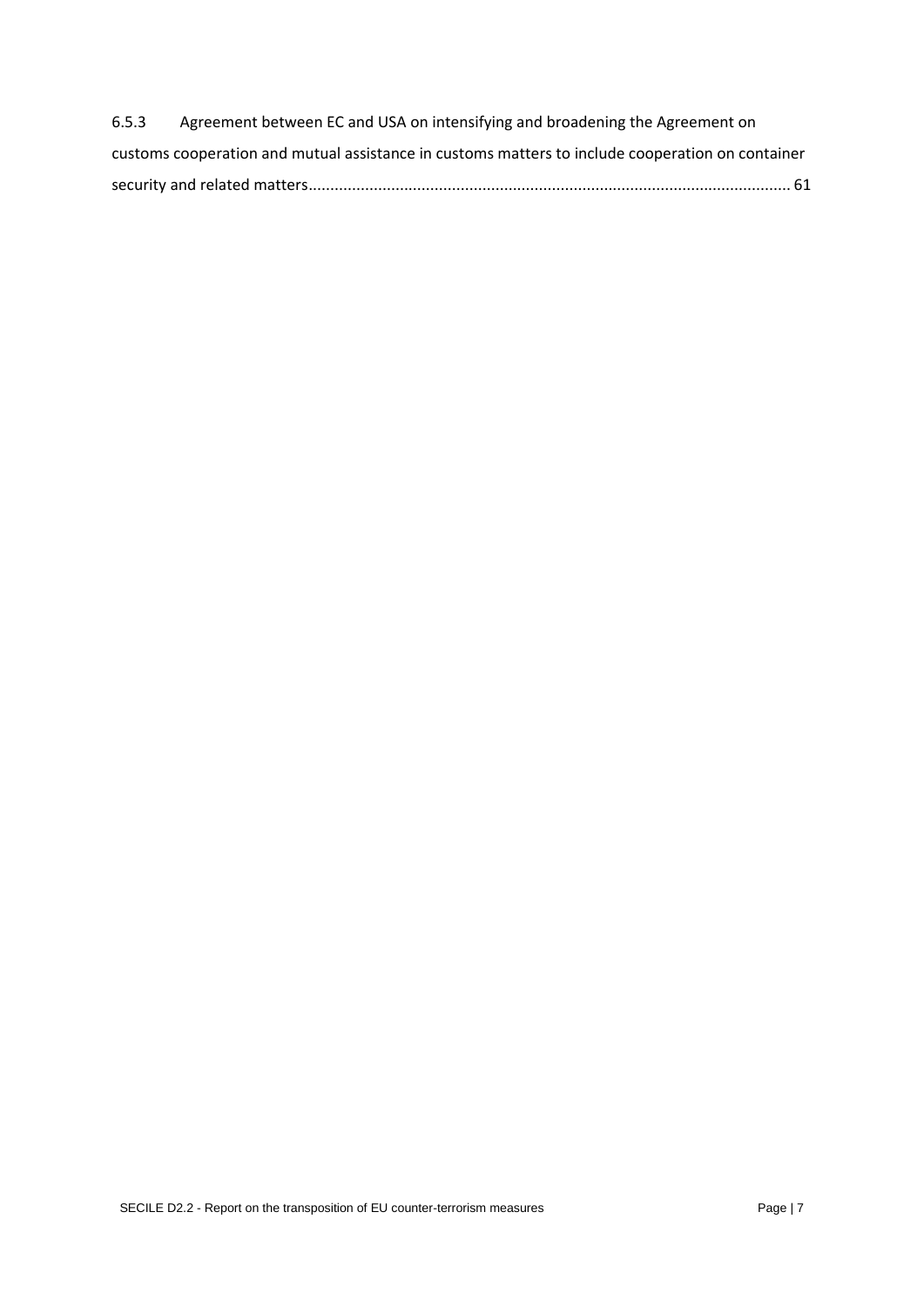#### <span id="page-7-0"></span>1. Introduction

In its Catalogue of EU counter-terrorist measures (CTMs) adopted since 11 September 2001 (see SECILE deliverable D2.1) *Statewatch* has attempted to compile all relevant EU counter-terrorism measures adopted since 11 September 2001. This suggests that at least 239 specific EU laws and policies have been adopted in the name of "counter-terrorism" since 11 September 2001. This report considers the implementation of those measures – a process known as transposition (or sometimes "transposal").

This report is concerned with those EU "counter-terrorism" laws that actually require the member states to enact dedicated implementing measures to transpose them into law or policy. The following section sets out the methodology and scope of the report. Section 3 explains the legal effect of the different instruments that make up the body of EU counter-terrorism law considered herein.

The underlying rationale for examining the transposition process is to see how it relates to the questions of legitimacy and effectiveness that are central to the SECILE project. While it might be assumed that difficulties or failures on the part of member states in transposing EU measures could self-evidently be linked to issues of legitimacy, the transposition process is in fact far more complex and there are no simple correlations that can reasonably be drawn. Section 4 of this report considers some of the factors that have been identified in the discourse on the legitimacy of the transposition process in respect to EU measures. By means of example, the report also provides an overview of the transposition process in the United Kingdom together with some examples of how different kinds of EU CTMs have been transposed in that jurisdiction.

It is important to state the limitations of this report from the outset. To examine how each of the 50 EU counter-terrorism measures in question have actually been transposed by each of the 28 EU member states with reference to specific laws and legislative procedures would require 1400 separate investigations and is beyond the capacity of the SECILE project. Section 5 of the report instead provides an overview of the available data regarding the transposition of EU CTMs. While this information may be helpful in identifying those measures which were the most problematic in terms of implementation by the member states, it does not explain the underlying factors that may have caused those problems, such as human rights concerns, parliamentary objections, incompatibility with constitutional principles, complex points of law, and so on. It is for others to assess these processes in more detail.

An in-depth case study based on a detailed examination of the development and implementation of the EU Data Retention Directive is the subject of a separate *Statewatch* report (see SECILE deliverable D2.4). A further report by Statewatch examines the way in which the EU institutions have assessed the legitimacy and effectiveness of EU CTMs (see SECILE deliverable D2.3).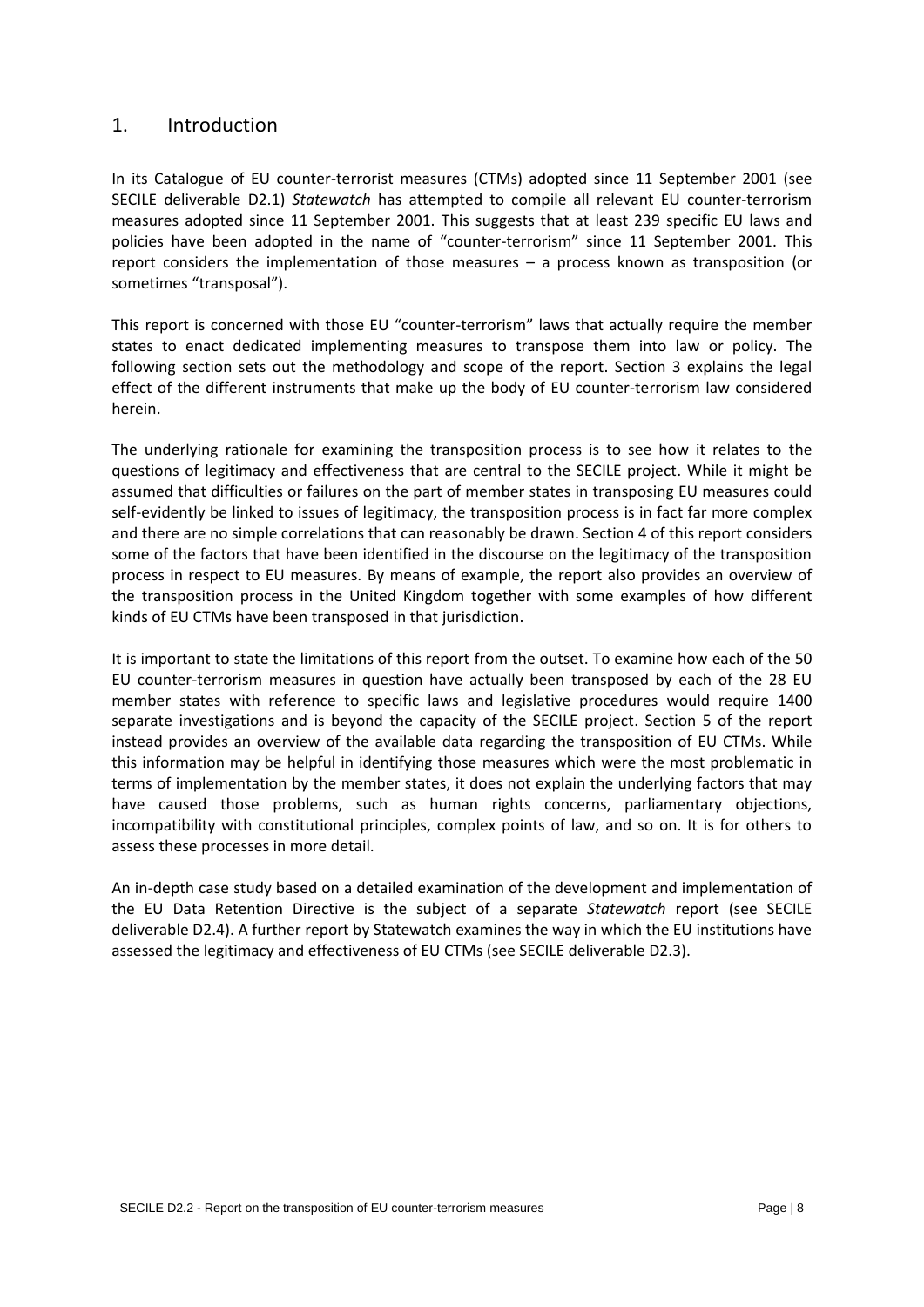### <span id="page-8-0"></span>2. Methodology and scope

*Statewatch* has been monitoring the development of EU Justice and Home Affairs policy since the organisation was founded in 1990. In 1997 *Statewatch* launched the European Monitoring and Documentation Centre on EU Justice and Home Affairs Policy (SEMDOC). The SEMDOC website documents every single EU measure that has been adopted in the area of Justice and Home Affairs (JHA) since the entry into force of the Maastricht Treaty on European Union in 1993. The SEMDOC archives include more than 10,000 documents concerning JHA and security policy dating back to the mid 1970's, when European Economic Community (EEC) states commenced *ad hoc* cooperation on Terrorism, Radicalism and Violence (the 'TREVI' framework). After the terrorist attacks of 11 September 2011 *Statewatch* began tracking the development of the EU counter-terrorism agenda, reporting on new proposals and providing full-text documentation and analysis of key measures.

This report provides information about the transposition of EU counter-terrorism measures by the member states. For the purposes of this study an EU legal act or policy document is considered to be an EU counter-terrorism measure if (i) it has at some point in time been part of the EU's counterterrorism agenda; (ii) it has been adopted or approved by an EU institution or body or otherwise represents the official policy of the European Union. $1$ 

EU laws are usually categorised according to their legal effect as "binding" (or "hard" law) or "nonbinding" ("soft" law).<sup>2</sup> The current EU ('Lisbon') treaty framework provides for three different types of legally binding legislative act: Regulations, Directives and Decisions (under Article 288 TFEU). In addition, the previous EU ('Amsterdam') treaty provided for additional types of legislative act in the field of Justice and Home Affairs policy (under Title VI TEU): Conventions, Framework Decisions, Decisions and Common Positions. As of 1 January 2014 these intergovernmental, "Third Pillar" measures will be transferred to the full competence of the EU with the result that the European Commission may review their implementation and propose replacement legislation (Regulations, Directives and Decisions; the "old" legislation will remain in force in the meantime).<sup>3</sup> Those states which do not wish to transfer new powers to the EU in this area may also opt-out of these measures at this time, an opportunity that so far seems to have excited only the UK government, which has announced its intention to opt-out of all JHA measures and then re-adopt those deemed useful.<sup>4</sup> Still more measures – common strategies, Common Positions and Joint Actions – are used to implement the EU Common Foreign and Security Policy. There are also various types of legally binding EU agreements with third states or bodies. Non-binding EU measures include Recommendations, Resolutions, Conclusions, Opinions and Action Plans. The legal effect of these measures is explained in the following section.

Of the 239 EU counter-terrorism measures identified in our catalogue of EU counter-terrorism legislation,<sup>5</sup> 88 – or 36 per cent – can be said to be legally binding. For the purposes of this report we then distinguish between EU legislation which does require member states to enact dedicated

**.** 

<sup>&</sup>lt;sup>1</sup> See SECILE Deliverable 2.1, 'Catalogue of EU counter-terrorist measures adopted since 11 September 2001', p.18

 $2^{2}$  For a more detailed explanation see Eurofound, 'Soft law',

<http://www.eurofound.europa.eu/areas/industrialrelations/dictionary/definitions/softlaw.htm><br><sup>3</sup> HM Government, 'Decision pursuant to Article 10 of Protocol 36 to The Treaty on the Functioning of the European Union', July 2013, p.2, <http://www.official-documents.gov.uk/document/cm86/8671/8671.pdf>

<sup>4</sup> 'Commons backs EU justice opt-outs', *BBC News*, 15 July 2013, [http://www.bbc.co.uk/news/uk-politics-](http://www.bbc.co.uk/news/uk-politics-23322841)[23322841](http://www.bbc.co.uk/news/uk-politics-23322841)

<sup>&</sup>lt;sup>5</sup> See SECILE Deliverable 2.1, 'Catalogue of EU counter-terrorist measures adopted since 11 September 2001'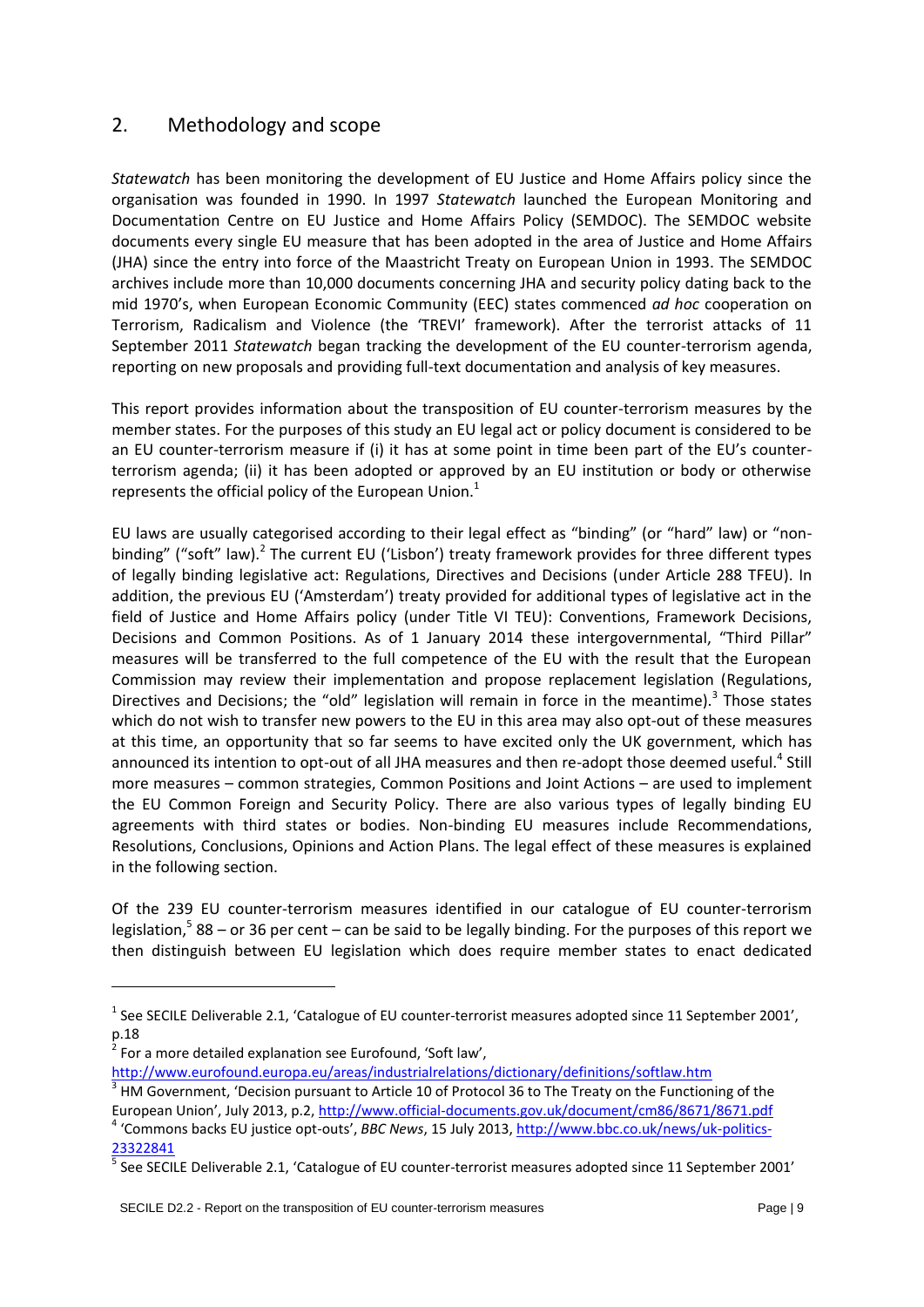implementing measures to transpose the law and that which does not, and subsequently focus upon those legally binding EU measures that explicitly require national laws or policies to implement them. To take three examples: EU Regulations have direct legal effect and so do not require transposition into national law (although significant practical steps may still be required to enforce or apply whatever rules it is that the Regulation seeks to achieve). Similarly, all EU Decisions are legally binding but some are addressed to the EU institutions rather than the member states; in these cases the member states need not do anything in terms of implementation. International agreements with third states may also not require national laws to implement them: only three of the eight EU agreements with third states on counter-terrorism-related measures require some form of transposition in the member states (the others affect private data controllers and EU institutions).

Therefore of the 88 legally binding measures identified in our catalogue of EU counter-terrorism legislation, 50 can be said to explicitly require transposition in the member states. Section 4 lists these measures and examines some of the factors that have been identified in the discourse on the legitimacy of the transposition process. It also provides some examples in respect to the way in which the UK has implemented or transposed selected legal measures; the UK was the obvious choice due to the ability of the researchers to more readily comprehend the language and assess the measures in question.

Sections 5 and 6 of this report examine the data on the transposition of EU counter-terrorism measures produced by the European Commission. This research was based on documentation retrieved from the SEMDOC archives and official sources of EU documentation (the Official Journal, institutional websites, public registers of Council and Commission documents etc.). It also utilised the database of the national provisions transposing EU Directives available on the EUR-Lex website.<sup>6</sup> The report provides data on whether the transposition/implementation of each CTM was evaluated by the EU institutions, whether specific measures were transposed by member states by the deadline in the legislation, and whether the member states transposed/implemented the measures to the satisfaction of the EU institutions.

### <span id="page-9-0"></span>3. EU legal measures and their effect

#### <span id="page-9-1"></span>3.1 Regulations

**.** 

EU Regulations are binding in their entirety and directly applicable.<sup>7</sup> National measures to incorporate EU Regulations into national law are not expressly required, although member states may still enact implementing measures as long as they preserve the intended effect of the Regulation.<sup>8</sup> A distinction is made between "basic Regulations" and "implementing Regulations": the former set out fundamental rules, the latter may contain additional technical provisions and be adopted by the Commission alone under delegated legislation.<sup>9</sup> The date that Regulations enter into force (become law) is set out in the legislation and is typically on or soon after the date of publication in the EU's Official Journal. The European Commission may initiate legal action against member states at the European Court of Justice for failing to adhere to EU Regulations (so-called "infringement proceedings"). $^{10}$  In respect to EU counter-terrorism policy, Regulations have been

- <sup>7</sup> Article 288, Treaty on the Functioning of the European Union, [http://eur](http://eur-lex.europa.eu/LexUriServ/LexUriServ.do?uri=OJ:C:2010:083:0047:0200:en:PDF)[lex.europa.eu/LexUriServ/LexUriServ.do?uri=OJ:C:2010:083:0047:0200:en:PDF](http://eur-lex.europa.eu/LexUriServ/LexUriServ.do?uri=OJ:C:2010:083:0047:0200:en:PDF)
- 8 European Commission, 'Regulations',

<sup>&</sup>lt;sup>6</sup> EUR-Lex website: [http://eur-lex.europa.eu/RECH\\_legislation.do](http://eur-lex.europa.eu/RECH_legislation.do)

[http://europa.eu/legislation\\_summaries/institutional\\_affairs/decisionmaking\\_process/l14522\\_en.htm](http://europa.eu/legislation_summaries/institutional_affairs/decisionmaking_process/l14522_en.htm) <sup>9</sup> Ibid.

<sup>&</sup>lt;sup>10</sup> Article 258, Treaty on the Functioning of the European Union

SECILE D2.2 - Report on the transposition of EU counter-terrorism measures Page | 10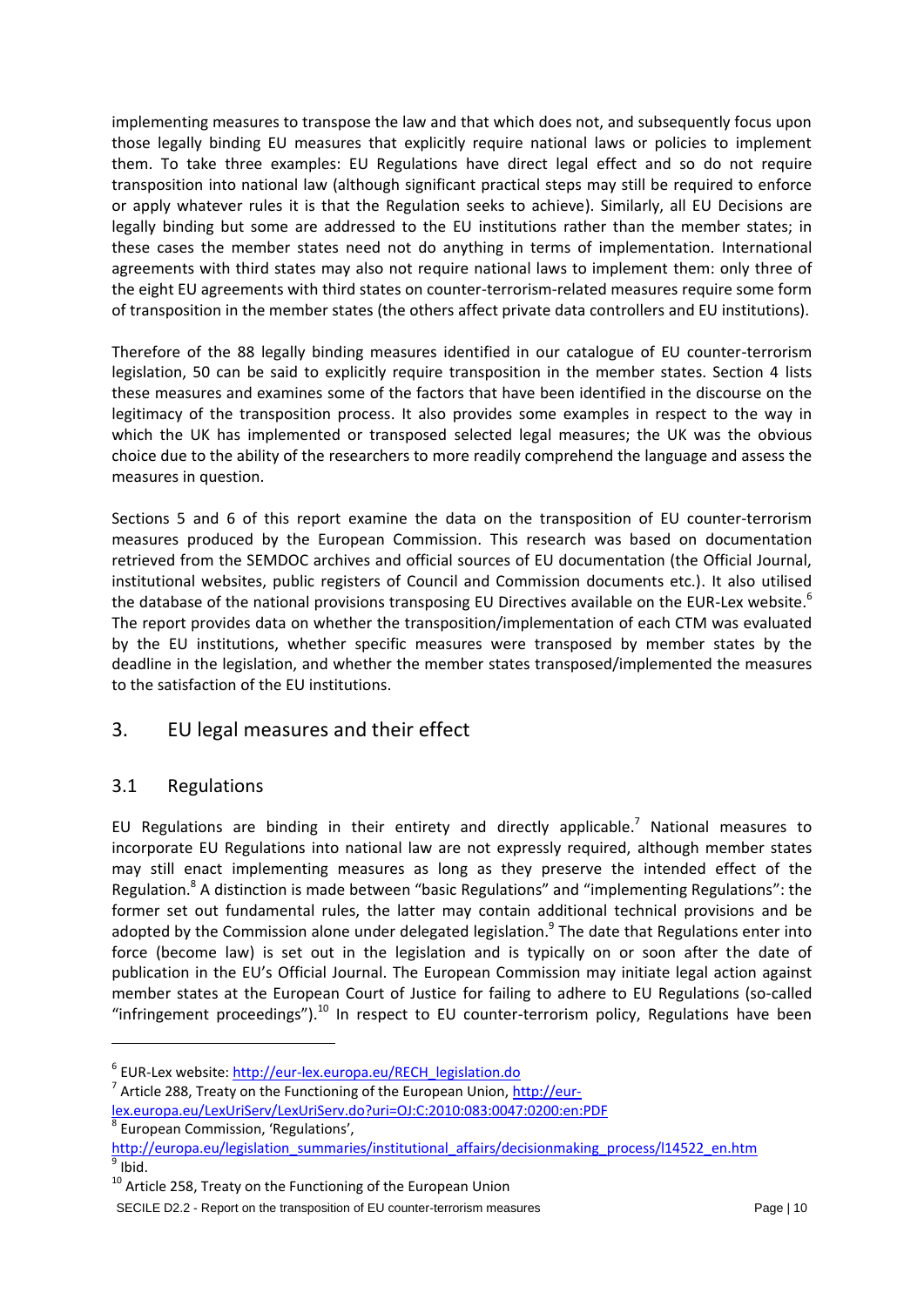used to freeze the assets of terrorist suspects;<sup>11</sup> to harmonise the features of national identity and travel documents;<sup>12</sup> to introduce common customs,<sup>13</sup> maritime<sup>14</sup> and aviation security rules<sup>15</sup> (including the notorious "liquids ban"); to establish databases such as the Schengen Information System<sup>16</sup> (SIS II) and Visa Information System<sup>17</sup> (VIS); and for the creation of EU security agencies like Frontex<sup>18</sup> (the EU Border Police) and ENISA<sup>19</sup> (European Network and Information Security Agency).

#### <span id="page-10-0"></span>3.2 Directives

-

EU Directives are binding on the member states (or the specific states that they address) in terms of the results to be achieved but leave to the discretion of national authorities the methods by which these results may be achieved. $^{20}$  The FCJ has confirmed that:

the transposition of a directive into domestic law does not necessarily require that its provisions be incorporated formally and verbatim in express, specific legislation; a general legal context may, depending on the content of the directive, be adequate for the purpose provided that it does indeed guarantee the full application of the directive in a sufficiently clear and precise manner so that, where the directive is intended to create rights for individuals, the persons concerned can ascertain the full extent of their rights and, where appropriate, rely on them before the national courts. $^{21}$ 

This judgment outlines one of four "general criteria"<sup>22</sup> based on EU case law that the European Commission uses to assess the legitimacy of member states' implementation of Directives. The other three criteria are:

 Form and methods of implementation of the result to be achieved must be chosen in a manner which ensures that the Directive functions effectively with account being taken of its aims;<sup>23</sup>

 $11$  Council Regulation (EC) No 2580/2001 on specific restrictive measures directed against certain persons and entities with a view to combating terrorism

 $12$  Council Regulation (EC) No 334/2002 amending Regulation (EC) No 1683/95 laying down a uniform format for visas

<sup>&</sup>lt;sup>13</sup> Commission Regulation (EC) No 1875/2006 Commission Regulation amending Regulation (EEC) No 2454/93 laying down provisions for the implementation of Council Regulation (EEC) No 2913/92 establishing the Community Customs Code

<sup>&</sup>lt;sup>14</sup> Council Regulation (EC) No 871/2004 Regulation concerning the introduction of some new functions for the Schengen Information System, including in the fight against terrorism

<sup>&</sup>lt;sup>15</sup> Parliament and Council Regulation (EC) No 2320/2002 establishing common rules in the field of civil aviation security

 $16$  Council Regulation (EC) No 871/2004 concerning the introduction of some new functions for the Schengen Information System, including in the fight against terrorism

<sup>&</sup>lt;sup>17</sup> European Parliament and Council Regulation (EC) No 767/2008 concerning the Visa Information System (VIS) and the exchange of data between Member States on short-stay visas (VIS Regulation)

<sup>&</sup>lt;sup>18</sup> Council Regulation (EC) No 2007/2004 establishing a European Agency for the Management of Operational Cooperation at the External Borders of the Member States of the European Union

<sup>&</sup>lt;sup>19</sup> Proposal Regulation of the European Parliament and of the Council concerning the European Union Agency for Network and Information Security (ENISA) and repealing Regulation (EC) No 460/2004

<sup>&</sup>lt;sup>20</sup> Article 288, Treaty on the Functioning of the European Union

<sup>&</sup>lt;sup>21</sup> Judgment of 28 Feb. 1991, Commission v Germany, C-131/88 (Groundwater), ECR 1991, p. 825[, http://eur](http://eur-lex.europa.eu/LexUriServ/LexUriServ.do?uri=CELEX:61988CJ0131:EN:PDF)[lex.europa.eu/LexUriServ/LexUriServ.do?uri=CELEX:61988CJ0131:EN:PDF](http://eur-lex.europa.eu/LexUriServ/LexUriServ.do?uri=CELEX:61988CJ0131:EN:PDF)

<sup>&</sup>lt;sup>22</sup> European Commission, *Report from the Commission based on Article 11 of the Council Framework Decision of 13 June 2002 on combating terrorism*, COM(2004)409 final, 8.6.2004, available at: <http://www.statewatch.org/semdoc/assets/files/commission/COM-2004-409.pdf>

SECILE D2.2 - Report on the transposition of EU counter-terrorism measures Page | 11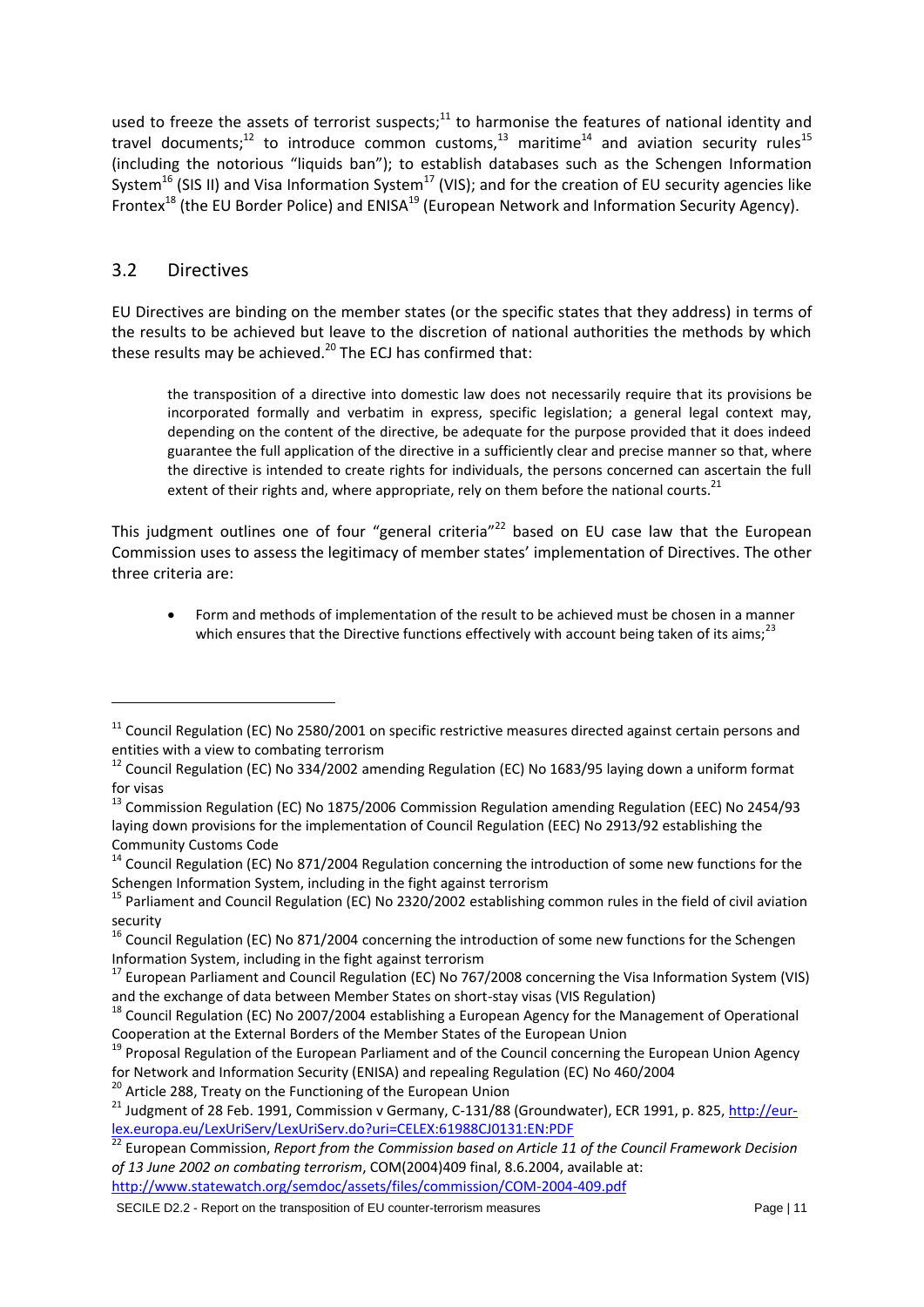- Each Member State is obliged to implement Directives in a manner which satisfies the requirements of clarity and legal certainty and thus to transpose the provisions of the Directive into national provisions having binding force;<sup>24</sup>
- Directives must be implemented within the period prescribed therein.<sup>25</sup>

All Directives include a deadline for the member states to transpose the measures into national law but in some instances the laws of a member state may already comply with the EU provisions, in which case no further measures are required. The date that Directives enter into force (become law) is set out in the legislation and is typically on or soon after the date of publication in the EU's Official Journal; it is meant to be "as short as possible" and "not exceed two years".<sup>26</sup> Member states are then supposed to inform the European Commission of the implementing legislation or mechanisms they have in place before the deadline for implementation expires. A summary of the transposing legislation in the member states is then published on the EUR-Lex website.<sup>27</sup>

If a member state fails to adopt the requisite national provisions within the specified timeframe, or if those provisions do not adequately comply with the requirements set out above, the European Commission may initiate legal action against the member state at the European Court of Justice (socalled "infringement proceedings").<sup>28</sup> This may also happen if a member state has "transposed" an EU Directive but failed to adhere to its provisions in practice.<sup>29</sup> Most Directives contain a provision mandating a review of its implementation by the Commission within a few years of its practical application. In respect to EU counter-terrorism policy, Directives have been used to control dangerous substances (explosives etc.);<sup>30</sup> to impose obligations on the transport,<sup>31</sup> financial<sup>32</sup> and telecommunications $33$  industries to enhance security or cooperate with law enforcement and criminal investigations; and to set minimum standards regarding the rights of suspects, defendants<sup>34</sup> and victims $35$  in legal proceedings.

- <sup>24</sup> European Court of Justice, Case 239/85 *Commission v Belgium*, 1986,
- <http://www.statewatch.org/semdoc/assets/files/commission/COM-2004-409.pdf>
- <sup>25</sup> European Court of Justice, Case 52/75 *Commission v Italy*, 1975,

**.** 

<sup>23</sup> European Court of Justice, Case 48/75 *Royer*, 1976,

[http://curia.europa.eu/juris/showPdf.jsf?text=&docid=89046&pageIndex=0&doclang=en&mode=lst&dir=&occ](http://curia.europa.eu/juris/showPdf.jsf?text=&docid=89046&pageIndex=0&doclang=en&mode=lst&dir=&occ=first&part=1&cid=432737) [=first&part=1&cid=432737](http://curia.europa.eu/juris/showPdf.jsf?text=&docid=89046&pageIndex=0&doclang=en&mode=lst&dir=&occ=first&part=1&cid=432737)

[http://curia.europa.eu/juris/showPdf.jsf?text=&docid=88978&pageIndex=0&doclang=en&mode=lst&dir=&occ](http://curia.europa.eu/juris/showPdf.jsf?text=&docid=88978&pageIndex=0&doclang=en&mode=lst&dir=&occ=first&part=1&cid=433303) [=first&part=1&cid=433303](http://curia.europa.eu/juris/showPdf.jsf?text=&docid=88978&pageIndex=0&doclang=en&mode=lst&dir=&occ=first&part=1&cid=433303)

<sup>&</sup>lt;sup>26</sup> European Parliament, Council and Commission, 'Interinstitutional agreement on better law-making', OJ C 321/1, 31 December 2012[, http://eur-](http://eur-lex.europa.eu/LexUriServ/LexUriServ.do?uri=OJ:C:2003:321:0001:0001:EN:PDF)

[lex.europa.eu/LexUriServ/LexUriServ.do?uri=OJ:C:2003:321:0001:0001:EN:PDF](http://eur-lex.europa.eu/LexUriServ/LexUriServ.do?uri=OJ:C:2003:321:0001:0001:EN:PDF) <sup>27</sup> EUR-Lex, 'Legislation: Directives', [http://eur-](http://eur-lex.europa.eu/SuiteLegislation.do?T1=V112&T2=V1&T3=V1&RechType=RECH_legislation&Submit=Search)

[lex.europa.eu/SuiteLegislation.do?T1=V112&T2=V1&T3=V1&RechType=RECH\\_legislation&Submit=Search](http://eur-lex.europa.eu/SuiteLegislation.do?T1=V112&T2=V1&T3=V1&RechType=RECH_legislation&Submit=Search)

<sup>&</sup>lt;sup>28</sup> Article 258, Treaty on the Functioning of the European Union

 $29$  Ibid.

 $30$  Commission Directive 2008/43/EC setting up, pursuant to Council Directive 93/15/EC, a system for the identification and traceability of explosives for civil uses

 $31$  Council Directive 2004/82/EC on the obligation of carrier to communicate passenger data

<sup>&</sup>lt;sup>32</sup> Parliament and Council Directive 2005/60/EC on the prevention of the use of the financial system for the purpose of money laundering and terrorist financing [Third anti-money laundering Directive]

<sup>33&</sup>lt;br><sup>33</sup> Council and Parliament Directive 2006/24/ECon the retention of data generated or processed in connection with the provision of publicly available electronic communications services or of public communications networks and amending Directive 2002/58/EC

<sup>&</sup>lt;sup>34</sup> Proposal for a Directive on the right of access to a lawyer in criminal proceedings and on the right to communicate upon arrest

<sup>&</sup>lt;sup>35</sup> Parliament and Council Directive 2012/29/EU establishing minimum standards on the rights, support and protection of victims of crime, and replacing Council Framework Decision 2001/220/JHA

SECILE D2.2 - Report on the transposition of EU counter-terrorism measures **Page | 12** Page | 12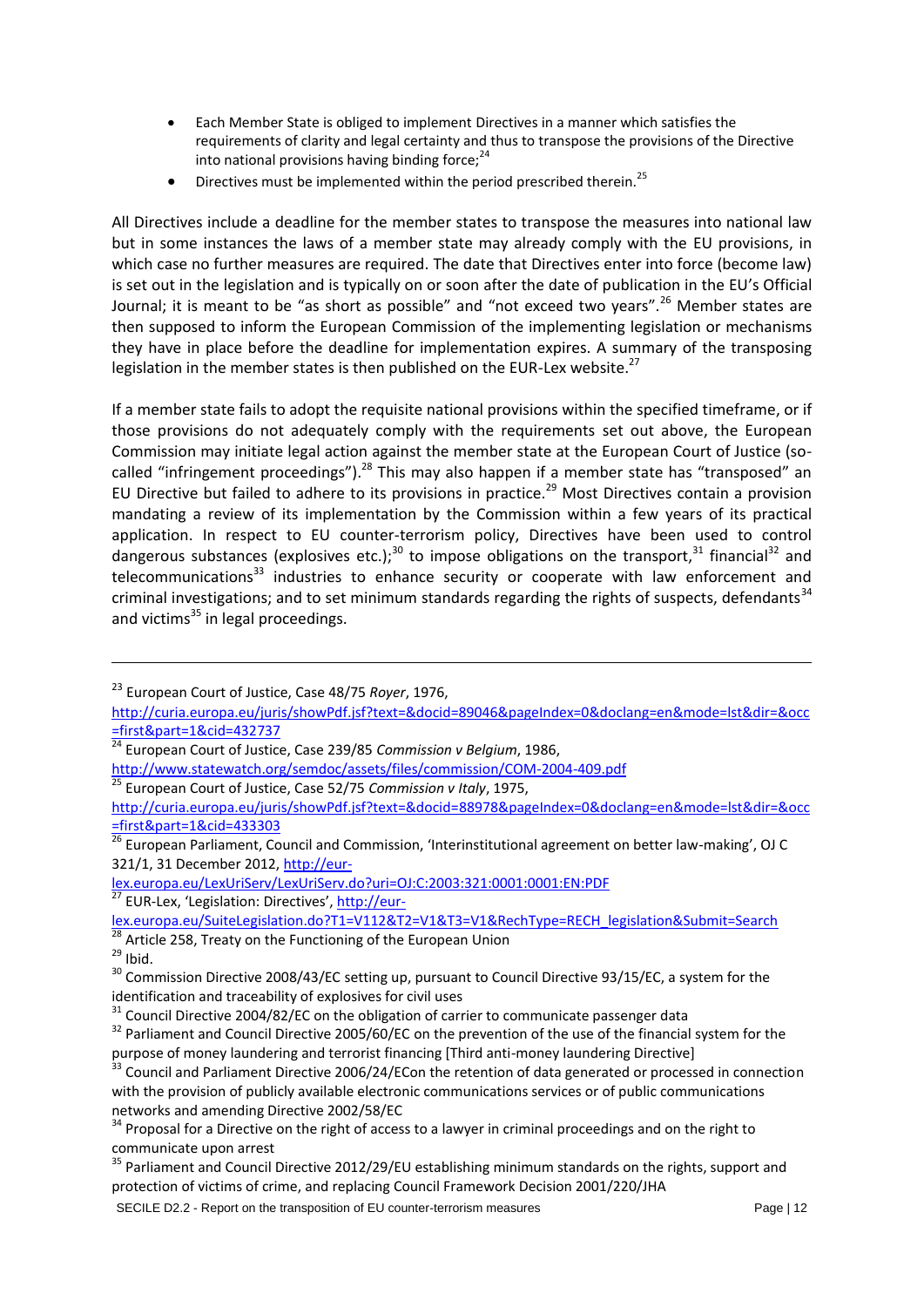#### <span id="page-12-0"></span>3.3 Framework Decisions

Prior to the Lisbon Treaty, EU Framework Decisions were used exclusively in the fields of police and judicial co-operation in criminal justice matters.<sup>36</sup> Although those that predate the Lisbon Treaty remain in force<sup>37</sup> the option to introduce new Framework Decisions no longer exists.<sup>38</sup> In terms of their legal effect they are very similar to Directives insofar as they require member states to achieve particular results without dictating the means of achieving that result.<sup>39</sup> The introduction of Framework Decisions under the Amsterdam Treaty effectively heralded the end of the use of intergovernmental Conventions in this area, which had taken much longer to implement (since national parliaments had to formally ratify them in their entirety) and enter into force (which usually required ratification by all signatories). Framework Decisions may be transposed by modifying national legislation or by introducing new acts. The European Court of Justice, in its judgment on Case C-105/03 ('Pupino'), further clarified that:

"[T]he principle of conforming interpretation is binding in relation to framework decisions adopted in the context of Title VI of the Treaty on European Union. When applying national law, the national court that is called upon to interpret it must do so as far as possible in the light of the wording and purpose of the framework decision in order to attain the result which it pursues… [This interpretation is] limited by general principles of law, particularly those of legal certainty and non-retroactivity."<sup>40</sup>

According to the European Commission the list of "general criteria" that have been developed through EU case law with regard to the implementation of Directives (listed above) should also "be applied *mutatis mutandis* to framework decisions".<sup>41</sup>

As with Directives, the date that Framework Decisions enter into force (become law) is set out in the legislation and is typically on or soon after the date of publication in the EU's Official Journal. A second deadline stipulates how long the member states have to comply with the provisions in the Framework Decisions. However unlike Directives, Framework Decisions were only subject to the optional jurisdiction of the European Court of Justice and enforcement proceedings could not be taken by the European Commission for failure to transpose Framework Decisions into domestic law.<sup>42</sup> In respect to EU counter-terrorism policy Framework Decisions have been used for harmonising national criminal law and practice by establishing common definitions and sentencing regimes for offences like terrorism<sup>43</sup> and "cybercrime";<sup>44</sup> enacting novel procedural frameworks such as the European arrest<sup>45</sup> and evidence<sup>46</sup> warrants; and ensuring that member states cooperate with

<sup>38</sup> Article 288, Treaty on the Functioning of the European Union

1

[lex.europa.eu/LexUriServ/LexUriServ.do?uri=CELEX:62003CJ0105:EN:HTML](http://eur-lex.europa.eu/LexUriServ/LexUriServ.do?uri=CELEX:62003CJ0105:EN:HTML) 

<http://www.statewatch.org/semdoc/assets/files/commission/COM-2004-409.pdf>

42 Article 35, Treaty on European Union,<http://www.statewatch.org/news/2003/jan/nicetreaty.pdf>

<sup>&</sup>lt;sup>36</sup> Article 34(b), Treaty on European Union[, http://www.statewatch.org/news/2003/jan/nicetreaty.pdf](http://www.statewatch.org/news/2003/jan/nicetreaty.pdf)

<sup>&</sup>lt;sup>37</sup> Article 9. Protocol (No 36) on transitional provisions, Treaty on the Functioning of the European Union

<sup>&</sup>lt;sup>39</sup> Article 34(b), EC Treaty

 $40$  ECJ, C-105/03, Pupino, para. 43-44, [http://eur-](http://eur-lex.europa.eu/LexUriServ/LexUriServ.do?uri=CELEX:62003CJ0105:EN:HTML)

<sup>&</sup>lt;sup>41</sup> Report from the Commission based on Article 11 of the Council Framework Decision of 13 June 2002 on *combating terrorism*, COM(2004)409 final, 8.6.2004 (p.4), available at:

<sup>&</sup>lt;sup>43</sup> Council Framework Decision 2002/475/JHA on combating terrorism

<sup>&</sup>lt;sup>44</sup> Council Framework Decision 2005/222/JHA on attacks against information systems

<sup>&</sup>lt;sup>45</sup> Council Framework Decision 2002/584/JHA on the European arrest warrant and the surrender procedures between Member States

<sup>&</sup>lt;sup>46</sup> Council Framework Decision 2008/978/JHA on the European evidence warrant for the purpose of obtaining objects, documents and data for use in proceedings in criminal matters

SECILE D2.2 - Report on the transposition of EU counter-terrorism measures Page | 13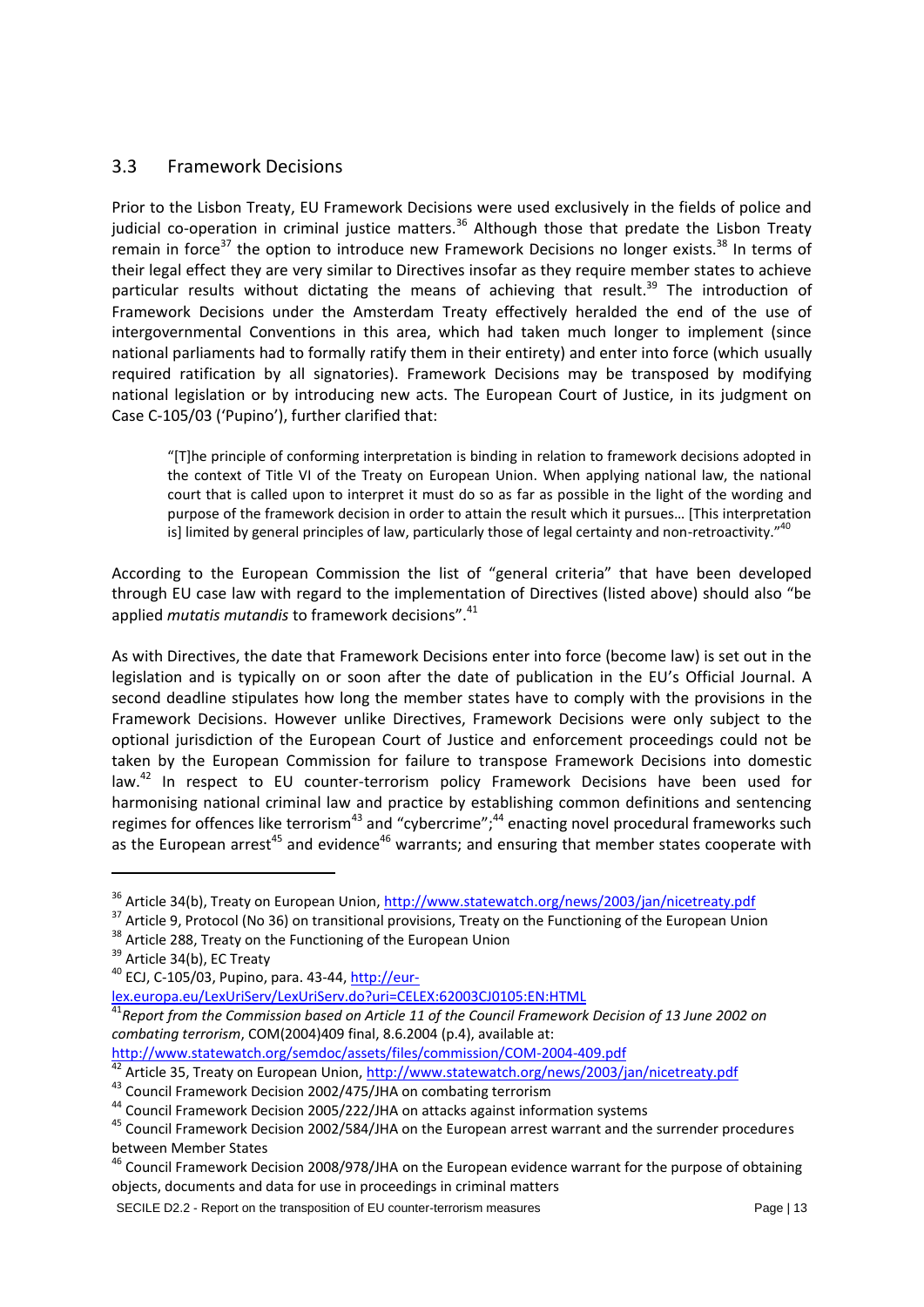one another by exchanging information or freezing property or evidence<sup>47</sup> and confiscating the proceeds of crime.<sup>48</sup>

#### <span id="page-13-0"></span>3.4 Decisions

EU Decisions are legally binding acts which either have "general application" (in which case all member states must take measures to comply), or are directed to specific addressees (meaning only those individuals or companies subject to the Decision must comply).<sup>49</sup> A distinction is also made between "legislative" and "non-legislative" Decisions. The former are adopted by the EU Council and European Parliament under the "normal" co-decision procedure whereas the latter are adopted unilaterally by a specific EU institution.<sup>50</sup> Since the entry into force of the Lisbon Treaty, Decisions have become the standard instrument in the field of the Common Foreign and Security Policy (CFSP), and are used to define actions and positions to be taken by the EU at international level and how they should be implemented.<sup>51</sup>

The date that Decisions take effect (become law) is set out in the legislation itself and is typically on or soon after the date of publication in the EU's Official Journal. EU Decisions that require member states to introduce dedicated implementing measures may contain a second deadline stipulating how long they have to undertake such actions. There is no enforcement mechanism should member states fail to comply, and, as with Framework Decisions, optional jurisdiction of the European Court of Justice for EU police and criminal law Decisions. However, the ECJ has established that certain types of Decision have direct effect, so in such cases can be challenged by affected parties in national courts and in turn referred to the EU courts, unless those states have opted out of the court's jurisdiction. With regard to EU counter-terrorism policy, Decisions have been widely used to facilitate cooperation between national police and judicial authorities;<sup>52</sup> to set-up EU law enforcement bodies like Europol<sup>53</sup> (the EU Police Office) and Eurojust<sup>54</sup> (the EU Judicial Cooperation Unit); to establish funding programmes in the area of security and counter-terrorism;<sup>55</sup> and to supplement existing EU legislative acts by setting out how they should be implemented.

#### <span id="page-13-1"></span>3.5 Common Positions

Common Positions are legally binding agreements between the member states that are widely used under the EU's Common Foreign and Security Policy (CFSP) to adopt a position to be taken with

<sup>49</sup> European Commission, 'The European Decision',

[http://europa.eu/legislation\\_summaries/institutional\\_affairs/decisionmaking\\_process/ai0036\\_en.htm](http://europa.eu/legislation_summaries/institutional_affairs/decisionmaking_process/ai0036_en.htm)  $\overline{50}$  Ibid.

1

<sup>&</sup>lt;sup>47</sup> Framework Decision 2003/577/JHA on the execution in the European Union of orders freezing property or evidence

<sup>&</sup>lt;sup>48</sup> Council Framework Decision 2005/212/JHA on confiscation of crime-related proceeds, instrumentalities and property

 $51$  Ibid.

<sup>&</sup>lt;sup>52</sup> Council Decision 2003/48/JHA on the implementation of specific measures for police and judicial cooperation to combat terrorism in accordance with Article 4 of Common Position 2001/931/CFSP; Council Decision 2005/671/JHA on the exchange of information and cooperation concerning terrorist offences <sup>53</sup> Council Decision 2009/371/JHA establishing the European Police Office (Europol)

<sup>&</sup>lt;sup>54</sup> Council Decision 2002/187/JHA setting up Eurojust with a view to reinforcing the fight against serious crime

<sup>&</sup>lt;sup>55</sup> Council Decision 2006/971/EC concerning the Specific Programme "Cooperation" implementing the Seventh Framework Programme of the European Community for research, technological development and demonstration activities (2007 to 2013)

SECILE D2.2 - Report on the transposition of EU counter-terrorism measures Page | 14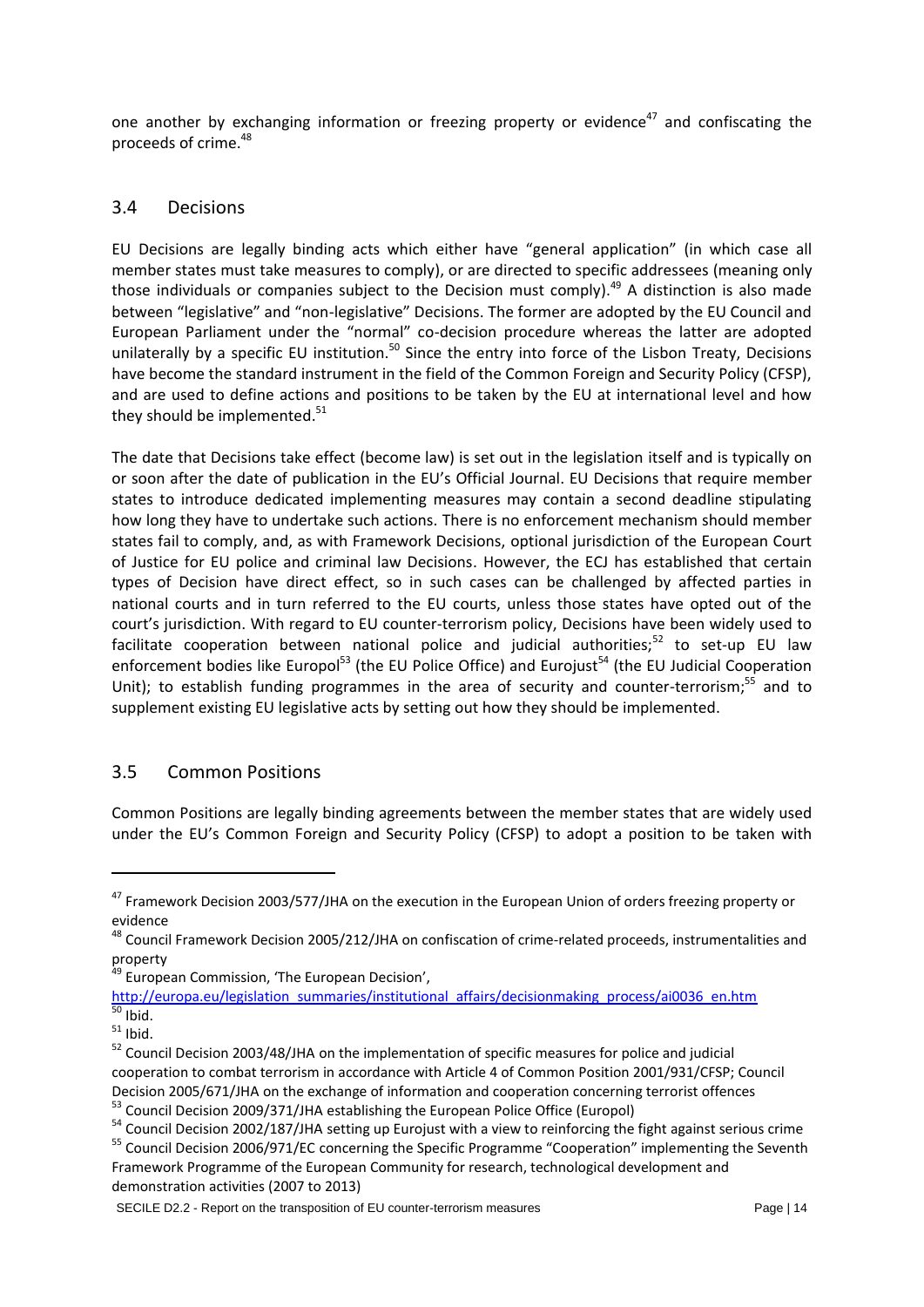regard to international matters such as strategic relations with third countries, negotiating positions on international treaties or the interpretation of international law.<sup>56</sup> In respect to EU counterterrorism policy their use has been limited to two Common Positions interpreting/implementing UN Security Council Resolutions<sup>57</sup> and one on the exchange of data between member states and INTERPOL (the International Criminal Police Office).<sup>58</sup>

#### <span id="page-14-0"></span>3.6 International agreements

-

There are three main types of agreement between the EU and third states or international organisations: (i) "Community agreements", which regulate matters of Community law/EC competence, (ii) "EU agreements", which regulate matters for which the member states are responsible: CFSP and JHA, and (iii) "mixed agreements", which contain provisions affecting both national and EU competences.<sup>59</sup> Our research shows that in the area of counter-terrorism, the EU has agreed eight treaties with third states covering both EC and JHA matters. In addition, from 2005 standard counter-terrorism cooperation clauses began appearing in all new and updated EU association agreements (these are "mixed agreements" that set out the framework for cooperation with third countries).<sup>60</sup> There are also numerous agreements between EU agencies such as Europol and Eurojust and their counterparts in third states, which include a counter-terrorism dimension.<sup>61</sup>

The eight treaties on counter-terrorism matters with third states include six with the USA, covering (i) mutual legal assistance,  $62$  (ii) extradition,  $63$  (iii) cooperation on container security and related matters,<sup>64</sup> (iv) the transfer of "Passenger Name Record" (PNR) data to the US Department of Homeland Security,<sup>65</sup> (v) the security of classified information<sup>66</sup> and (vi) the transfer of Financial Messaging Data from the European Union to the United States for the purposes of the Terrorist

2001/931/CFSP on the application of specific measures to combat terrorism

<sup>&</sup>lt;sup>56</sup> Article, 25 TEU. A common position is also the name given to the "first reading" position of the Council of the EU in respect to draft EU legislation subject to the co-decision procedure.

<sup>57</sup> Council Common Position 2001/930/CFSP on combating terrorism; Council Common Position

<sup>58</sup> Council Common Position 2005/69/JHA on exchanging certain data with Interpol

<sup>59</sup> Mario Mendez, *The Legal Effects of EU Agreements*. Oxford: Oxford University Press (2013), p. xvii

<sup>&</sup>lt;sup>60</sup> In November 2005, at the Barcelona 'EUROMED' summit, a 'Code of conduct on the Prevention of Terrorism' was agreed by the EU and its Mediterranean 'partners' and counter-terrorism clauses were subsequently incorporated into all 'European Neighbourhood Policy' Action Plans. They have since been incorporated into all EU association agreements.

 $61$  Europol, 'External cooperation', [https://www.europol.europa.eu/content/page/external-cooperation-31;](https://www.europol.europa.eu/content/page/external-cooperation-31) and Eurojust, 'Agreements concluded by Eurojust', [http://eurojust.europa.eu/doclibrary/Eurojust](http://eurojust.europa.eu/doclibrary/Eurojust-framework/Pages/agreements-concluded-by-eurojust.aspx)[framework/Pages/agreements-concluded-by-eurojust.aspx](http://eurojust.europa.eu/doclibrary/Eurojust-framework/Pages/agreements-concluded-by-eurojust.aspx)

 $\frac{62}{62}$  Agreement on mutual legal assistance between the European Union and the United States of America, OJ 2003 L 181/34, 19 July 2003

<sup>&</sup>lt;sup>63</sup> Agreement on extradition between the European Union and the United States of America, OJ 2003 L 181/27, 19 July 2003

<sup>&</sup>lt;sup>64</sup> Agreement between EC and USA on intensifying and broadening the Agreement on customs cooperation and mutual assistance in customs matters to include cooperation on container security and related matters, OJ L 2004 304/24, 30 September 2004

<sup>&</sup>lt;sup>65</sup> Agreement between EC and USA on the processing and transfer of PNR data by Air Carriers to the United States Department of Homeland Security, Bureau of Customs and Border Protection, OJ L 2004 183/84, 20 May 2004

<sup>&</sup>lt;sup>66</sup> Agreement between EU and USA on the security of classified information, Council document number 8085/07, 30 April 2007

SECILE D2.2 - Report on the transposition of EU counter-terrorism measures Page | 15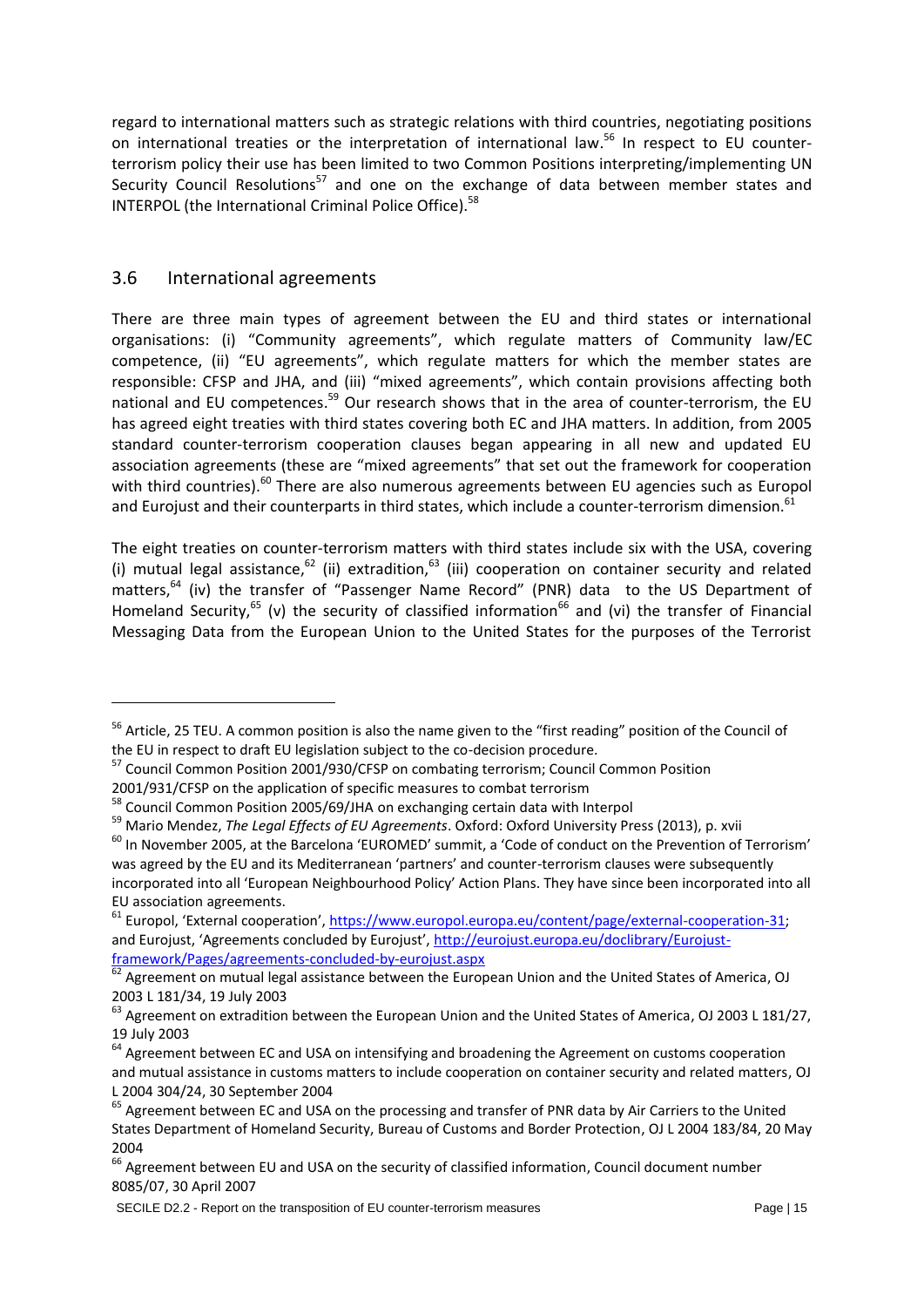Finance Tracking Program (the "SWIFT Agreement"). $^{67}$  The first three treaties govern bilateral relations between the member states and the USA in respect to mutual legal assistance, extradition and container security etc. They are binding on the member states and set parameters for cooperation and must be ratified through new or amended bilateral agreements with the USA. These "EU agreements" were negotiated by the Presidency and adopted by the Council with no parliamentary ratification, although subsequent bilateral agreements will be subject to parliamentary ratification procedures.<sup>68</sup> The last three agreements with the USA – on PNR, classified information and financial transactional data – together with two further agreements on the transfer of PNR data to Australia and Canada, are "Community agreements" negotiated by the European Commission on behalf of the Council of the EU, and subject to the Council's approval.<sup>69</sup> These treaties are legally binding on the Community and the member states but in these particular cases are addressed to private data controllers and the EU institutions, so do not require specific implementing measures by the member states.

#### <span id="page-15-0"></span>3.7 Other measures

-

EU Joint Actions are binding instruments adopted under the Common Foreign and Security Policy that provide for the deployment of financial resources to achieve a specific objective and lay down basic rules on how such projects should be implemented. In respect to EU counter-terrorism policy our research identified a single Joint Action relating to cooperation on counter-terrorism research with the African Union.<sup>70</sup> EU Recommendations, Resolutions and Conclusions are not legally binding on the member states but may nevertheless have a significant impact on the policy-making process and practice in the member states. Recommendations represent a political commitment on the part of EU institutions/bodies or member states toward specific conduct or outline the goals of a common policy.<sup>71</sup> Resolutions are a political agreement to act in a given area. Conclusions are used exclusively and extensively by the EU Council to set the policy agenda by signifying political agreement among the member states as to the type, nature or content of specific measures and future activities.<sup>72</sup>

<sup>&</sup>lt;sup>67</sup> Agreement between EU and USA on the processing and transfer of Financial Messaging Data from the European Union to the United States for the purposes of the Terrorist Finance Tracking Program, OJ L 2010 195/5, 28 June 2010

<sup>&</sup>lt;sup>68</sup> The EU-USA agreements that were adopted under Treaty provisions regulating EU agreements do not require ratification by either the European or national parliaments. The bilateral agreements between individual EU member states and the USA envisaged by the EU-USA agreements will be subject to the normal ratification procedures governing bilateral treaties in each member state.

<sup>&</sup>lt;sup>69</sup> Council of the European Union, 'Agreement between the European Union and Australia on the processing and transfer of European Union-sourced passenger name record (PNR) data by air carriers to the Australian Customs Service – Adoption of the Council Decision concerning the signing of the Agreement', 25 June 2008, 10439/2/08 REV 2[, http://register.consilium.europa.eu/pdf/en/08/st10/st10439-re02.en08.pdf;](http://register.consilium.europa.eu/pdf/en/08/st10/st10439-re02.en08.pdf) Council of the European Union, 'Council Decision on the conclusion of an Agreement between the European Community and the Government of Canada on the processing of API/PNR data, 9811/05, 5 July 2005, <http://register.consilium.europa.eu/pdf/en/05/st09/st09811.en05.pdf>

 $\frac{70}{10}$  Council Joint Action 2007/501/CFSP of 16 July 2007 on cooperation with the African Centre for Study and Research on Terrorism in the framework of the implementation of the European Union counter-terrorism strategy,<http://eur-lex.europa.eu/LexUriServ/LexUriServ.do?uri=OJ:L:2007:185:0031:0034:EN:PDF> <sup>71</sup> EUR-Lex, 'The legal order of the EU', [http://eur-lex.europa.eu/en/editorial/abc\\_c04\\_r1.htm](http://eur-lex.europa.eu/en/editorial/abc_c04_r1.htm)

<sup>72</sup> See further SECILE deliverable D2.1.

SECILE D2.2 - Report on the transposition of EU counter-terrorism measures **Page | 16** Page | 16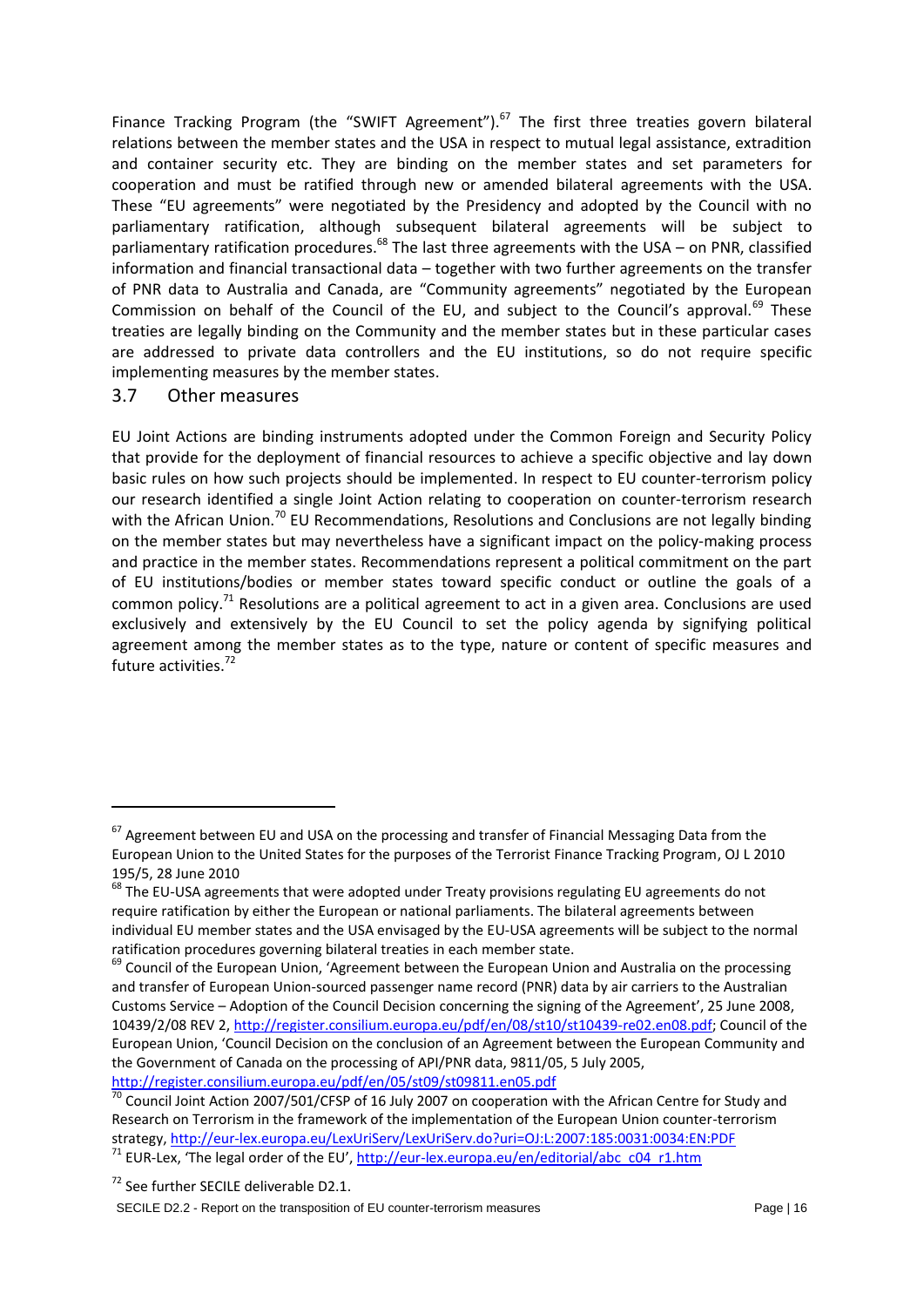# <span id="page-16-0"></span>4 Transposing EU legislation

#### <span id="page-16-1"></span>4.1 Factors affecting transposition

There are two basic domestic decision-making processes for the transposition or implementation of EU legislation. The first is the use of standard legislative procedures based on "normal" parliamentary processes (also known as primary legislation). The second is through the use of delegated powers, with statutory instruments or regulations (also known as secondary legislation) used to bring EU law into effect. Here the parliament's "normal" legislative role and powers are effectively reduced to scrutinising acts drawn up by government.

A study commissioned by the European Parliament and published in 2007 found that in 12 out of 24 member states surveyed, the government may transpose EU law using delegated powers: Denmark, Germany, Estonia, Spain, France, Italy, Ireland, Poland, Portugal, Romania and the United Kingdom.<sup>73</sup> The study also explains that among these states the use of delegated powers and procedures varies widely. In Denmark, the Parliament may delegate the power to adopt specific rules to the government (the competent minister) which will then implement that act by ministerial decree. In Germany the parliament has to specifically authorise the government to issue a regulation in an act of parliament defining the content, subject and scope of the delegation. In Estonia and Portugal the delegation of the transposition process to the government also requires parliamentary authorisation. In Italy an annual Community Act authorizes the government to transpose EC law by way of administrative measures or regulations, while in Spain the delegation of the transposition process to the government is very rare. In Belgium, Denmark and Sweden, EC directives in the social field may also be transposed by collective agreements between the 'social partners' (trade unions and management organisations).

The Czech Republic, Germany, The Netherlands, Cyprus and Slovenia allow for limited forms of "transposition by reference" (incorporating a reference to an EU Directive into an existing law) in place of dedicated implementing measures.<sup>74</sup> This practice has been linked to a desire to improve the transposition record on the part of some member states.<sup>75</sup> The same observation has been made about the use of "global transposition", which refers to the transposition of various directives in one single legislative instrument, without any necessary link between the subjects of the transposed directives, a technique that has been used in Greece and Italy.<sup>76</sup>

In Ireland the entire transposition process has been delegated to the executive by the European Communities Act 1972 (as amended), with government regulations given permanent statutory effect subject to scrutiny and those acts not being annulled by the parliament within one year of their adoption. The situation is similar in the United Kingdom where the majority of EC legislation is enacted by Statutory Instrument under its European Communities Act 1972. Section 2(2) of this act confers authority on ministers, government departments or Her Majesty in Council to make, with certain exceptions, subordinate legislation "for the purpose of implementing any EU obligation of the United Kingdom".<sup>77</sup> According to a House of Commons research paper:

**.** 

<sup>73</sup> *Comparative Study on the Transposition of EC Law in the Member States*, Directorate-General Internal Policies, Policy Department C Citizens Rights and Constitutional Affairs, June 2007, p.10-11 , available at: <http://www.euo.dk/upload/application/pdf/7bf97e2b/Final062007.pdf>

<sup>74</sup> Ibid., p.15-16

 $^{75}$  Ibid., p.15

 $^{76}$  Ibid., p.13-15

SECILE D2.2 - Report on the transposition of EU counter-terrorism measures **Page | 17** Page | 17 <sup>77</sup> Section 2(2), European Communities Act 1972,<http://www.legislation.gov.uk/ukpga/1972/68/section/2>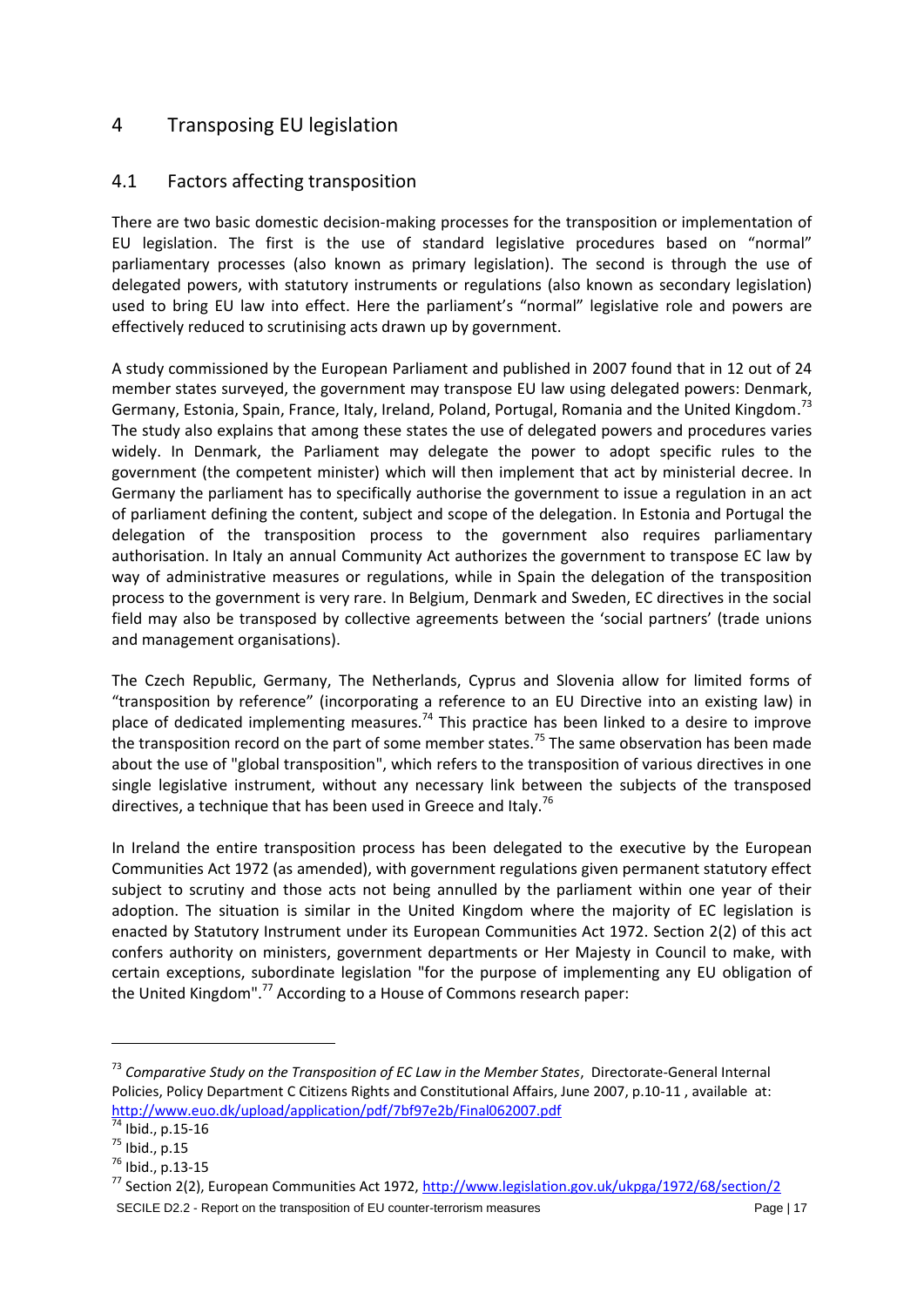UK data suggest that from 1997 to 2009 6.8% of primary legislation (Statutes) and 14.1% of secondary legislation (Statutory Instruments) had a role in implementing EU obligations, although the degree of involvement varied from passing reference to explicit implementation. Estimates of the proportion of national laws based on EU laws in other EU member states vary widely, ranging from around 6% to 84%.<sup>78</sup>

To ensure continuity and consistency of approach, the government department responsible for implementation/transposition is likely to have been involved in legislative negotiations/consultation process on the relevant draft EU measures (see Figure 1, over). This process has given rise to accusations of "policy laundering", where governments use international fora to pursue domestic policy objectives.<sup>79</sup> Similarly, the notion of "gold plating" has emerged to describe the addition of "national provisions to the EC text, using more detailed or more restrictive regulations than prescribed by the directive itself".<sup>80</sup> The practice was allegedly so widespread in the UK – at least in relation to internal market rules – that the government commissioned a review and this year promised an end to the practice.<sup>81</sup>

Other challenges that can arise when member states transpose EU legislation include difficulties linked to the structure of the state in federal or decentralised countries, which can be seen as a "source of delays and distortion in the application of Community law"; $^{82}$  the obligation to consult different stakeholders, including "civil society"; the legal drafting techniques employed; the length of the transposition process; and a lack of coordination between different administrative departments.<sup>83</sup> The following section examines the way in which the UK transposes EU legislation and provides examples with regard to a range of EU counter-terrorism instruments.

#### <span id="page-17-0"></span>4.2 Transposition of EU counter-terrorism measures in the United Kingdom

Figure 1, below, highlights the processes that UK legislators are supposed to follow when negotiating and transposing EU legislation. The complex connection between the EU legislative procedure and the domestic transposition of that legislation further complicates any attempt to assess the legitimacy of either process. Table 1, which follows, provides examples of how the UK has implemented EU counter-terrorism measures and covers each of the types of legal instrument described in Section 3. The examples highlight the complexity of the transposition process and the interrelationship between domestic and EU law as well as the range of measures at the disposal of

<sup>81</sup> Chris Davies, 'Minister says UK 'gold plating' of EU laws has stopped', *BBC News*, 24 April 2013, [http://www.bbc.co.uk/news/uk-politics-22277927;](http://www.bbc.co.uk/news/uk-politics-22277927) Gold-plating review: operation of the transposition principles in the government's Guiding Principles for EU Legislation, *gov.uk*, 7 March 2013,

[https://www.gov.uk/government/publications/gold-plating-review-operation-of-the-transposition-principles](https://www.gov.uk/government/publications/gold-plating-review-operation-of-the-transposition-principles-in-the-government-s-guiding-principles-for-eu-legislation)[in-the-government-s-guiding-principles-for-eu-legislation](https://www.gov.uk/government/publications/gold-plating-review-operation-of-the-transposition-principles-in-the-government-s-guiding-principles-for-eu-legislation)

**.** 

<sup>78</sup> *How much legislation comes from Europe?*, House of Commons Library, Research Paper 10/62, 13 October 2010

<sup>&</sup>lt;sup>79</sup> "Policy laundering", after "money laundering", describes "the use by governments of foreign and international forums as an indirect means of pushing policies unlikely to win direct approval through the regular domestic political process". Under the "war on terror", this technique became a central means by which states seek to overcome civil liberties objections to privacy-invading policies. A critical feature of policy laundering is "forum shifting", which occurs "when actors pursue roles in intergovernmental organisations (IGOs) that suit their purposes and interests, and when opposition and challenges arise, shift to other IGOs or agreement-structures". See the *Policy Laundering Project*, 2005, [http://www.policylaundering.org\)](http://www.policylaundering.org/). <sup>80</sup> European Parliament study, op.cit note 10, p.22

<sup>82</sup> European Parliament study, op.cit note 10, p.12

<sup>83</sup> Ibid., p.22-23

SECILE D2.2 - Report on the transposition of EU counter-terrorism measures Page | 18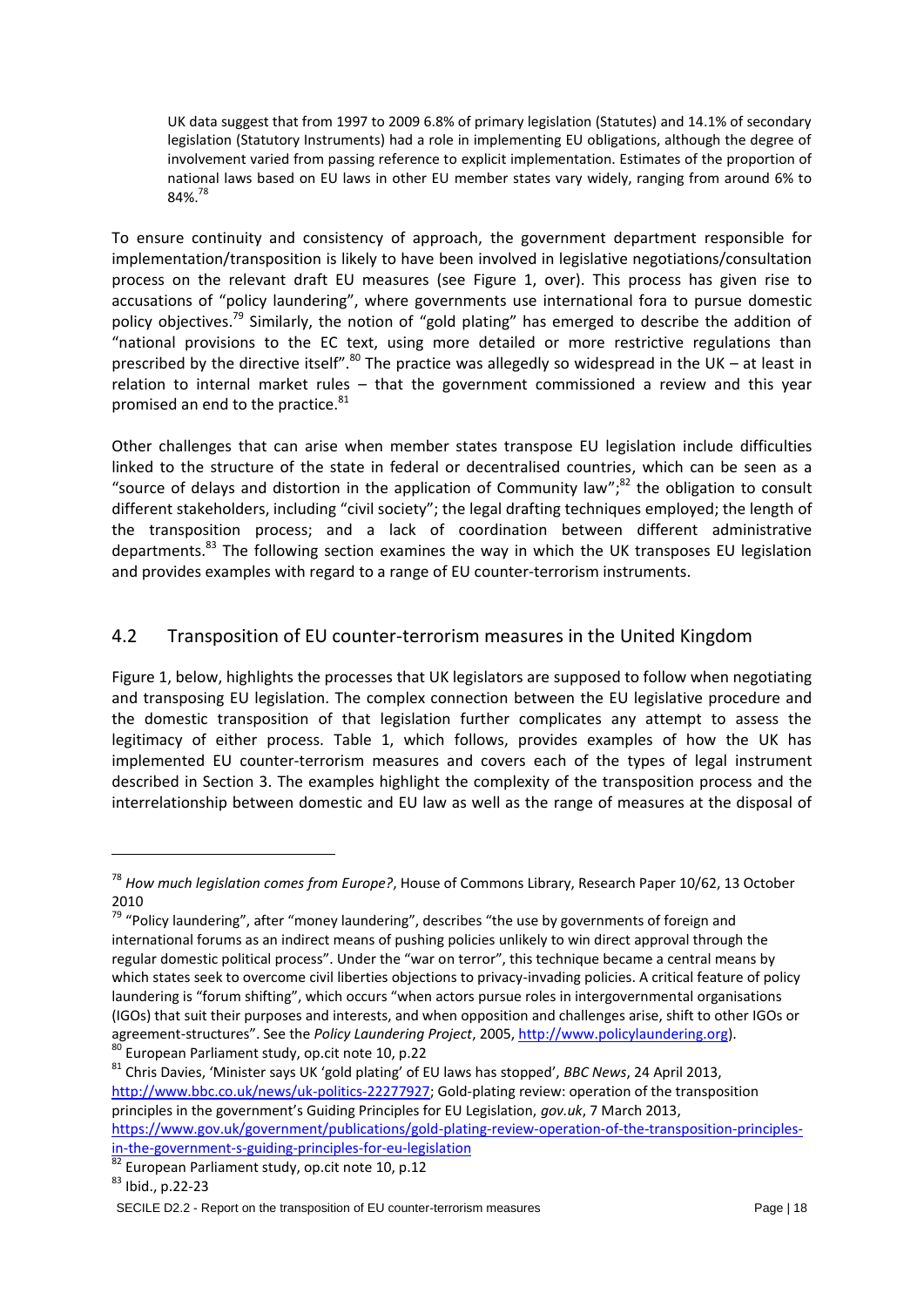the member states. It also underscores the need to conduct substantive investigative research in order to properly assess the legitimacy of national implementation of EU legislation.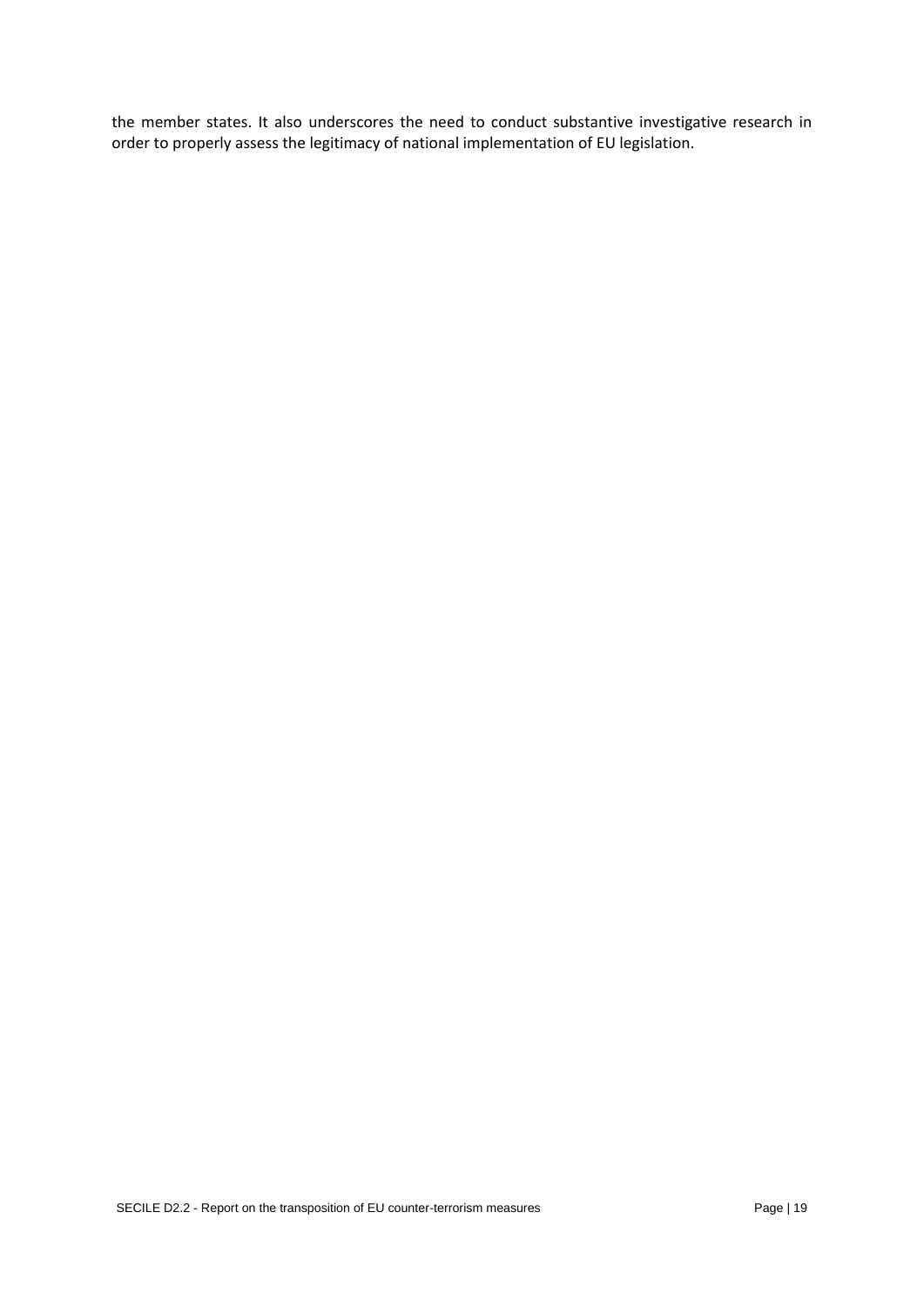

**Figure 1: UK procedures for negotiating and transposing EU legislation** <sup>84</sup>

SECILE D2.2 - Report on the transposition of EU counter-terrorism measures Page | 20

1

<sup>&</sup>lt;sup>84</sup> UK Cabinet Office, 'Transposition guide: how to implement European directives effectively', March 2005, [http://www.mt.ro/nou/\\_img/documente/Ghid\\_de\\_Transpunere\\_Legislatie\\_Comunitara.pdf](http://www.mt.ro/nou/_img/documente/Ghid_de_Transpunere_Legislatie_Comunitara.pdf)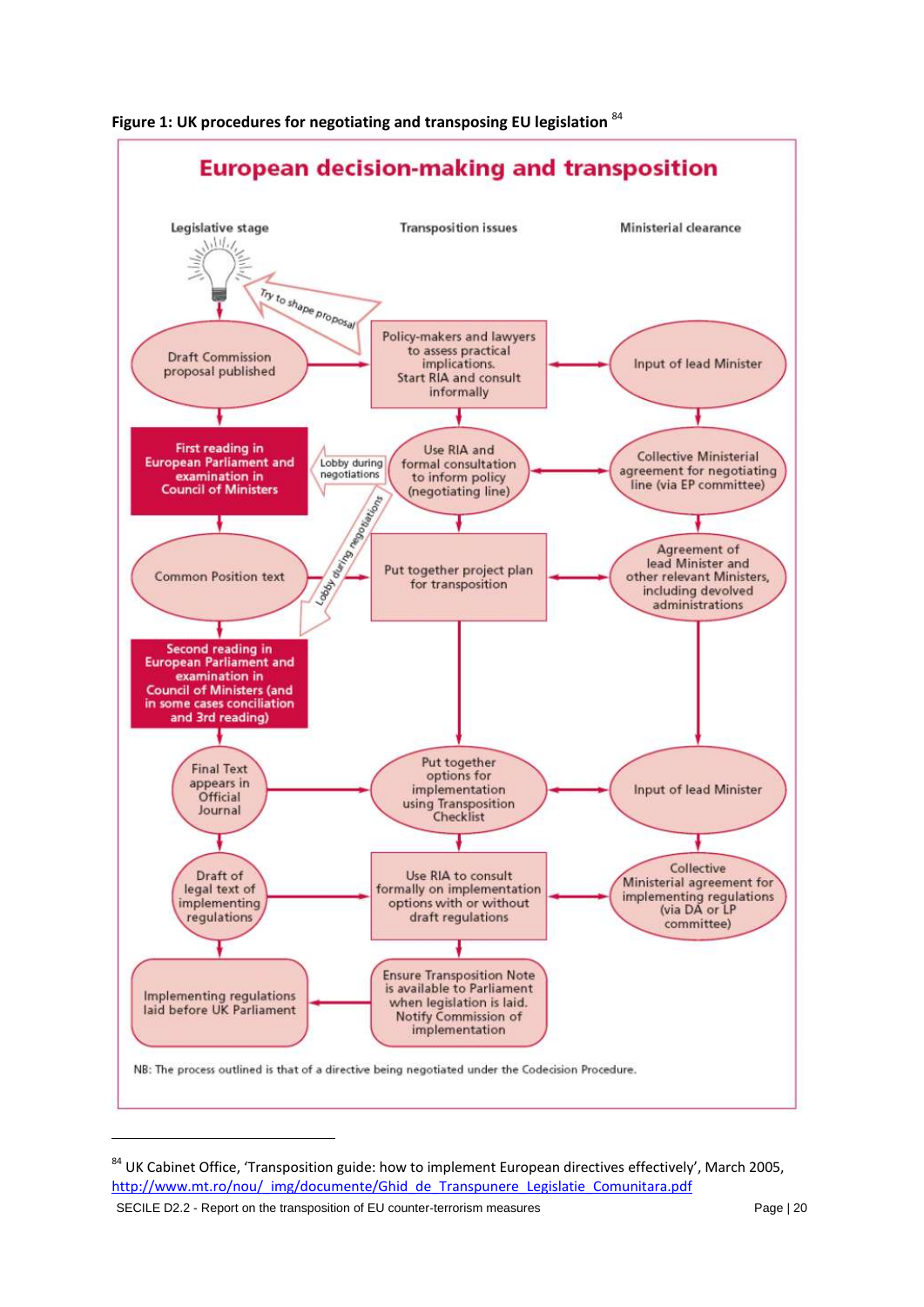| <b>EU</b> measure                                                                                                                                                                                                                                  | <b>Summary of requirements</b>                                                                                                                                                                                                                                                                        | UK transposing/implementing measures                                                                                                                                                                                                                                                                                                                                                                                                                                                                                                                                                                        |  |  |
|----------------------------------------------------------------------------------------------------------------------------------------------------------------------------------------------------------------------------------------------------|-------------------------------------------------------------------------------------------------------------------------------------------------------------------------------------------------------------------------------------------------------------------------------------------------------|-------------------------------------------------------------------------------------------------------------------------------------------------------------------------------------------------------------------------------------------------------------------------------------------------------------------------------------------------------------------------------------------------------------------------------------------------------------------------------------------------------------------------------------------------------------------------------------------------------------|--|--|
| Regulation (EC) No<br>820/2008 laying down<br>measures for the<br>implementation of the<br>common basic standards<br>on aviation security <sup>85</sup>                                                                                            | Codifies aviation security<br>rules set out in 14<br>amendments to<br>Regulation 2320/2002/EC<br>on aviation security,<br>including airport security;<br>staff, passenger and<br>baggage screening; use of<br>security scanners etc.                                                                  | The government is responsible for managing the<br>risks to passengers, workers and cargo in airports<br>and during transit and is developing an "integrated<br>approach for aviation and border security involving<br>the Home Office, the Department of Transport and<br>the UK Border Agency". "Aviation Security" falls<br>under a dedicated policy on "Managing the risk to<br>transport networks" which develops and<br>implements statutory regulations and issues in<br>consultation with the transport sector. <sup>86</sup>                                                                        |  |  |
| Directive 2006/24/EC on<br>the retention of data<br>generated or processed in<br>connection with the<br>provision of publicly<br>available electronic<br>communications services<br>or of public<br>communications networks<br>(see section 6.1.7) | Obliges providers of<br>internet and telephony<br>services to keep<br>information regarding the<br>identities and activities of<br>their subscribers for<br>between 6 and 24 months<br>and provide access to<br>police and security<br>agencies for the purposes<br>of investigating serious<br>crime | The Data Retention (EC Directive) Regulations 2007<br>and The Data Retention (EC Directive) Regulations<br>2009 on telephone and internet communications<br>respectively, adopted by statutory instrument in<br>accordance with the European Communities Act<br>1972 introduced a mandatory retention period of<br>12 months. UK police and security agencies are<br>empowered to access data held by<br>telecommunications service providers under the<br>Regulation of Investigatory Powers Act. <sup>87</sup>                                                                                            |  |  |
| Decision 2002/187/JHA<br>setting up Eurojust with a<br>view to reinforcing the<br>fight against serious crime<br>(see section 6.4.2)                                                                                                               | Eurojust was established<br>to facilitate co-operation<br>in the investigation of<br>serious cross-border crime<br>cases involving more than<br>two EU member states.<br>Member states must<br>establish structured<br>cooperation with Eurojust.                                                     | The UK government appoints National and Deputy<br>National Members of Eurojust responsible for<br>liaison with Eurojust and authorities from other<br>member states for fixed term periods. <sup>88</sup><br>Department of Public Prosecutions and Crown<br>Prosecution Service work closely with Eurojust. <sup>89</sup> UK<br>Serious Fraud Office (SFO) has produced an<br>"Operational Handbook on Investigative Assistance<br>within Europe" which sets out framework for<br>cooperation with Eurojust. <sup>90</sup> SFO has also issued<br>guidance on the disclosure of information to<br>Eurojust. |  |  |
| <b>Common Position</b>                                                                                                                                                                                                                             | Establishes common EU                                                                                                                                                                                                                                                                                 | Home Secretary "proscribes" banned EU terrorist                                                                                                                                                                                                                                                                                                                                                                                                                                                                                                                                                             |  |  |

|  |  | Table 1: Transposition of selected EU legal instruments related to counter-terrorism by UK |  |
|--|--|--------------------------------------------------------------------------------------------|--|
|  |  |                                                                                            |  |

<sup>85</sup> Commission Regulation (EC) No 820/2008 of 8 August 2008 laying down measures for the implementation of the common basic standards on aviation security[, http://eur-](http://eur-lex.europa.eu/LexUriServ/LexUriServ.do?uri=OJ:L:2008:221:0008:0022:EN:PDF)

1

 $90$  Serious Fraud Office, 'Investigative Assistance within Europe', March 2013,

[lex.europa.eu/LexUriServ/LexUriServ.do?uri=OJ:L:2008:221:0008:0022:EN:PDF](http://eur-lex.europa.eu/LexUriServ/LexUriServ.do?uri=OJ:L:2008:221:0008:0022:EN:PDF)

<sup>&</sup>lt;sup>86</sup> Home Office, 'Managing the risk to transport networks from terrorism and other crimes',

[https://www.gov.uk/government/policies/managing-the-risk-to-transport-networks-from-terrorism-and](https://www.gov.uk/government/policies/managing-the-risk-to-transport-networks-from-terrorism-and-other-crimes/activity)[other-crimes/activity](https://www.gov.uk/government/policies/managing-the-risk-to-transport-networks-from-terrorism-and-other-crimes/activity)

 $87$  Chris Jones & Ben Hayes, 'The EU Data Retention Directive: a case study in the legitimacy and effectiveness of EU counter-terrorism policy', SECILE deliverable 2.4, October 2013

<sup>88</sup> Sir Jon Cunliffe, 'Notification of United Kingdom Eurojust appointments, pursuant to Council decision 2002/187/JHA', 6 July 2012,

[http://www.parlament.gv.at/PAKT/EU/XXIV/EU/08/73/EU\\_87333/imfname\\_10035949.pdf](http://www.parlament.gv.at/PAKT/EU/XXIV/EU/08/73/EU_87333/imfname_10035949.pdf)

 $\overline{89}$  European Union Committee, EU policy and criminal justice measures: The UK's 2014 opt-out, 16 April 2013, paras. 196-198[, http://www.publications.parliament.uk/pa/ld201213/ldselect/ldeucom/159/15910.htm](http://www.publications.parliament.uk/pa/ld201213/ldselect/ldeucom/159/15910.htm)

[http://www.sfo.gov.uk/media/103692/investigative\\_assistance\\_within\\_europe\\_sfo\\_operational\\_handbook\\_t](http://www.sfo.gov.uk/media/103692/investigative_assistance_within_europe_sfo_operational_handbook_topic.pdf) [opic.pdf](http://www.sfo.gov.uk/media/103692/investigative_assistance_within_europe_sfo_operational_handbook_topic.pdf)

SECILE D2.2 - Report on the transposition of EU counter-terrorism measures Page | 21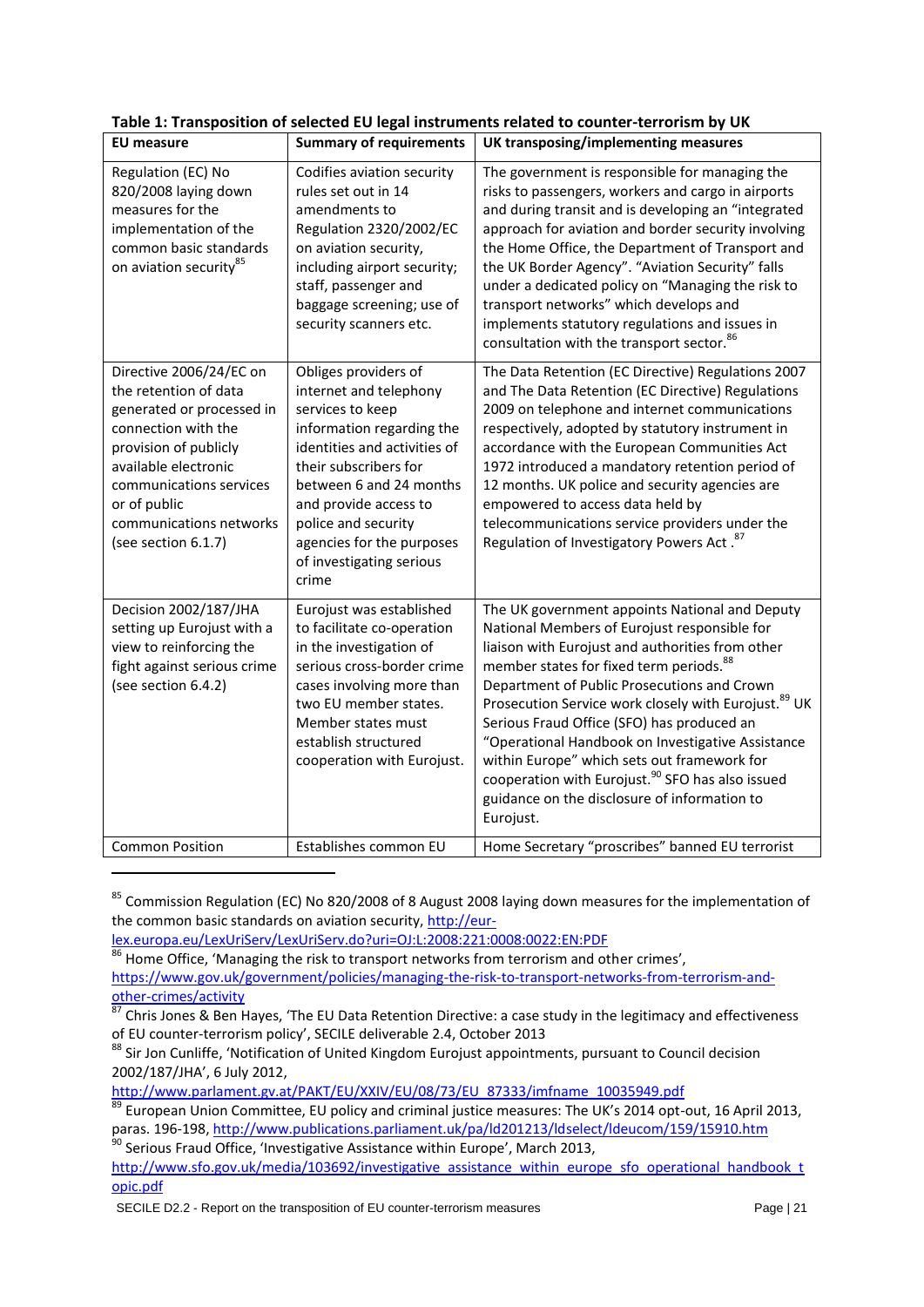| 2001/931/CFSP on the<br>application of specific<br>measures to combat<br>terrorism <sup>91</sup> | lists of domestic and<br>international "terrorists";<br>specifies that further<br><b>European Community acts</b><br>will freeze the funds of,<br>and block any resources<br>going to, any of the<br>international "terrorists";<br>states that member states<br>"shall" assist each other as<br>regards criminal<br>investigations etc. into all<br>the designated<br>"terrorists". <sup>92</sup>                                                                                                                                                                                                                                                                                                                                                                                                                                                                        | organisations under Terrorism Act 2000. Treasury is<br>responsible for implementation and administration<br>of international financial sanctions in effect in the<br>UK as well as for domestic designations under the<br>Terrorist Asset-Freezing Act 2010. Treasury then<br>produces a consolidated list of financial sanctions<br>targets in the UK which financial services providers<br>must consult to ensure that they do not breach<br>domestic or international sanctions. Extent of<br>cooperation between UK police and security<br>agencies and their EU counterparts not known but<br>implied by Europol, Eurojust etc. reports. |
|--------------------------------------------------------------------------------------------------|--------------------------------------------------------------------------------------------------------------------------------------------------------------------------------------------------------------------------------------------------------------------------------------------------------------------------------------------------------------------------------------------------------------------------------------------------------------------------------------------------------------------------------------------------------------------------------------------------------------------------------------------------------------------------------------------------------------------------------------------------------------------------------------------------------------------------------------------------------------------------|-----------------------------------------------------------------------------------------------------------------------------------------------------------------------------------------------------------------------------------------------------------------------------------------------------------------------------------------------------------------------------------------------------------------------------------------------------------------------------------------------------------------------------------------------------------------------------------------------------------------------------------------------|
| Recommendation on the<br>development of terrorist<br>profiles93                                  | The text, which was not<br>initially published,<br>suggested that "most but<br>not all EU countries were<br>working on profiles in the<br>area of terrorism" and<br>called upon the member<br>states to "pass on<br>information to Europol<br>which will develop the<br>terrorist profiles and make<br>them available to the<br>relevant authorities in the<br>Member States".<br>Nationality, means of<br>travel, age, sex, "physical<br>distinguishing features<br>(e.g. battle scars)",<br>education, "use of<br>techniques to prevent<br>discovery or counter<br>questioning", places of<br>stay, place of birth,<br>psycho-sociological<br>features, family situation,<br>expertise in advanced<br>technologies and<br>"attendance at training<br>courses in paramilitary,<br>flying and other specialist<br>techniques" were all put<br>forward as characteristics | Not known. In 2008 the Guardian newspaper<br>reported that: "MI5 has concluded that there is no<br>easy way to identify those who become involved in<br>terrorism in Britain, according to a classified<br>internal research document on radicalization The<br>sophisticated analysis, based on hundreds of case<br>studies by the security service, says there is no<br>single pathway to violent extremism. It concludes<br>that it is not possible to draw up a typical profile of<br>the 'British terrorist' as most are "demographically<br>unremarkable" and simply reflect the communities<br>in which they live". <sup>94</sup>       |

<sup>&</sup>lt;sup>91</sup> Council Common Position of 27 December 2001 on the application of specific measures to combat terrorism (2001/931/CFSP)[, http://eur-lex.europa.eu/LexUriServ/LexUriServ.do?uri=OJ:L:2001:344:0093:0096:EN:PDF](http://eur-lex.europa.eu/LexUriServ/LexUriServ.do?uri=OJ:L:2001:344:0093:0096:EN:PDF) <sup>92</sup> 'EU announces first lists of terrorists and all refugees to be vetted', *Statewatch News Online*, January 2002, <http://www.statewatch.org/news/2002/jan/02euterr.htm>

**.** 

<sup>&</sup>lt;sup>93</sup> Council Recommendation of 28 November 2002 on the development of terrorist profiles, [https://www.consilium.europa.eu/ueDocs/cms\\_Data/docs/polju/en/EJN280.pdf](https://www.consilium.europa.eu/ueDocs/cms_Data/docs/polju/en/EJN280.pdf)

<sup>94</sup> Alan Travis, 'MI5 report challenges views on terrorism in Britain', *The Guardian*, 20 August 2008, <http://www.theguardian.com/uk/2008/aug/20/uksecurity.terrorism1>

SECILE D2.2 - Report on the transposition of EU counter-terrorism measures Page | 22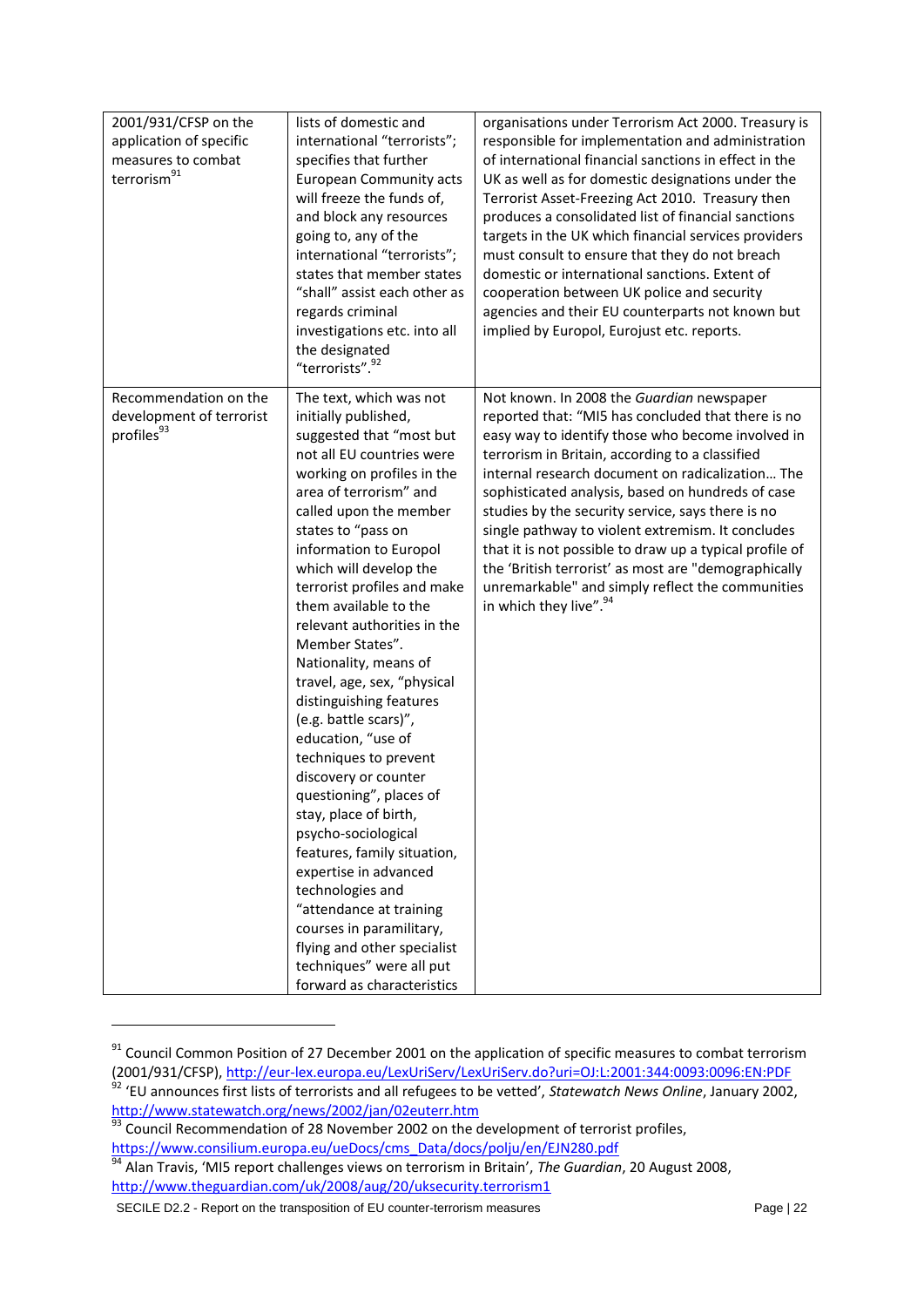|                                                                                                                                                                                                        | upon which propensity to<br>terrorism might be<br>ascertained.                                                                                                                              |                                                                                                                                                                                                                                                                                                                                                                                                                                                                                                                                                                                                                                                                                                                                                                                                     |
|--------------------------------------------------------------------------------------------------------------------------------------------------------------------------------------------------------|---------------------------------------------------------------------------------------------------------------------------------------------------------------------------------------------|-----------------------------------------------------------------------------------------------------------------------------------------------------------------------------------------------------------------------------------------------------------------------------------------------------------------------------------------------------------------------------------------------------------------------------------------------------------------------------------------------------------------------------------------------------------------------------------------------------------------------------------------------------------------------------------------------------------------------------------------------------------------------------------------------------|
| Resolution on information<br>exchange on the<br>expulsion of third-country<br>nationals due to<br>behaviour related to<br>terrorist activity or<br>inciting violence or racial<br>hatred <sup>95</sup> | Calls on member states to<br>inform one another when<br>they expel individuals on<br>these grounds.                                                                                         | Not known.                                                                                                                                                                                                                                                                                                                                                                                                                                                                                                                                                                                                                                                                                                                                                                                          |
| Agreement on extradition<br>between the European<br>Union and the United<br><b>States of America (see</b><br>section 6.5.1)                                                                            | Sets out minimum<br>standards and procedures<br>to be followed in bilateral<br>extradition treaties<br>between member states<br>and the USA for the<br>extradition of offenders<br>between. | The UK-USA extradition Treaty was signed on 31<br>March 2003 by the Home Secretary using delegated<br>powers relating to international treaty-making.<br>Parliament was already debating the newly agreed<br>EU Arrest Warrant (EAW) and the subsequent<br>Extradition Act 2003 which would implement that<br>measure. That Act allowed the Home Secretary to<br>decide the extradition procedures applicable to<br>different countries using statutory instrument (SI). <sup>96</sup><br>The SI declaring the USA a "Category 2" country<br>under the Extradition Act and applying a simplified<br>procedure in accordance with the UK-USA Treaty<br>passed into UK law on New Year's Day 2004. <sup>97</sup> That<br>Treaty was thus never subject to a UK<br>parliamentary debate. <sup>98</sup> |

SECILE D2.2 - Report on the transposition of EU counter-terrorism measures Page | 23

**.** 

<sup>95</sup> 'Adoption of a Council Resolution on information exchange on the expulsion of third-country nationals due to behaviour related to terrorist activity or inciting violence and racial hatred', 22 March 2007, <http://register.consilium.europa.eu/pdf/en/07/st07/st07159.en07.pdf>

 $^{96}$  Sections 69(1), 71(4), 73(5), 74(11)(b), 84(7) and 86(7), Extradition Act 2003.

 $^{97}$  The Extradition Act 2003 (Designation of Part 2 Territories) Order 2003, SI No. 3334.

<sup>98</sup> Ben Hayes, 'Why we in the UK shouldn't celebrate these extraditions', *openDemocracy*, 27 September 2012, <http://www.opendemocracy.net/ben-hayes/why-we-in-uk-shouldn%E2%80%99t-celebrate-these-extraditions>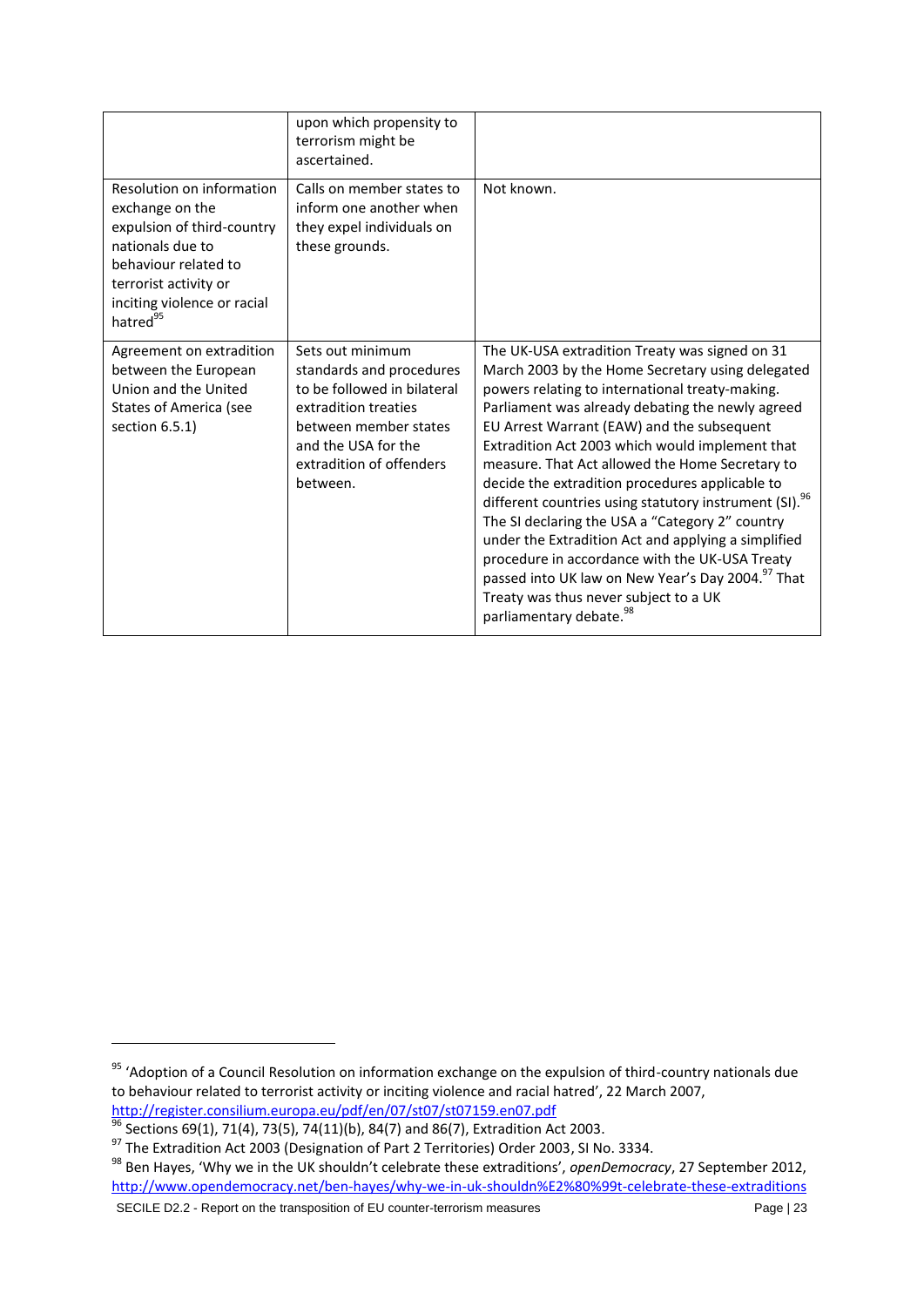# <span id="page-23-0"></span>5 Observations on the transposition of EU counter-terrorism measures

The remainder of this report examines the transposition by the member states of legally binding EU counter-terrorism-related measures. As noted above, it is not possible to provide comprehensive data on either the specific mechanisms used for transposition in each member state or for each CTM.

The table below lists the 50 binding EU counter-terrorism measures that explicitly require the member states to transpose their provisions, together with a summary of information relating to the transposition and review process. For each measure the table notes whether all member states have met the implementation deadline within the allotted timescale (for Directives this information has been gathered from the Eur-Lex database, for other measures from evaluation reports, where available) and whether the measure was implemented to the satisfaction of the EU institutions. This overview is based on the more detailed data provided in section 6, which provides an assessment of the efforts of each member state in this regard (where available). It should be noted that 12 of the 50 measures contain no provisions for review and that in a further four cases, the reviews that should have been carried out in accordance with the legislation cannot be located. The ten most recently adopted measures have yet to be implemented or reviewed.<sup>99</sup>

Where information regarding transposition or implementation is available, it can be observed that only one of the 50 legally binding EU CTMs can be said to have so far been implemented within the requisite time period by all of the member states and to the satisfaction of the EU institutions, by which we mean that no infringement proceedings were launched and no censure or complaint against the member states were recorded in the implementation reports. None of the other measures were implemented on time or satisfactorily from the perspective of the European Commission or EU Council. Interestingly, rather than introducing new counter-terrorism powers or practices, the one EU Decision that was apparently seamlessly transposed concerned the introduction of a peer review mechanism by the member states for evaluating one another's counter-terrorism systems (see section 6.4.3).

It is not only member states that appear to have problems with the implementation of EU counterterrorism law. It may also be observed that of the 24 reviews of the 50 EU CTMs listed below, only four were conducted by the EU institutions within the time period stipulated by the legislation.

#### <span id="page-23-1"></span>5.1 Overview of transposition and review of EU counter-terrorism measures

| Table 2: EU CTMs requiring transposition and review |
|-----------------------------------------------------|
|-----------------------------------------------------|

| <b>DIRECTIVES</b> [National transposing legislation]<br>provided on EUR-Lex]                                                                                                                                      | <b>IMPLEMENTED</b><br><b>ON TIME?</b> | <b>IMPLEMENTED</b><br><b>SATISFACTORILY?</b> | <b>REVIEW</b>              |
|-------------------------------------------------------------------------------------------------------------------------------------------------------------------------------------------------------------------|---------------------------------------|----------------------------------------------|----------------------------|
| Directive 2001/97/EC amending Council<br>Directive 91/308/EEC on prevention of the<br>use of the financial system for the purpose of<br>money laundering - Commission [second<br>anti-money laundering Directive] | No.                                   | N/A                                          | No provision for<br>review |
| Directive 2002/58/EC concerning the                                                                                                                                                                               | No.                                   | N/A                                          | Review required by         |

<sup>99</sup> See further SECILE deliverable 2.3.

1

SECILE D2.2 - Report on the transposition of EU counter-terrorism measures Page | 24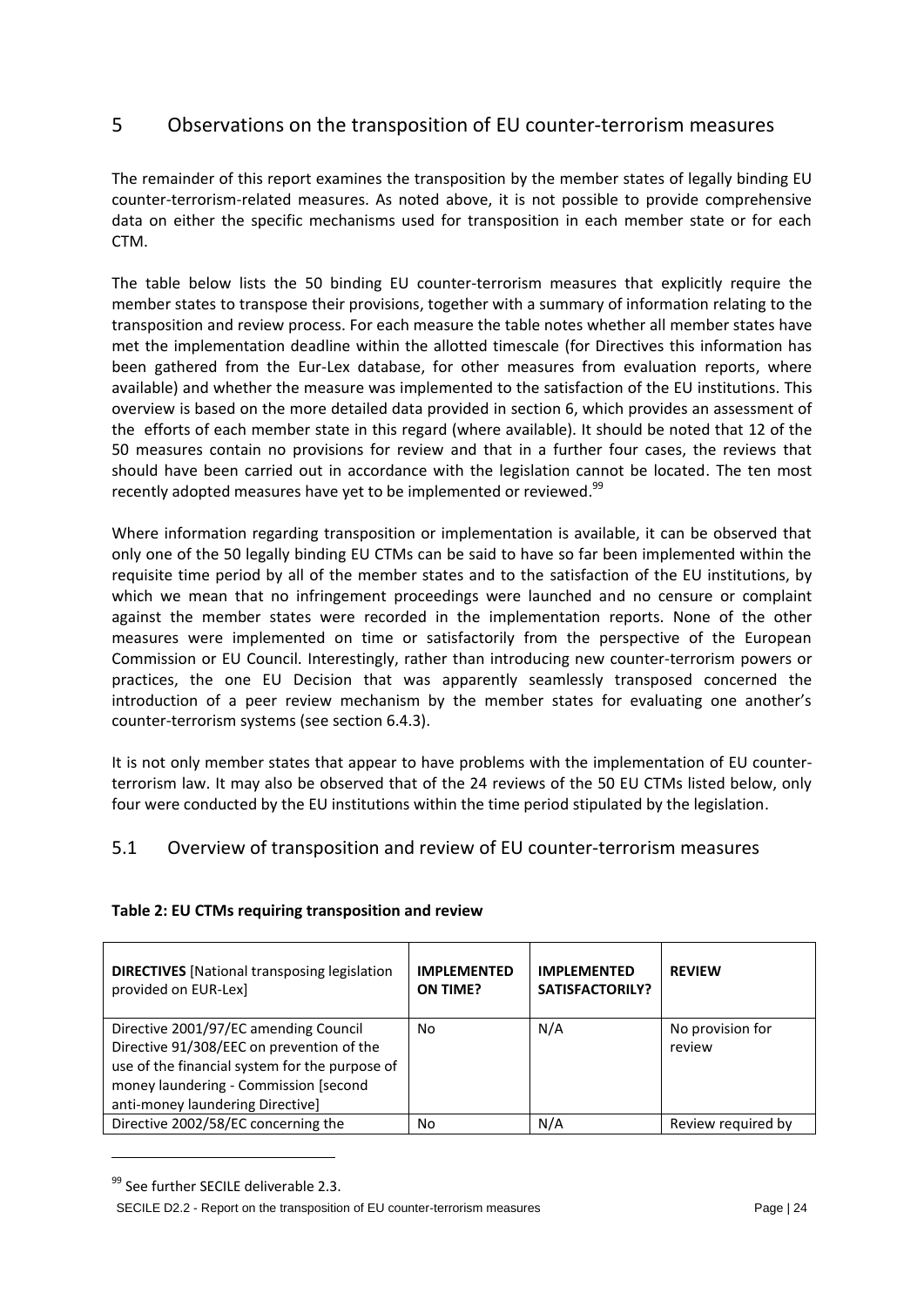| protection of personal data and the                                                       |           |           | October 2006 cannot                |
|-------------------------------------------------------------------------------------------|-----------|-----------|------------------------------------|
| protection of privacy in the electronic                                                   |           |           | be located                         |
| communications sector [the "e-Privacy                                                     |           |           |                                    |
| Directive"]                                                                               |           |           |                                    |
| Directive 2004/80/EC relating to                                                          | No        | No        | Review required by                 |
| compensation to crime victims                                                             |           |           | January 2009;                      |
|                                                                                           |           |           | Commission report                  |
|                                                                                           |           |           | produced in April                  |
|                                                                                           |           |           | 2009                               |
| Directive 2004/82/EC on the obligation of                                                 | <b>No</b> | N/A       | No provision for                   |
| carrier to communicate passenger data [the<br>"API Directive"]                            |           |           | review                             |
| Directive 2005/60/EC on the prevention of                                                 | No        | <b>No</b> |                                    |
| the use of the financial system for the                                                   |           |           | Requires triennial<br>reviews by   |
| purpose of money laundering and terrorist                                                 |           |           | Commission; first                  |
| financing [Third anti-money laundering                                                    |           |           | report due December                |
| Directive]                                                                                |           |           | 2010 produced in                   |
|                                                                                           |           |           | April 2012                         |
| Directive 2005/65/EC on enhancing port                                                    | No        | No        | Requires five yearly               |
| security                                                                                  |           |           | reviews by                         |
|                                                                                           |           |           | Commission                         |
|                                                                                           |           |           | following first review             |
|                                                                                           |           |           | in December 2008;                  |
|                                                                                           |           |           | first report produced              |
|                                                                                           |           |           | in January 2009                    |
| Parliament and Council Directive 2006/24/EC                                               | No        | No        | Review required by                 |
| on the retention of data generated or                                                     |           |           | September 2010;                    |
| processed in connection with the provision of                                             |           |           | Commission report                  |
| publicly available electronic communications                                              |           |           | produced in April                  |
| services or of public communications                                                      |           |           | 2011                               |
| networks and amending Directive                                                           |           |           |                                    |
| 2002/58/EC                                                                                | <b>No</b> |           |                                    |
| Parliament and Council Directive 2007/64/EC<br>on payment services in the internal market |           | No        | Requires five yearly<br>reviews by |
| amending Directives 97/7/EC, 2002/65/EC,                                                  |           |           | Commission                         |
| 2005/60/EC and 2006/48/EC and repealing                                                   |           |           | following first review             |
| Directive 97/5/EC                                                                         |           |           | in December 2008;                  |
|                                                                                           |           |           | first report produced              |
|                                                                                           |           |           | in January 2009                    |
| Commission Directive 2008/43/EC setting up,                                               | No        | N/A       | No provision for                   |
| pursuant to Council Directive 93/15/EC, a                                                 |           |           | review                             |
| system for the identification and traceability                                            |           |           |                                    |
| of explosives for civil uses                                                              |           |           |                                    |
| Council Directive 2008/114/EC on the                                                      | <b>No</b> | No        | Review due to                      |
| identification and designation of European                                                |           |           | commence by                        |
| critical infrastructures and the assessment of                                            |           |           | January 2012;                      |
| the need to improve their protection                                                      |           |           | Commission report                  |
|                                                                                           |           |           | produced June 2012                 |
| Directive 2009/16/EC on port State control                                                | <b>No</b> | No        | Review required by                 |
| (Recast)                                                                                  |           |           | June 2012;                         |
|                                                                                           |           |           | Commission report                  |
|                                                                                           |           |           | produced in                        |
|                                                                                           |           |           | November 2012                      |
| Directive 2010/64/EU on the right to<br>interpretation and translation in criminal        | N/A       | N/A       | Not yet<br>implemented;            |
| proceedings                                                                               |           |           | Review required by                 |
|                                                                                           |           |           |                                    |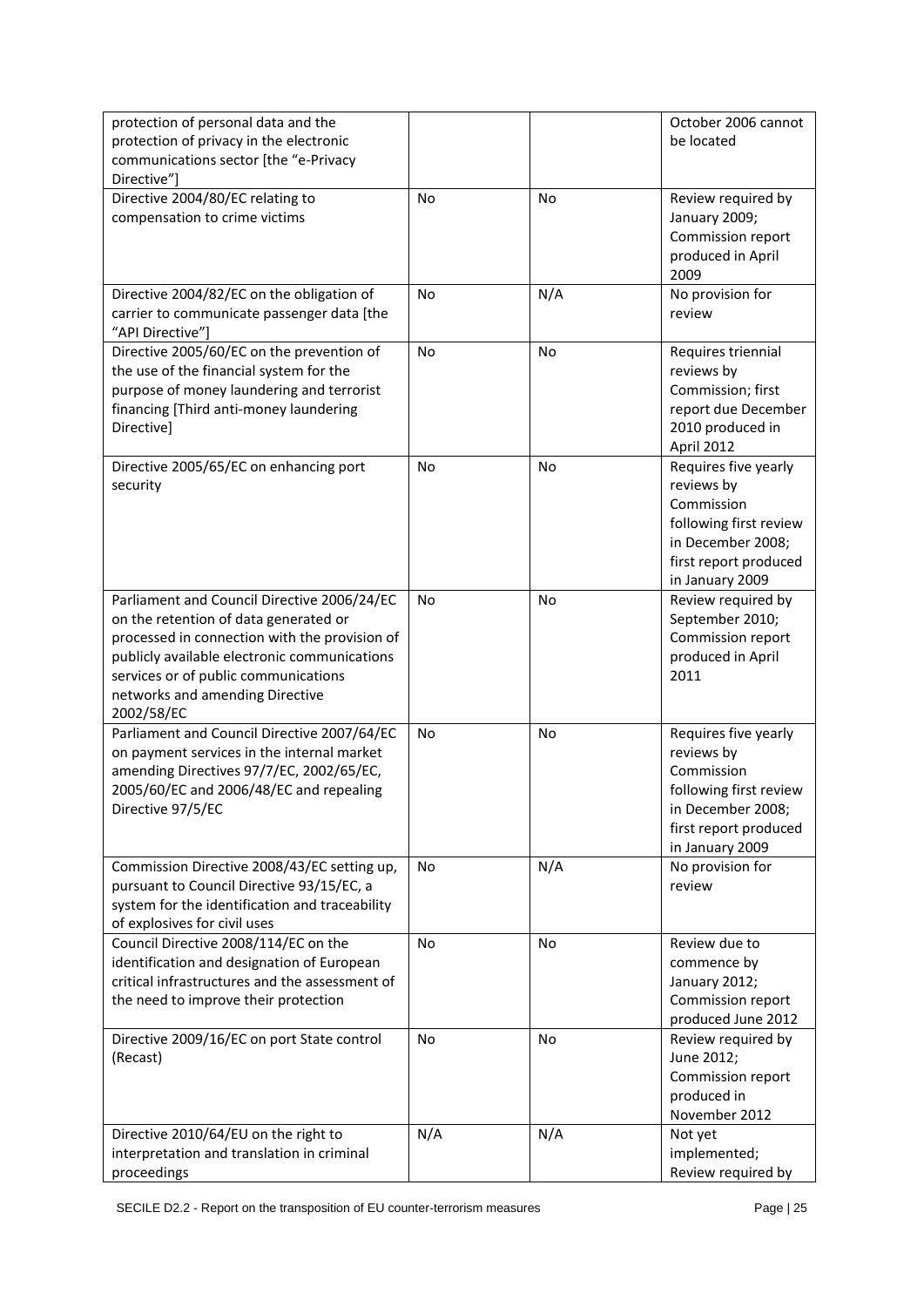|                                                                                                                                                                                                                                                                                                                     |           |           | October 2014                                                                                                                     |
|---------------------------------------------------------------------------------------------------------------------------------------------------------------------------------------------------------------------------------------------------------------------------------------------------------------------|-----------|-----------|----------------------------------------------------------------------------------------------------------------------------------|
| Directive 2011/95/EU on standards for the<br>qualification of third-country nationals or<br>stateless persons as beneficiaries of<br>international protection, for a uniform status<br>for refugees or for persons eligible for<br>subsidiary protection, and for the content of<br>the protection granted (recast) | N/A       | N/A       | Not yet<br>implemented;<br>Review required by<br><b>June 2015</b>                                                                |
| Directive 2012/13/EU on the right to<br>information in criminal proceedings                                                                                                                                                                                                                                         | N/A       | N/A       | Not yet<br>implemented;<br>Review required by<br><b>June 2015</b>                                                                |
| Directive 2012/29/EU establishing minimum<br>standards on the rights, support and<br>protection of victims of crime, and replacing<br>Council Framework Decision 2001/220/JHA                                                                                                                                       | N/A       | N/A       | Not yet<br>implemented;<br>Review required by<br>November 2017                                                                   |
| <b>FRAMEWORK DECSIONS</b>                                                                                                                                                                                                                                                                                           |           |           | <b>AVAILABLE</b><br><b>INFORMATION</b>                                                                                           |
| Framework Decision 2002/475/JHA on<br>combating terrorism                                                                                                                                                                                                                                                           | <b>No</b> | <b>No</b> | First review due<br>December 2003;<br>report published<br>June 2004; further<br>review in November<br>2007                       |
| Framework Decision 2002/465/JHA on joint<br>investigation teams                                                                                                                                                                                                                                                     | No        | No        | First review due July<br>2004; report<br>published January<br>2005                                                               |
| Framework Decision 2002/584/JHA on the<br>European arrest warrant and the surrender<br>procedures between member states                                                                                                                                                                                             | <b>No</b> | No        | First review due<br>December 2004;<br>report published<br>February 2005;<br>further reviews in<br>January 2006 and<br>April 2011 |
| Framework Decision 2003/577/JHA of 22 July<br>2003 on the execution in the European Union<br>of orders freezing property or evidence                                                                                                                                                                                | No.       | No        | First review due<br>August 2006; report<br>published December<br>2008                                                            |
| Framework Decision 2005/212/JHA on<br>confiscation of crime-related proceeds,<br>instrumentalities and property                                                                                                                                                                                                     | No        | <b>No</b> | Review due August<br>2006; report<br>published December<br>2007                                                                  |
| Framework Decision 2005/222/JHA on<br>attacks against information systems                                                                                                                                                                                                                                           | No        | No        | Review due<br>September 2007;<br>report published July<br>2008                                                                   |
| Framework Decision 2006/783/JHA on the<br>application of the principle of mutual<br>recognition to confiscation orders                                                                                                                                                                                              | <b>No</b> | <b>No</b> | Review due<br>November 2009;<br>report published<br>August 2010                                                                  |
| Framework Decision 2006/960/JHA on<br>simplifying the exchange of information and                                                                                                                                                                                                                                   | <b>No</b> | No        | Review due<br>December 2006;                                                                                                     |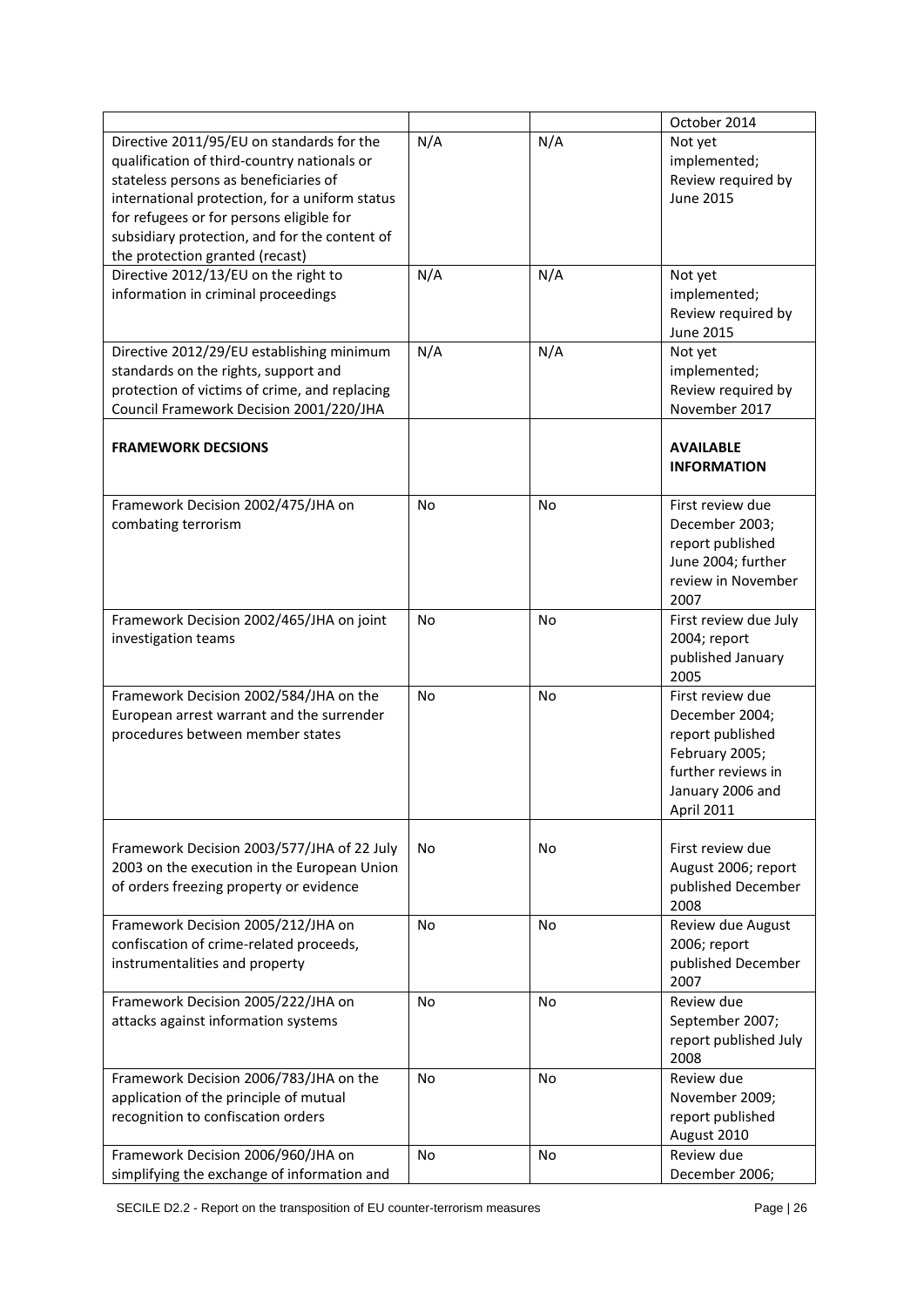| intelligence between law enforcement<br>authorities of the member states of the<br><b>European Union</b>                                                                                                                                                                                 |           |     | Commission report<br>published May 2011;<br>Council assessment<br>published September<br>2011                          |
|------------------------------------------------------------------------------------------------------------------------------------------------------------------------------------------------------------------------------------------------------------------------------------------|-----------|-----|------------------------------------------------------------------------------------------------------------------------|
| Framework Decision 2008/909/JHA on the<br>application of the principle of mutual<br>recognition to judgments in criminal matters<br>imposing custodial sentences or measures<br>involving deprivation of liberty for the<br>purpose of their enforcement in the<br><b>European Union</b> | No        | No  | Review due<br>December 2012;<br>Council review<br>completed October<br>2012                                            |
| Framework Decision 2008/978/JHA on the<br>European evidence warrant for the purpose<br>of obtaining objects, documents and data for<br>use in proceedings in criminal matters                                                                                                            | N/A       | N/A | Review of<br>implementation due<br>by January 2012<br>cannot be located;<br>Review of operation<br>due by January 2014 |
| Framework Decision 2009/315/JHA on the<br>organisation and content of the exchange of<br>information extracted from the criminal<br>record between member states                                                                                                                         | N/A       | N/A | Review due April<br>2015                                                                                               |
| <b>COMMON POSITIONS</b>                                                                                                                                                                                                                                                                  |           |     | <b>AVAILABLE</b><br><b>INFORMATION</b>                                                                                 |
| Council Common Position 2001/930/CFSP of<br>27 December 2001 on combating terrorism                                                                                                                                                                                                      | N/A       | N/A | No provisions for<br>review                                                                                            |
| Common Position 2001/931/CFSP on the<br>application of specific measures to combat<br>terrorism                                                                                                                                                                                          | N/A       | N/A | No provisions for<br>review                                                                                            |
| Common Position 2005/69/JHA on<br>exchanging certain data with Interpol                                                                                                                                                                                                                  | <b>No</b> | No  | Review of<br>implementation due<br>December 2005;<br>Commission report<br>produced April 2006                          |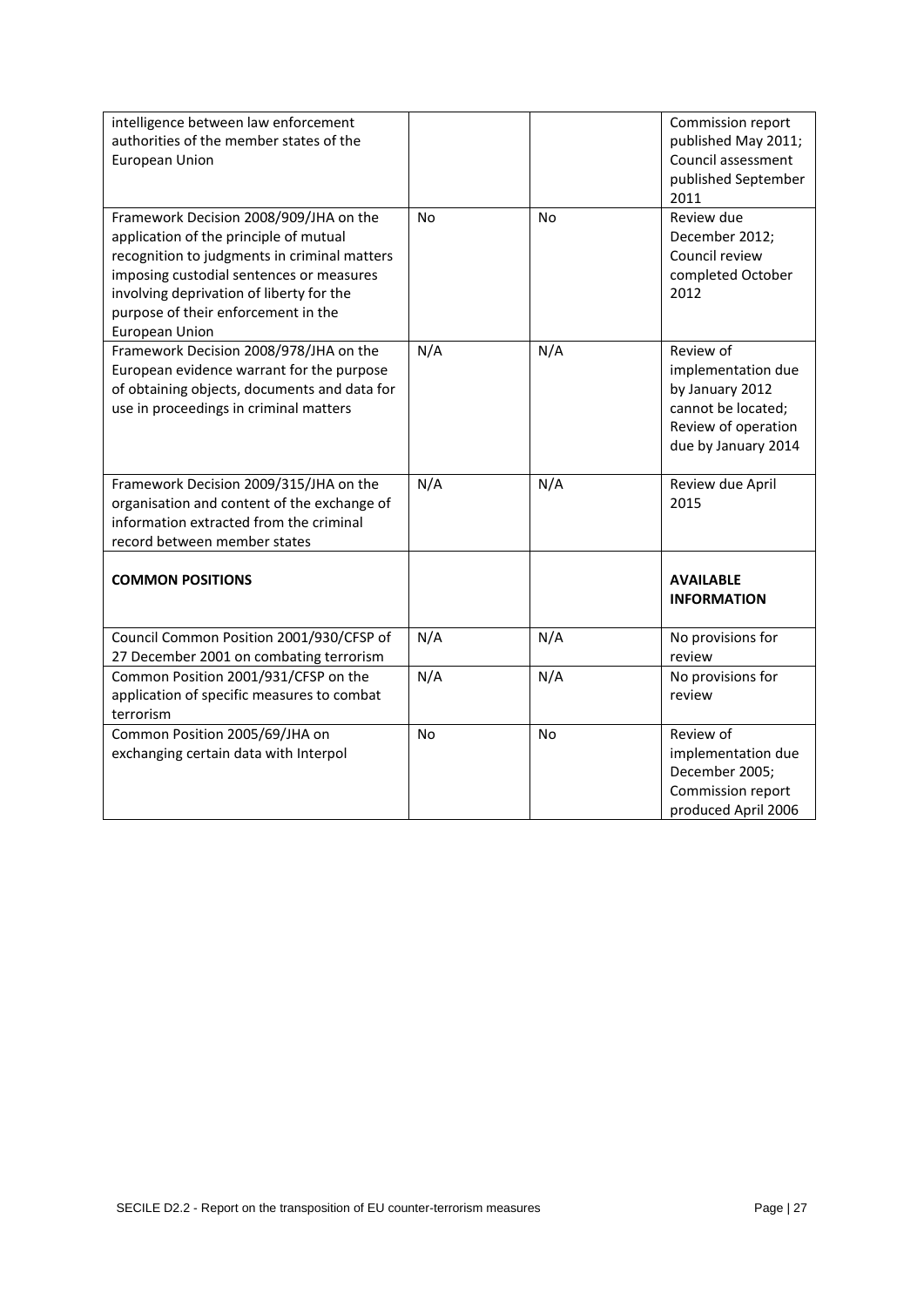| <b>DECISIONS</b>                                                                                                                                                                                                                                                                       |           |     | <b>AVAILABLE</b><br><b>INFORMATION</b>                                                                                                                                                                   |
|----------------------------------------------------------------------------------------------------------------------------------------------------------------------------------------------------------------------------------------------------------------------------------------|-----------|-----|----------------------------------------------------------------------------------------------------------------------------------------------------------------------------------------------------------|
| Council Decision 2001/792/EC, Euratom of 23<br>October 2001 establishing a Community<br>mechanism to facilitate reinforced<br>cooperation in civil protection assistance<br>interventions                                                                                              | N/A       | N/A | Requires triennial<br>reviews by<br>Commission; reports<br>cannot be located                                                                                                                             |
| Council Decision 2002/187/JHA of 28<br>February 2002 setting up Eurojust with a<br>view to reinforcing the fight against serious<br>crime                                                                                                                                              | <b>No</b> | No  | Implementation<br>verified by Eurojust<br>annual reports;<br>Commission also<br>undertook a review<br>on its own initiative<br>in 2004                                                                   |
| Council Decision 2002/996/JHA of 18<br>November 2002 establishing a mechanism<br>for evaluating the legal systems and their<br>implementation at national level in the fight<br>against terrorism                                                                                      | Yes       | Yes | Implementation<br>verified by use of EU<br>review mechanism                                                                                                                                              |
| Council Decision 2003/48/JHA of 19<br>December 2002 on the implementation of<br>specific measures for police and judicial<br>cooperation to combat terrorism in<br>accordance with Article 4 of Common<br>Position 2001/931/CFSP [repealed by Council<br>Decision 2005/671/JHA, below] | N/A       | N/A | No provision for<br>review                                                                                                                                                                               |
| Commission Decision 2004/388/EC of 29<br>April 2004 on an Intra-Community transfer of<br>explosives document                                                                                                                                                                           | N/A       | N/A | No provisions for<br>review                                                                                                                                                                              |
| Council Decision 2005/211/JHA of 24<br>February 2005 concerning the introduction of<br>some new functions for the Schengen<br>Information System, including in the fight<br>against terrorism                                                                                          | N/A       | N/A | No provisions for<br>review                                                                                                                                                                              |
| Council Decision 2005/671/JHA of 20<br>September 2005 on the exchange of<br>information and cooperation concerning<br>terrorist offences                                                                                                                                               | N/A       | N/A | No provisions for<br>review                                                                                                                                                                              |
| Commission Decision 2006/758/EC of 22<br>September 2006 on amending the SIRENE<br>Manual                                                                                                                                                                                               | N/A       | N/A | Includes provisions<br>for review by both<br>Council and<br>Commission; Council<br>review cannot be<br>located; Commission<br>report scheduled for<br>24 November 2013<br>according to work<br>programme |
| Council Decision 2007/533/JHA of 12 June<br>2007 on the establishment, operation and<br>use of the second generation Schengen<br>Information System<br>(SIS II)                                                                                                                        | N/A       | N/A | No provisions for<br>review; SIS II went<br>online in April 2013<br>after lengthy delays                                                                                                                 |
| Council Decision 2007/779/EC of 8 November                                                                                                                                                                                                                                             | N/A       | N/A | Requires triennial                                                                                                                                                                                       |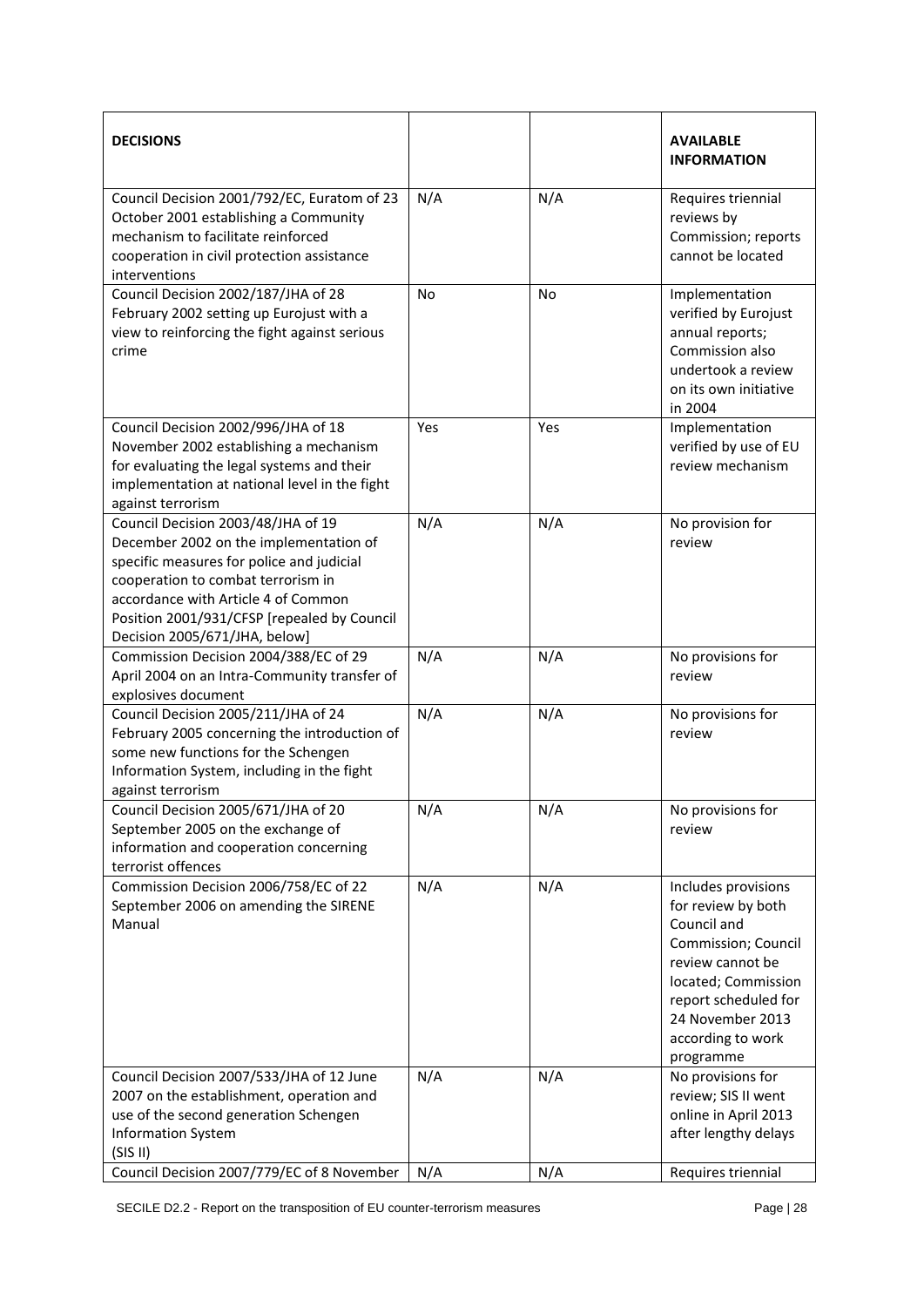| 2007 Council Decision establishing a             |           |     | reviews by           |
|--------------------------------------------------|-----------|-----|----------------------|
| Community civil Protection Mechanism             |           |     | Commission; first    |
| (recast)                                         |           |     | report cannot be     |
|                                                  |           |     | located              |
| Council Decision 2007/845/JHA of 6               | No        | No  | Council review       |
| December 2007 concerning cooperation             |           |     | required by          |
| between Asset Recovery Offices of the            |           |     | December 2010;       |
|                                                  |           |     |                      |
| member states in the field of tracing and        |           |     | Commission report    |
| identification of proceeds from, or other        |           |     | produced in April    |
| property related to, crime                       |           |     | 2011                 |
| Council Decision 2008/615/JHA of 23 June         | <b>No</b> | No  | Council review       |
| 2008 Council Decision on the stepping up of      |           |     | required by July     |
| cross-border cooperation, particularly in        |           |     | 2012; Report on      |
| combating terrorism and cross-border crime       |           |     | implementation of    |
| [Prüm Decision]                                  |           |     | automated data       |
|                                                  |           |     | exchange produced    |
|                                                  |           |     | in 2013              |
| Council Decision 2008/616/JHA of 23 June         | No        | No  | As above             |
| 2008 on the implementation of Decision           |           |     |                      |
| 2008/615/JHA on the stepping up of cross-        |           |     |                      |
| border cooperation, particularly in combating    |           |     |                      |
| terrorism and cross-border crime [Prüm           |           |     |                      |
| Decision]                                        |           |     |                      |
|                                                  | N/A       |     |                      |
| Council Decision 2008/617/JHA of 23 June         |           | N/A | No provisions for    |
| 2008 on the improvement of cooperation           |           |     | review               |
| between the special intervention units of the    |           |     |                      |
| member states of the European Union in           |           |     |                      |
| crisis situations                                |           |     |                      |
| Council Decision 2008/633/JHA of 23 June         | N/A       | N/A | Two reports due in   |
| 2008 concerning access for consultation of       |           |     | October 2013         |
| the Visa Information System (VIS) by             |           |     |                      |
| designated authorities of member states and      |           |     |                      |
| by Europol for the purposes of the               |           |     |                      |
| prevention, detection and investigation of       |           |     |                      |
| terrorist offences and of other serious          |           |     |                      |
| criminal offences                                |           |     |                      |
| Commission Decision 2009/83/EC of 23             | N/A       | N/A | No provisions for    |
| January 2009 Commission Decision amending        |           |     | review               |
| Regulation (EC) No 725/2004 of the European      |           |     |                      |
|                                                  |           |     |                      |
| Parliament and of the council as far as the      |           |     |                      |
| IMO Unique Company and Registered Owner          |           |     |                      |
| <b>Identification Number Scheme is concerned</b> |           |     |                      |
| (notified under document number C(2009)          |           |     |                      |
| 148) [related to Regulation (EC) No              |           |     |                      |
| 725/2004]                                        |           |     |                      |
| Council Decision 2009/316/JHA on the             | N/A       | N/A | Review required by   |
| establishment of the European Criminal           |           |     | 27 April 2015        |
| Records Information System (ECRIS) in            |           |     |                      |
| application of Article 11 of Framework           |           |     |                      |
| Decision 2009/315/JHA                            |           |     |                      |
|                                                  |           |     |                      |
| Council Decision 2009/371/JHA of 6 April         | N/A       | N/A | Report on            |
| 2009 establishing the European Police Office     |           |     | implementation of    |
| (Europol)                                        |           |     | Decision produced by |
|                                                  |           |     |                      |
|                                                  |           |     | Rand Corporation     |
|                                                  |           |     | (does not deal with  |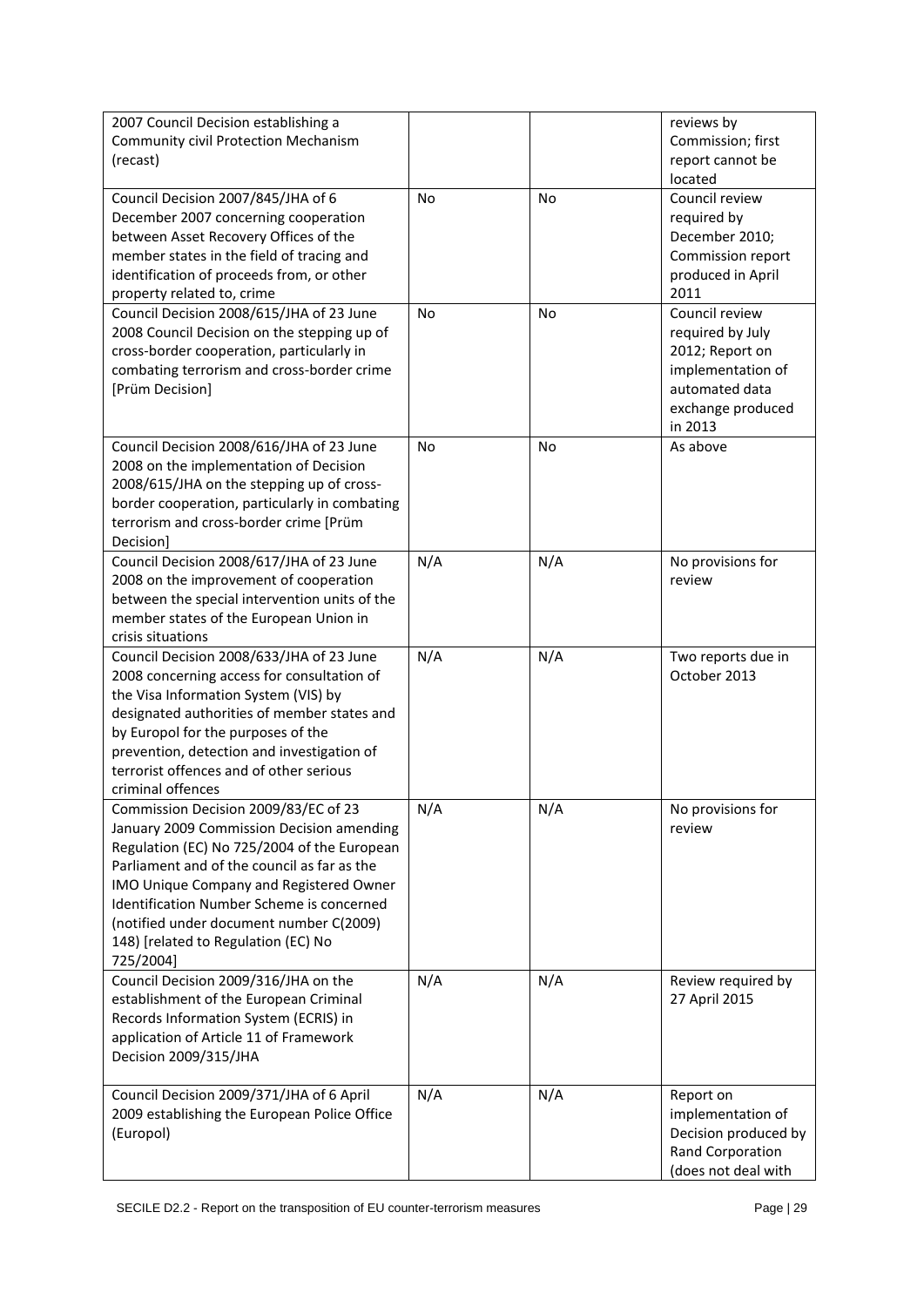|                                                                                                                                                                                                                           |     |     | national<br>implementation but<br>rather functioning<br>with regard to<br>Europol's<br>requirements)                                                                             |
|---------------------------------------------------------------------------------------------------------------------------------------------------------------------------------------------------------------------------|-----|-----|----------------------------------------------------------------------------------------------------------------------------------------------------------------------------------|
| <b>INTERNATIONAL TREATIES</b>                                                                                                                                                                                             |     |     | <b>AVAILABLE</b><br><b>INFORMATION</b>                                                                                                                                           |
| Agreement on extradition between the<br>European Union and the United States of<br>America                                                                                                                                | N/A | N/A | Common EU-US<br>review due no later<br>than five years after<br>entry into force<br>(February 2015)                                                                              |
| Agreement on extradition between the<br>European Union and the United States of<br>America                                                                                                                                | N/A | N/A | Common EU-US<br>review due no later<br>than five years after<br>entry into force<br>(February 2015)                                                                              |
| Agreement between EC and USA on<br>intensifying and broadening the Agreement<br>on customs cooperation and mutual<br>assistance in customs matters to include<br>cooperation on container security and<br>related matters | N/A | N/A | Joint Working Group<br>to report to EU-US<br><b>Joint Customs</b><br><b>Cooperation Council</b><br>annually on<br>implementation of<br>agreement; no public<br>reports available |

#### <span id="page-29-0"></span>5.2 Infringement proceedings for failure to transpose Directives

As noted above, the European Commission can initiate infringement proceedings against individual member states for failure to implement EU Directives (or other obligations under EU law). This procedure is governed by Article 258 of the TFEU. Complaints for failure to meet the deadline for implementing EU law are the responsibility of the Commission whereas complaints for failure to implement the laws correctly may be brought to the Commission's attention by the European Parliament, citizens, businesses, NGOs and others – in the words of the Commission, "anyone".<sup>100</sup>

The Commission begins the process by giving formal notice to the member state concerned that it believes it has failed to fulfil its obligations under the EU treaties to implement the Directive (the "administrative" stage). This notice usually gives the state in question two months to respond to the allegations or to correct their action (or inaction). If the Commission is not satisfied with the response it receives from that member state, it submits a "reasoned opinion" with a further deadline for compliance. If the state still does not comply, the Commission can bring the matter before the European Court of Justice (ECJ) and request the imposition of a fine. This can take the form of a lump sum or a penalty that increases over time.<sup>101</sup> The table below shows that eight out of 11 EU Directives related to counter-terrorism that should have by now been implemented in full have resulted in full infringement proceedings against one or more member states at the ECJ.

SECILE D2.2 - Report on the transposition of EU counter-terrorism measures Page | 30

1

<sup>&</sup>lt;sup>100</sup> European Commission, 'Exercise your rights', [http://ec.europa.eu/eu\\_law/your\\_rights/your\\_rights\\_en.htm](http://ec.europa.eu/eu_law/your_rights/your_rights_en.htm) <sup>101</sup> Nigel Foster (2012) *EU Law Directions*. Oxford: Oxford University Press, pp.174-187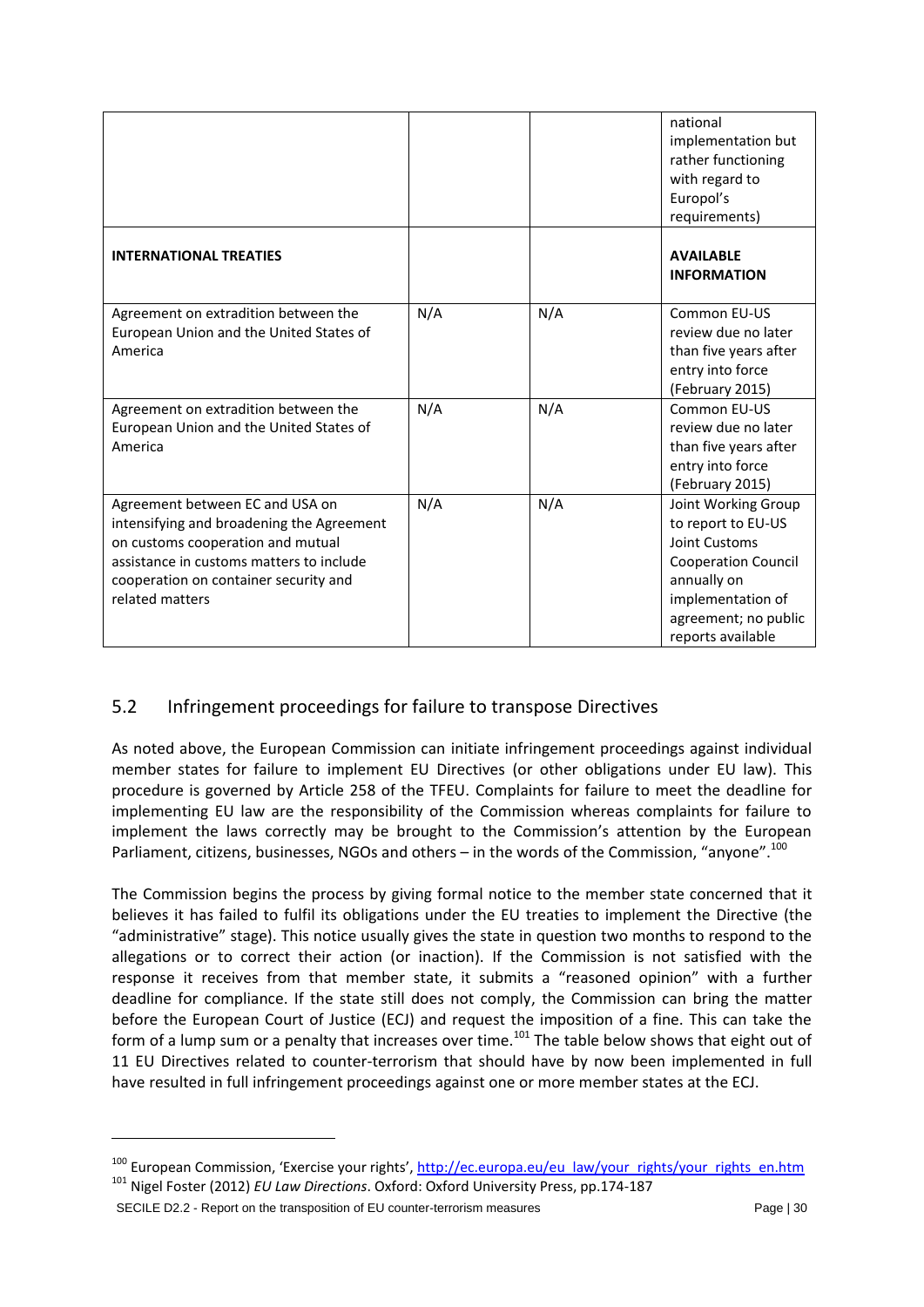#### **Table 3: Infringement proceedings at the ECJ concerning EC counter-terrorism related Directives**

| <b>DIRECTIVES</b> [National transposing legislation provided on EUR-Lex]                                                                                                                                                                                                                                   | <b>INFRINGEMENT</b><br><b>PROCEEDINGS?</b>                                                        |
|------------------------------------------------------------------------------------------------------------------------------------------------------------------------------------------------------------------------------------------------------------------------------------------------------------|---------------------------------------------------------------------------------------------------|
| Parliament and Council Directive 2001/97/EC amending Council Directive 91/308/EEC<br>on prevention of the use of the financial system for the purpose of money laundering -<br>Commission [second anti-money laundering Directive]                                                                         | Italy                                                                                             |
| Parliament and Council Directive 2002/58/EC concerning the protection of personal<br>data and the protection of privacy in the electronic communications sector [the "e-<br>Privacy Directive"]                                                                                                            | Greece<br>Portugal                                                                                |
| Council Directive 2004/80/EC relating to compensation to crime victims                                                                                                                                                                                                                                     | <b>Italy</b>                                                                                      |
| Council Directive 2004/82/EC on the obligation of carrier to communicate passenger<br>data [the "API Directive"]                                                                                                                                                                                           | Poland                                                                                            |
| Parliament and Council Directive 2005/60/EC on the prevention of the use of the<br>financial system for the purpose of money laundering and terrorist financing [Third anti-<br>money laundering Directive]                                                                                                | <b>Belgium</b><br>Spain<br><b>France</b><br>Ireland<br>Poland<br><b>Sweden</b>                    |
| Parliament and Council Directive 2005/65/EC on enhancing port security                                                                                                                                                                                                                                     | Estonia<br><b>UK</b>                                                                              |
| Parliament and Council Directive 2006/24/EC on the retention of data generated or<br>processed in connection with the provision of publicly available electronic<br>communications services or of public communications networks and amending<br>Directive 2002/58/EC                                      | <b>Austria</b><br>Germany<br>Greece<br>Ireland<br><b>Netherlands</b><br>Sweden (2010 and<br>2013) |
| Parliament and Council Directive 2007/64/EC on payment services in the internal<br>market amending Directives 97/7/EC, 2002/65/EC, 2005/60/EC and 2006/48/EC and<br>repealing Directive 97/5/EC                                                                                                            | Poland                                                                                            |
| Commission Directive 2008/43/EC setting up, pursuant to Council Directive 93/15/EC, a<br>system for the identification and traceability of explosives for civil uses                                                                                                                                       | <b>No</b>                                                                                         |
| Council Directive 2008/114/EC on the identification and designation of European critical<br>infrastructures and the assessment of the need to improve their protection                                                                                                                                     | <b>No</b>                                                                                         |
| Directive 2009/16/EC on port State control (Recast)                                                                                                                                                                                                                                                        | No                                                                                                |
| Directive 2010/64/EU on the right to interpretation and translation in criminal<br>proceedings                                                                                                                                                                                                             | Deadline for<br>transposition 27<br>October 2013                                                  |
| Directive 2011/95/EU on standards for the qualification of third-country nationals or<br>stateless persons as beneficiaries of international protection, for a uniform status for<br>refugees or for persons eligible for subsidiary protection, and for the content of the<br>protection granted (recast) | Deadline for<br>transposition 21<br>December 2013                                                 |
| Directive 2012/13/EU on the right to information in criminal proceedings                                                                                                                                                                                                                                   | Deadline for<br>transposition 2<br><b>June 2014</b>                                               |
| Directive 2012/29/EU establishing minimum standards on the rights, support and<br>protection of victims of crime, and replacing Council Framework Decision 2001/220/JHA                                                                                                                                    | Deadline for<br>transposition 16<br>November 2015                                                 |

Each year the European Commission produces a report on the application of EU law containing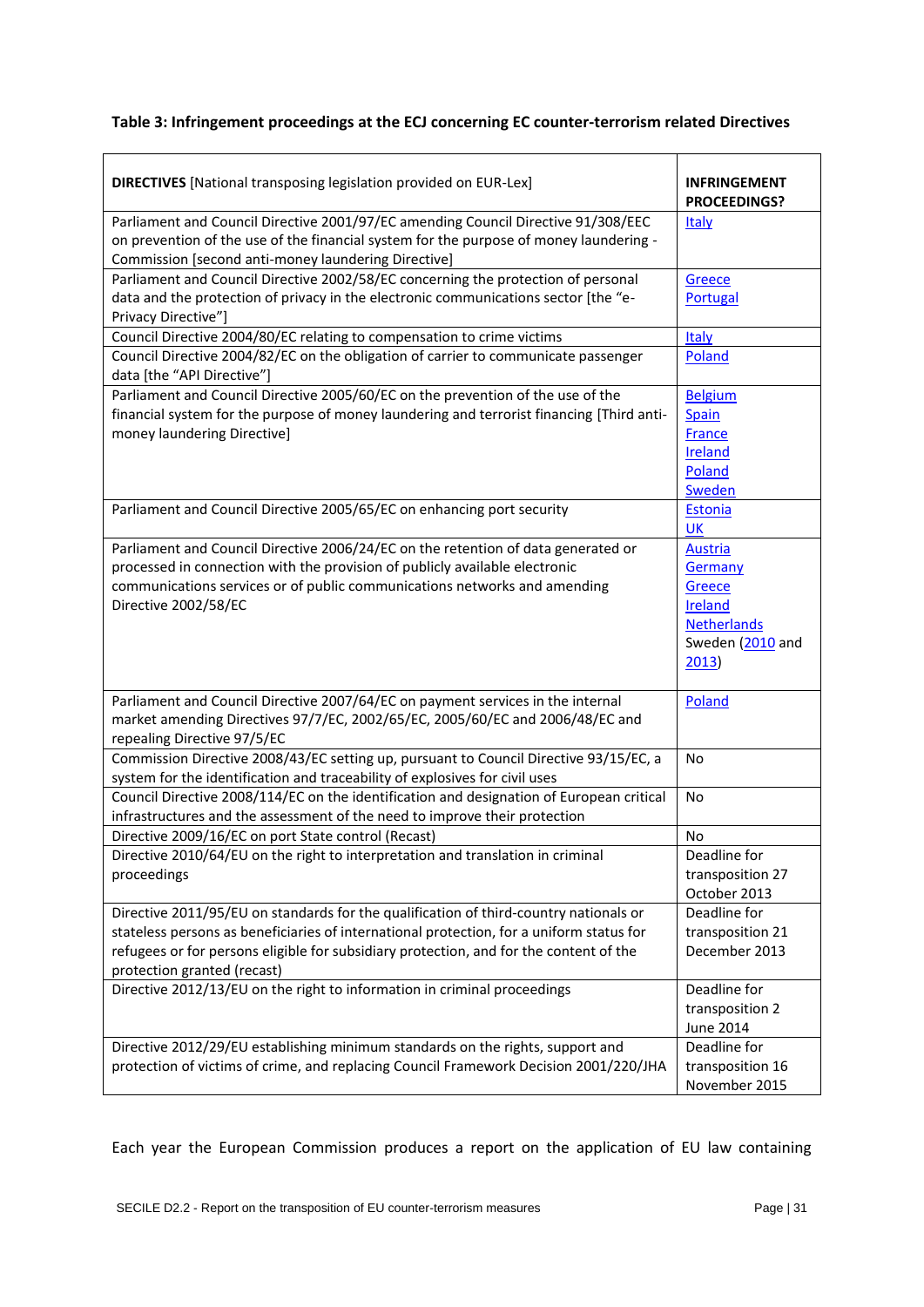statistics on the number of proceedings in respect to each stage of the Article 258 process.<sup>102</sup> In 2010 the Commission issued 1,168 formal notices but despite a breakdown of proceedings by subject area, it is extremely difficult to ascertain how the rate of failure to implement the above counterterrorism related Directives compares to other areas. But with 94% of infringement proceedings said to be settled before they reach the ECJ, $^{103}$  problems in this area do appear to be particularly acute. As suggested above, without more forensic investigation it is very difficult to ascertain whether this actually relates to possible difficulties with the EU legislation itself or to circumstances in specific member states. The "Data Retention Directive" (2006/24/EC) has clearly been particularly problematic. This is the subject of a detailed investigation in SECILE deliverable D2.4.

#### <span id="page-31-0"></span>5.3 Implementation reports

**.** 

It is evident from the implementation reports produced by the European Commission (see section 6.1, below) that the overwhelming concern of the review process is if and how the member states have transposed EU Directives. Where the Commission does identify failures in this regard, it shows very little concern whatsoever with ascertaining the underlying factors that may have produced these outcomes. This is hardly surprising given the Commission's mandate and reliance on infringement proceedings to ensure implementation.

The Commission has evaluated eight of the 11 counter-terrorism related Framework Decisions identified in the course of the research. Although it frequently complains that the member states have provided insufficient information, in general these assessments are considerably more detailed than the corresponding reviews of the aforementioned Directives. Nevertheless, the priority is still to "name-and-shame" those governments that have failed to meet their obligations under EU law, with the Commission frequently expressing concern that the Member States have failed to implement the provisions on time or in accordance with the legislation (see further section 6.2, below). Again there is little regard for why this may be the case, although very occasionally the reports do at least touch on such matters. The report on the implementation of Framework Decision 2005/212/JHA on the confiscation of the proceeds of crime, for example, notes that:

Article 3(2) appears to have posed the most problems with respect to its implementation. These problems relate primarily to legal traditions and fundamental principles, in particular as regards the administration of the burden of proof, the link usually required between the offence for which an individual has been convicted and the property confiscated, the right to a fair trial and the need for the penalty to be proportional to the facts of the case.<sup>104</sup>

Of the 18 counter-terrorism related EU Decisions addressed to the member states and requiring implementation at the national level, only ten contain review provisions.<sup>105</sup> Two measures require

[http://ec.europa.eu/eu\\_law/docs/docs\\_infringements/annual\\_report\\_29/com\\_2012\\_714\\_en.pdf](http://ec.europa.eu/eu_law/docs/docs_infringements/annual_report_29/com_2012_714_en.pdf) Foster, op. cit, pp.178-179

<sup>104</sup> European Commission, 'Report from the Commission pursuant to Article 6 of the Council Framework Decision on confiscation of crime-related proceeds, instrumentalities and property (2005/212/JHA)', COM(2007) 805 final, 17 December 2007, p.5[, http://eur-](http://eur-lex.europa.eu/LexUriServ/LexUriServ.do?uri=COM:2007:0805:FIN:EN:PDF)

[lex.europa.eu/LexUriServ/LexUriServ.do?uri=COM:2007:0805:FIN:EN:PDF](http://eur-lex.europa.eu/LexUriServ/LexUriServ.do?uri=COM:2007:0805:FIN:EN:PDF)

 $102$  European Commission, '29<sup>th</sup> annual report on monitoring the application of EU law (2011)', COM(2012) 714 final, 30 November 2012,

<sup>105</sup> Council Decision 2001/792/EC; Council Decision 2002/996/JHA; Commission Decision 2006/758/EC; Council Decision 2007/779/EC; Council Decision 2007/845/JHA; Council Decision 2008/615/JHA; Council Decision 2008/616/JHA; Council Decision 2008/633/JHA; Council Decision 2009/316/JHA; Council Decision 2009/371/JHA

SECILE D2.2 - Report on the transposition of EU counter-terrorism measures Page | 32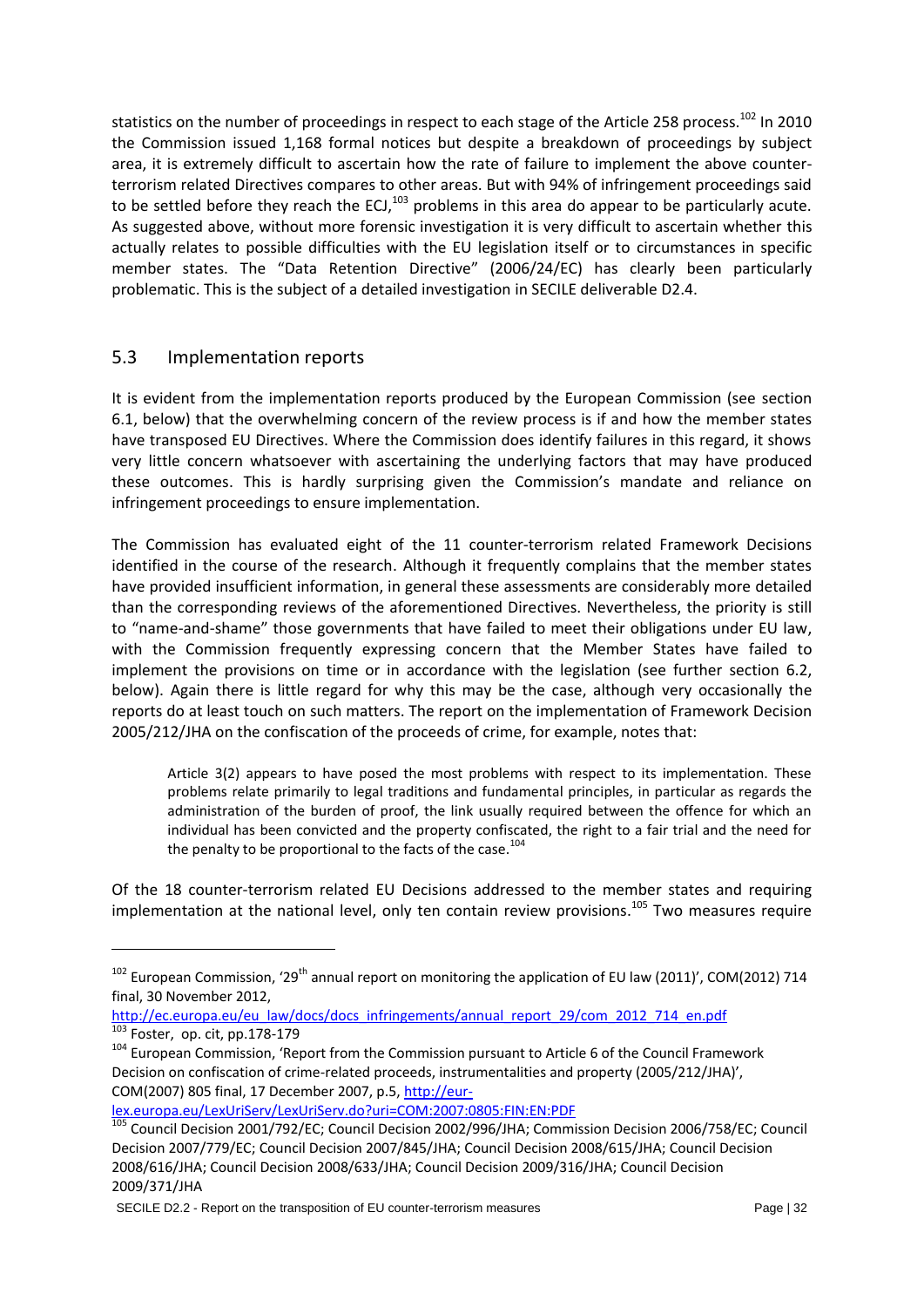periodic review,<sup>106</sup> and three require reviews by both the European Commission and EU Council.<sup>107</sup> Three out of the ten requisite reviews do not appear to have been carried out<sup>108</sup> and a further three are not yet due.<sup>109</sup> The implementation of the Eurojust Decision has been reviewed by the Commission on its own initiative rather than to comply with the legal requirements of the Decision.<sup>110</sup> While the picture is similar for that which emerges for Directives and Framework Decisions – slow and uneven implementation (see section 6.3, below) – those reviews that have been conducted are less concerned with the national legislation used to implement the Decision at national level and (relatively) more concerned with the effectiveness of the national measures. This is particularly notable in respect to the evaluation of the implementation of the Decision establishing Europol (the European Police Office) which was conducted by privately contracted consultants. This review highlighted the member states' lack of willingness to share information with Europol and the possibility of introducing legally binding provisions to ensure that information is shared in future (a perennial problem and key feature of the Commission's latest Europol proposals).<sup>111</sup>

#### <span id="page-32-0"></span>5.4 Conclusions

**.** 

The ways in which EU member states have implemented the numerous counter-terrorism measures introduced at EU level since September 2001 is extremely difficult to assess. What is most notable about the implementation of the measures examined here is not the varying forms that they have taken at national level, but the fact that member states have frequently been so slow to implement measures, and in a number of cases have not implemented them at all until faced with legal action. The reasons for this, however, are beyond the remit of this study. Where they have been implemented in whole or part, the Commission's assessments often complain of inconsistency with the EU provisions on which national measures are based. Given the stated goal of the EU to create an "Area of Freedom, Security and Justice", this should be of some concern for the Commission and for all those who wish to see common and consistent application of the law across the EU.

The magnitude of the task facing anyone seeking to understand how EU counter-terrorism law has been transposed is compounded by a failure to include provisions for review in the legislation itself on a systematic basis, failures on the part of the EU institutions to actually conduct those reviews, and failures to make reviews readily available and easily accessible where they have taken place. All of this leaves the public and indeed the EU institutions with little knowledge of whether these measures have actually been implemented, and, more importantly, how they function in practice.

[http://www.asser.nl/upload/eurowarrant-webroot/documents/cms\\_eaw\\_id1049\\_2\\_SEC.2004.884.pdf](http://www.asser.nl/upload/eurowarrant-webroot/documents/cms_eaw_id1049_2_SEC.2004.884.pdf)  $111$  See Article 7(5) of the Commission's proposal for a new Europol Regulation,

<sup>&</sup>lt;sup>106</sup> Council Decision 2001/792/EC; Council Decision 2007/779/EC; Council Decision 2008/633/JHA

<sup>107</sup> Commission Decision 2006/758/EC; Council Decision 2007/845/JHA

<sup>108</sup> Council Decision 2001/792/EC; Commission Decision 2006/758/EC; Council Decision 2007/779/EC

<sup>109</sup> Commission Decision 2006/758/EC; Council Decision 2008/633/JHA; Council Decision 2009/316/JHA

<sup>&</sup>lt;sup>110</sup> European Commission, 'Report from the Commission on the Legal Transposition of the Council Decision of 28 February 2002 Setting up Eurojust with a View to Reinforcing the Fight Against Serious Crime', COM(2004)457 final, 6 July 2004[, http://eur-](http://eur-lex.europa.eu/LexUriServ/LexUriServ.do?uri=COM:2004:0457:FIN:EN:PDF)

[lex.europa.eu/LexUriServ/LexUriServ.do?uri=COM:2004:0457:FIN:EN:PDF](http://eur-lex.europa.eu/LexUriServ/LexUriServ.do?uri=COM:2004:0457:FIN:EN:PDF); European Commission, 'Annex to the Report on the Legal Transposition of the Council Decision of 28 February 2002 Setting up Eurojust with a View to Reinforcing the Fight Against Serious Crime', SEC(2004) 884, 6 July 2004,

[http://ec.europa.eu/governance/impact/ia\\_carried\\_out/docs/ia\\_2013/com\\_2013\\_0173\\_en.pdf.](http://ec.europa.eu/governance/impact/ia_carried_out/docs/ia_2013/com_2013_0173_en.pdf) The issue of provision of information to Europol is likely to be a contentious issue, particularly amongst member states in debates in the Council. Disagreements have already arisen over the issue in preliminary discussions. See 'Summary of the COSI debate on the revision of Europol's legal basis', 23 May 2012, <http://www.statewatch.org/news/2013/jun/2012-9104-12-cosi-debate.pdf>

SECILE D2.2 - Report on the transposition of EU counter-terrorism measures Page | 33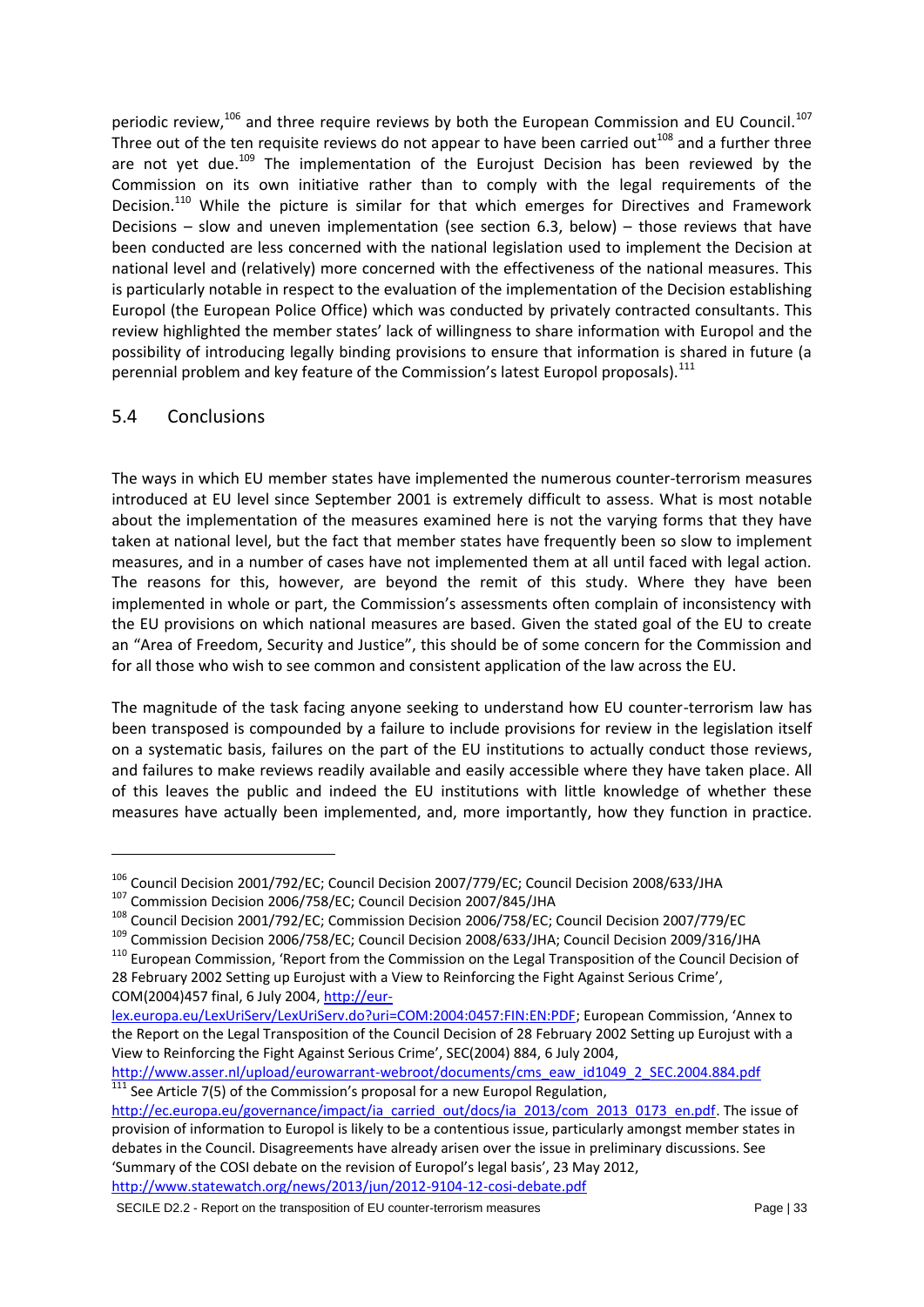This is particularly problematic in light of the fact that legislation intended to deal with the problem of terrorism frequently impinges upon fundamental rights.

It seems to be somewhat paradoxical that the democratic legitimacy of the legislation is ostensibly derived from the member states' participation in the decision-making process (a process they monopolised in respect to the old "third pillar"), yet the European Commission frequently takes those states to task for failing to properly implement the measures they have developed. It is arguably even more problematic that it does so largely in the absence of any qualitative assessment of the factors that might have caused these failures.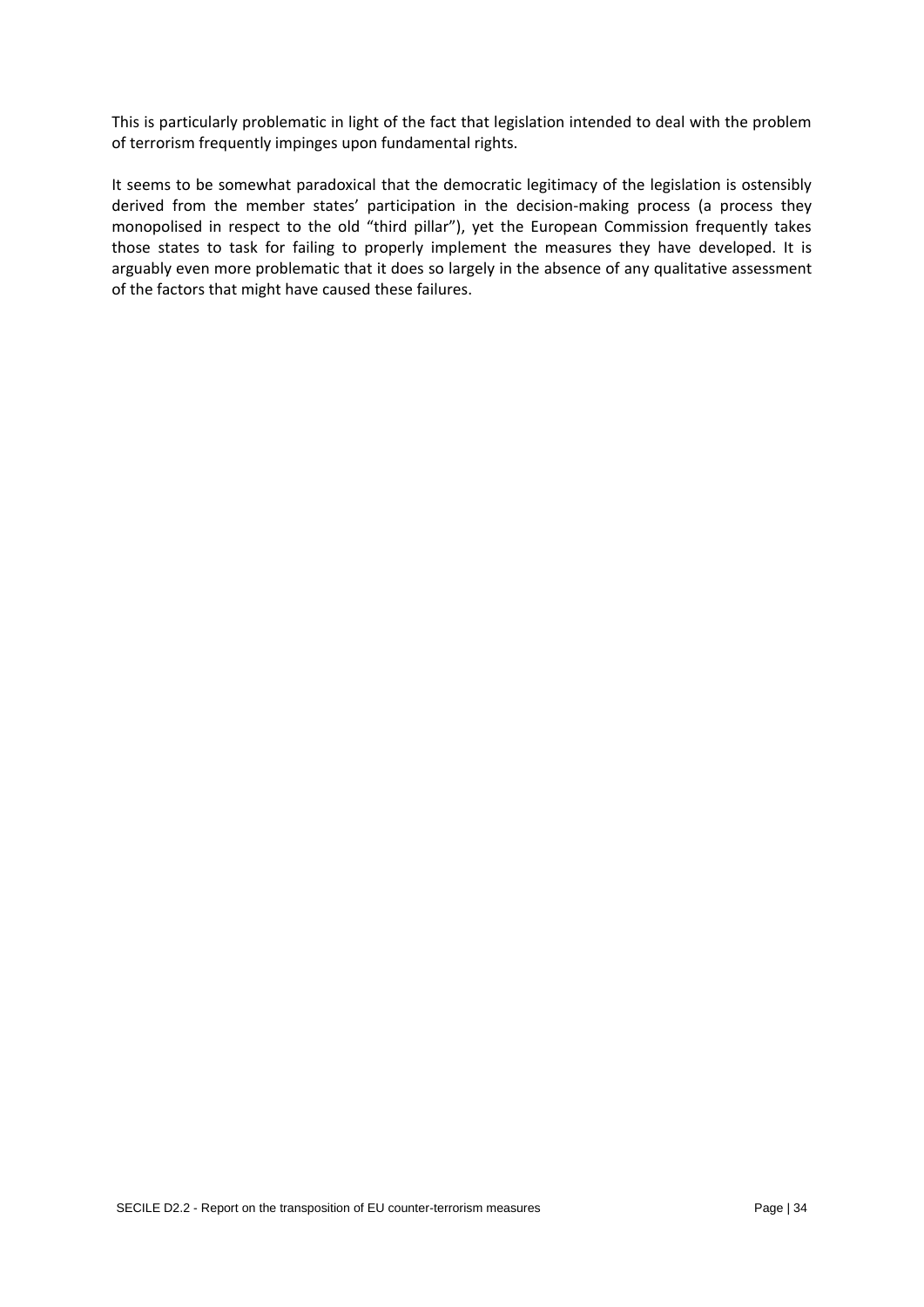- <span id="page-34-0"></span>6 Summary of data on transposition of EU counter-terrorism measures
- <span id="page-34-1"></span>6.1 Directives
- <span id="page-34-2"></span>6.1.1 Directive amending Council Directive 91/308/EEC on prevention of the use of the financial system for the purpose of money laundering - Commission [second anti-money laundering Directive]

|              |    |    | <b>Parliament and Council</b><br>Directive 2001/97/EC |    |    |    |    |    |     |    |    |           | 4 December 2001 |     |              |     |    |    |                             |           |    |    |           |           |           |           |           |
|--------------|----|----|-------------------------------------------------------|----|----|----|----|----|-----|----|----|-----------|-----------------|-----|--------------|-----|----|----|-----------------------------|-----------|----|----|-----------|-----------|-----------|-----------|-----------|
|              |    |    | Deadline for implementation                           |    |    |    |    |    |     |    |    |           | 15 June 2003    |     |              |     |    |    | <b>National legislation</b> |           |    |    |           |           |           |           |           |
|              |    |    | <b>Review of transposition</b>                        |    |    |    |    |    |     |    |    |           | Not found       |     |              |     |    |    |                             |           |    |    |           |           |           |           |           |
| <b>STATE</b> | AT | BE | BG                                                    | CY | CZ | DE | DK | EE | EL. | ES | F1 | <b>FR</b> | HU              | IE. | $\mathsf{I}$ | LT. | LU | LV | MT                          | <b>NL</b> | PL | PT | <b>RO</b> | <b>SE</b> | <b>SI</b> | <b>SK</b> | <b>UK</b> |
| $112$        | Y  | Y  | Y                                                     | Y  | Y  | Y  | Y  | Y  | Y   | Y  | Y  | Y         | Y               | Y   | Y            | Y   | Y  | Y  | Y                           | Y         | Y  | Y  | Y         | Υ         | Y         | Y         | Y         |
| 13           | ć. | ć. | ?                                                     | 3  | ?  | ?  | ?  | ?  | ?   | ?  | ?  | ?         | ?               | ?   | ?            | ?   | ?  | ?  | ?                           | ?         | ?  | ?  | ?         | ?         | ?         | ?         | ς.        |

# <span id="page-34-3"></span>6.1.2 Directive concerning the protection of personal data and the protection of privacy in the electronic communications sector [the "e-Privacy Directive"]

|              |                                                               |          |        |              |             | <b>Parliament and Council</b><br>Directive 2002/58/EC |   |             |             |             |              |              | 12 July 2002      |              |     |     |              |             |                             |              |    |              |               |              |              |              |             |
|--------------|---------------------------------------------------------------|----------|--------|--------------|-------------|-------------------------------------------------------|---|-------------|-------------|-------------|--------------|--------------|-------------------|--------------|-----|-----|--------------|-------------|-----------------------------|--------------|----|--------------|---------------|--------------|--------------|--------------|-------------|
|              | Deadline for implementation<br><b>Review of transposition</b> |          |        |              |             |                                                       |   |             |             |             |              |              | 31 October 2003   |              |     |     |              |             | <b>National legislation</b> |              |    |              |               |              |              |              |             |
|              |                                                               |          |        |              |             |                                                       |   |             |             |             |              |              | Not found         |              |     |     |              |             |                             |              |    |              |               |              |              |              |             |
| <b>STATE</b> | A                                                             | R.<br>F. | B<br>G | C.           | Z           | D<br>F                                                | D | EE          | E           | ES          | FI.          | R            | H<br>$\mathbf{U}$ | IE           | IT. | LT. | $\cup$       | LV          | M                           | N            | PL | P            | R<br>$\Omega$ | SE           | <b>SI</b>    | <b>SK</b>    | U<br>K      |
|              | $\mathsf{v}$                                                  | v        |        | $\mathsf{v}$ | $\mathbf v$ | Y                                                     |   | $\mathbf v$ | $\mathbf v$ | $\mathbf v$ | $\checkmark$ | $\checkmark$ | $\checkmark$      | $\checkmark$ | Υ   |     | $\checkmark$ | $\mathbf v$ | $\mathbf v$                 | $\mathsf{v}$ |    | $\mathsf{v}$ | $\mathbf v$   | $\mathsf{v}$ | $\checkmark$ | $\checkmark$ | $\mathbf v$ |
|              | N                                                             | N        | N      | N            | N           | N                                                     | N | N           | Υ           | N           | N            | N            | N                 | N            | N   | N   | N            | N           | N                           | N            | N  | Υ            | N             | N            | N            | N            | N           |

1

SECILE D2.2 - Report on the transposition of EU counter-terrorism measures Page | 35

 $112$  This icon denotes whether the measure was implemented on time.

<sup>&</sup>lt;sup>113</sup> This icon denotes whether the measure was implemented satisfactorily, by which we mean that no infringement proceedings were launched and no censure or complaint against the member states were recorded in the implementation reports produced by the European Commission or Council of the EU.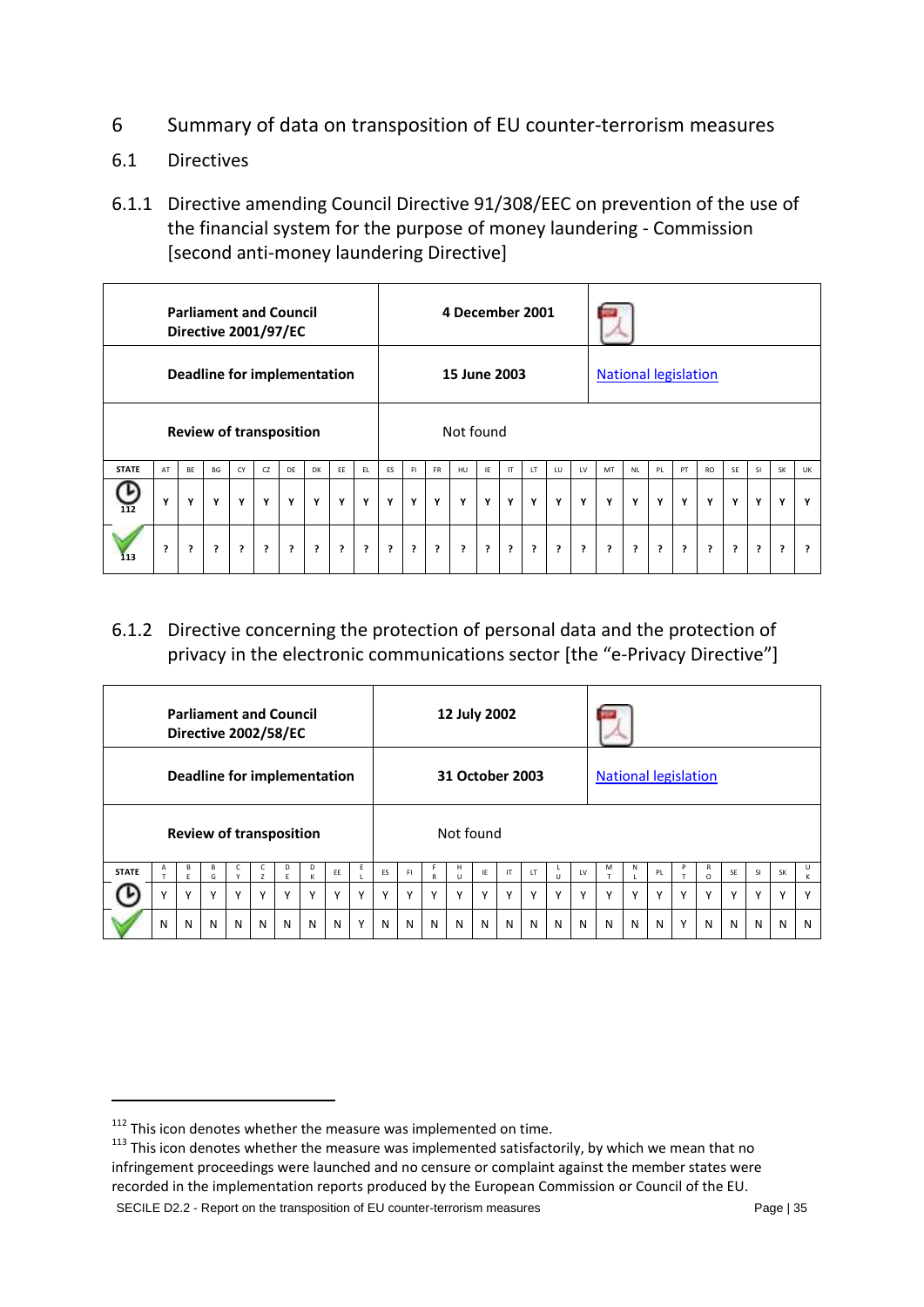# <span id="page-35-0"></span>6.1.3 Directive relating to compensation to crime victims

|              |             |    | Council Directive 2004/80/EC   |    |    |    |    |    |     |           |     |           | 29 April 2004  |    |     |     |    |    |                                                                                                                                                                                      |           |    |    |           |    |           |           |    |
|--------------|-------------|----|--------------------------------|----|----|----|----|----|-----|-----------|-----|-----------|----------------|----|-----|-----|----|----|--------------------------------------------------------------------------------------------------------------------------------------------------------------------------------------|-----------|----|----|-----------|----|-----------|-----------|----|
|              |             |    | Deadline for implementation    |    |    |    |    |    |     |           |     |           | 1 January 2006 |    |     |     |    |    | <b>National legislation</b>                                                                                                                                                          |           |    |    |           |    |           |           |    |
|              |             |    | <b>Review of transposition</b> |    |    |    |    |    |     |           |     |           |                |    |     |     |    |    | Commission report on the application of Council Directive<br>2004/80/EC (COM(2009) 170 final)<br>Commission staff working document accompanying<br>Commission report (SEC(2009) 495) |           |    |    |           |    |           |           |    |
| <b>STATE</b> | Α<br>$\tau$ | BE | <b>BG</b>                      | CY | CZ | DF | DK | EE | EL. | <b>FS</b> | FL. | <b>FR</b> | <b>HU</b>      | IE | IT. | LT. | 1U | LV | MT                                                                                                                                                                                   | <b>NL</b> | PL | PT | <b>RO</b> | SF | <b>SI</b> | <b>SK</b> | UK |
|              | Y           | v  | Y                              | Y  | Y  | N  | ٧  | ٧  | Y   | ٧         | Y   | Y         | Y              | Y  | v   | Y   | Y  | Y  | v                                                                                                                                                                                    | Y         | v  | Y  | Υ         | v  | Y         | ۷         | Y  |
|              | N           | N  | N                              | N  | N  | N  | N  | N  | Y   | ٧         | N   | Y         | N              | N  | Y   | Υ   | Y  | N  | Y                                                                                                                                                                                    | N         | N  | N  | Υ         | N  | Y         | Υ         | N  |

# <span id="page-35-1"></span>6.1.4 Directive on the obligation of carrier to communicate passenger data [the "API Directive"]

|              |    |    | <b>Council Directive</b><br>2004/82/EC |    |    |                                |                             |    |     |    |     |           | 29 April 2004            |     |    |    |    |    |                             |           |    |    |           |    |     |           |              |
|--------------|----|----|----------------------------------------|----|----|--------------------------------|-----------------------------|----|-----|----|-----|-----------|--------------------------|-----|----|----|----|----|-----------------------------|-----------|----|----|-----------|----|-----|-----------|--------------|
|              |    |    |                                        |    |    |                                | Deadline for implementation |    |     |    |     |           | 5 September 2006         |     |    |    |    |    | <b>National legislation</b> |           |    |    |           |    |     |           |              |
|              |    |    |                                        |    |    | <b>Review of transposition</b> |                             |    |     |    |     |           | No provisions for review |     |    |    |    |    |                             |           |    |    |           |    |     |           |              |
| <b>STATE</b> | AT | BE | <b>BG</b>                              | CY | CZ | DE                             | <b>DK</b>                   | EE | EL. | ES | EL. | <b>FR</b> | <b>HU</b>                | IE. | IT | LT | LU | LV | MT                          | <b>NL</b> | PL | PT | <b>RO</b> | SF | -SI | <b>SK</b> | UK           |
|              | Y  | Υ  | Y                                      | Υ  | Υ  | Υ                              | <b>NA</b>                   | Y  | Y   | Υ  | Υ   | Y         | Y                        | Y   | Υ  | Υ  | Υ  | Υ  | Υ                           | Y         | Υ  | Υ  | Υ         | Y  | Y   | Y         | $\mathbf{v}$ |
|              |    |    |                                        |    |    |                                |                             |    |     |    |     |           |                          |     |    |    |    |    |                             |           | Y  |    |           |    |     |           |              |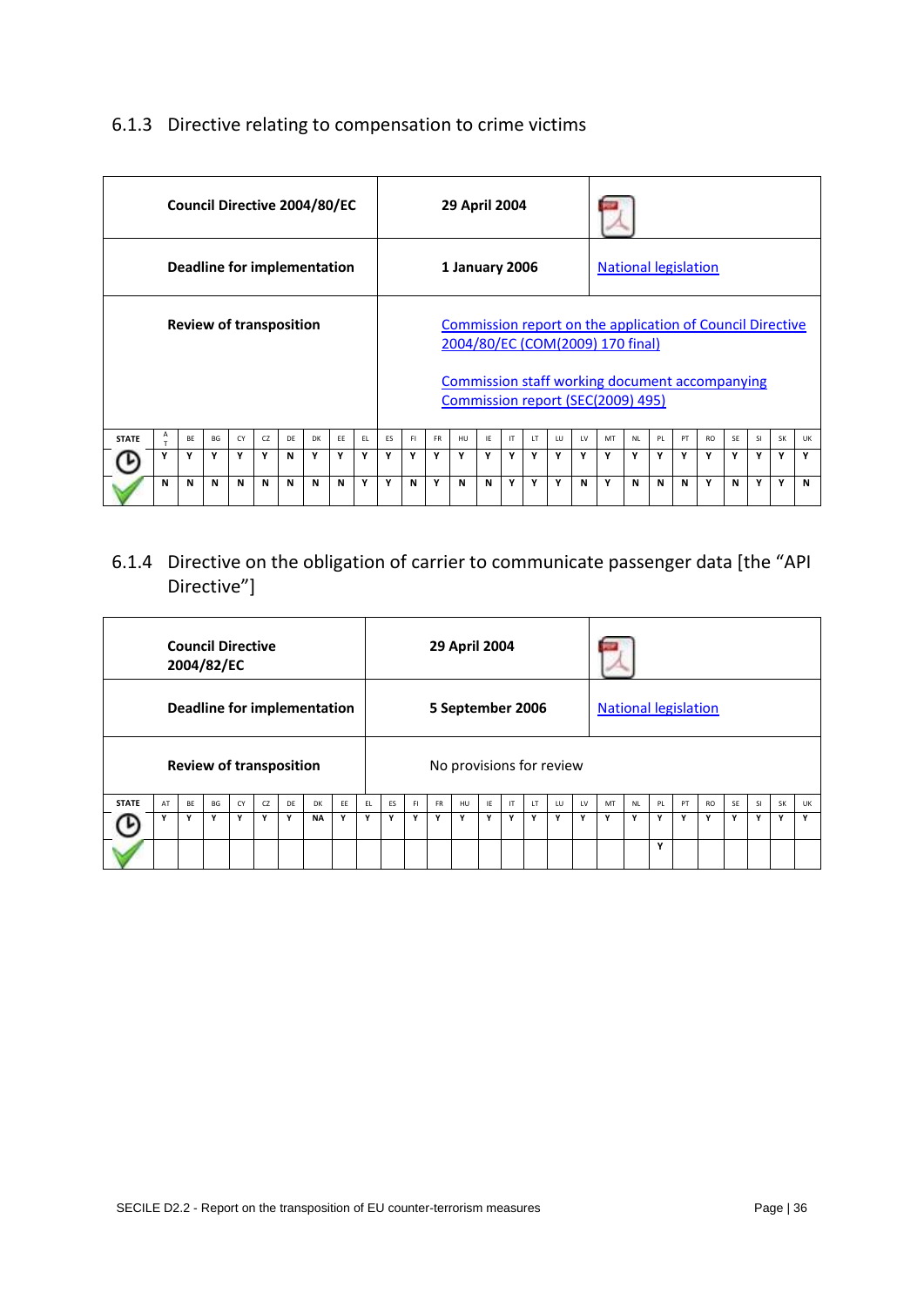<span id="page-36-0"></span>6.1.5 Directive on the prevention of the use of the financial system for the purpose of money laundering and terrorist financing [Third anti-money laundering Directive]

|              |    |    | <b>Parliament and Council</b><br>Directive 2005/60/EC |    |    |    |                             |    |     |    |    |           | <b>26 October 2005</b> |    |    |     |    |    |                                                                                                                                                                                                                                                                                                                                                                                                             |           |    |    |           |           |           |           |    |
|--------------|----|----|-------------------------------------------------------|----|----|----|-----------------------------|----|-----|----|----|-----------|------------------------|----|----|-----|----|----|-------------------------------------------------------------------------------------------------------------------------------------------------------------------------------------------------------------------------------------------------------------------------------------------------------------------------------------------------------------------------------------------------------------|-----------|----|----|-----------|-----------|-----------|-----------|----|
|              |    |    |                                                       |    |    |    | Deadline for implementation |    |     |    |    |           | 15 December 2007       |    |    |     |    |    | <b>National legislation</b>                                                                                                                                                                                                                                                                                                                                                                                 |           |    |    |           |           |           |           |    |
|              |    |    | <b>Review of transposition</b>                        |    |    |    |                             |    |     |    |    |           |                        |    |    |     |    |    | Commission report on the application of Directive<br>2005/60/EC on the prevention of the use of the financial<br>system for the purpose of money laundering and terrorist<br>financing (COM(2012) 168 final, 11 April 2012)<br>Commission staff working paper - Compliance with the<br>anti-money laundering directive by cross-border banking<br>groups at group level (SEC(2009) 939 final, 30 June 2009) |           |    |    |           |           |           |           |    |
| <b>STATE</b> | AT | BE | BG                                                    | CY | CZ | DE | <b>DK</b>                   | EE | EL. | ES | F1 | <b>FR</b> | HU                     | IE | IT | LT. | LU | LV | MT                                                                                                                                                                                                                                                                                                                                                                                                          | <b>NL</b> | PL | PT | <b>RO</b> | <b>SE</b> | <b>SI</b> | <b>SK</b> | UK |
|              | Y  | Y  | Υ                                                     | Υ  | Υ  | Υ  | Υ                           | Υ  | Υ   | Υ  | Y  | Υ         | Υ                      | Υ  | Υ  | Υ   | Υ  | Υ  | Υ                                                                                                                                                                                                                                                                                                                                                                                                           |           | Υ  | Υ  | Υ         | Υ         | Υ         | Y         | Y  |
|              | N  | N  | N                                                     | N  | N  | N  | N                           | N  | N   | N  | N  | N         | N                      | N  | N  | N   | N  | N  | N                                                                                                                                                                                                                                                                                                                                                                                                           |           | N  | N  | N         | N         | N         | N         | N  |

#### <span id="page-36-1"></span>6.1.6 Directive on enhancing port security

|              |                             |    | <b>Parliament and Council</b><br>Directive 2005/65/EC |    |    |    |    |    |     |    |    |              | <b>26 October 2005</b>  |    |    |     |    |    |                                                                                                                   |           |    |    |           |           |           |           |    |
|--------------|-----------------------------|----|-------------------------------------------------------|----|----|----|----|----|-----|----|----|--------------|-------------------------|----|----|-----|----|----|-------------------------------------------------------------------------------------------------------------------|-----------|----|----|-----------|-----------|-----------|-----------|----|
|              | Deadline for implementation |    |                                                       |    |    |    |    |    |     |    |    |              | 15 June 2007            |    |    |     |    |    | <b>National legislation</b>                                                                                       |           |    |    |           |           |           |           |    |
|              |                             |    | <b>Review of transposition</b>                        |    |    |    |    |    |     |    |    |              | <b>20 January 2009)</b> |    |    |     |    |    | Commission report assessing the implementation of the<br>Directive on enhancing port security (COM(2009) 2 final, |           |    |    |           |           |           |           |    |
| <b>STATE</b> | AT                          | BE | BG                                                    | CY | CZ | DE | DK | EE | EL. | ES | F1 | <b>FR</b>    | <b>HU</b>               | IE | IT | LT. | LU | LV | MT                                                                                                                | <b>NL</b> | PL | PT | <b>RO</b> | <b>SE</b> | <b>SI</b> | <b>SK</b> | UK |
|              | N                           | Y  | Y                                                     | Υ  | N  | Υ  | Υ  | Y  | Υ   | v  | Υ  | $\mathbf{v}$ | Υ                       | Υ  | Υ  | Y   | Y  | Υ  | Υ                                                                                                                 | Υ         | ٧  | Υ  | Y         | Υ         | Y         | Υ         | Y  |
|              |                             | N  | Y                                                     | Υ  |    | Y  | N  | Y  | Y   | Y  | N  | N            |                         | N  | Υ  | N   |    | N  | Υ                                                                                                                 | N         | Υ  | N  | N         | N         | N         |           | Y  |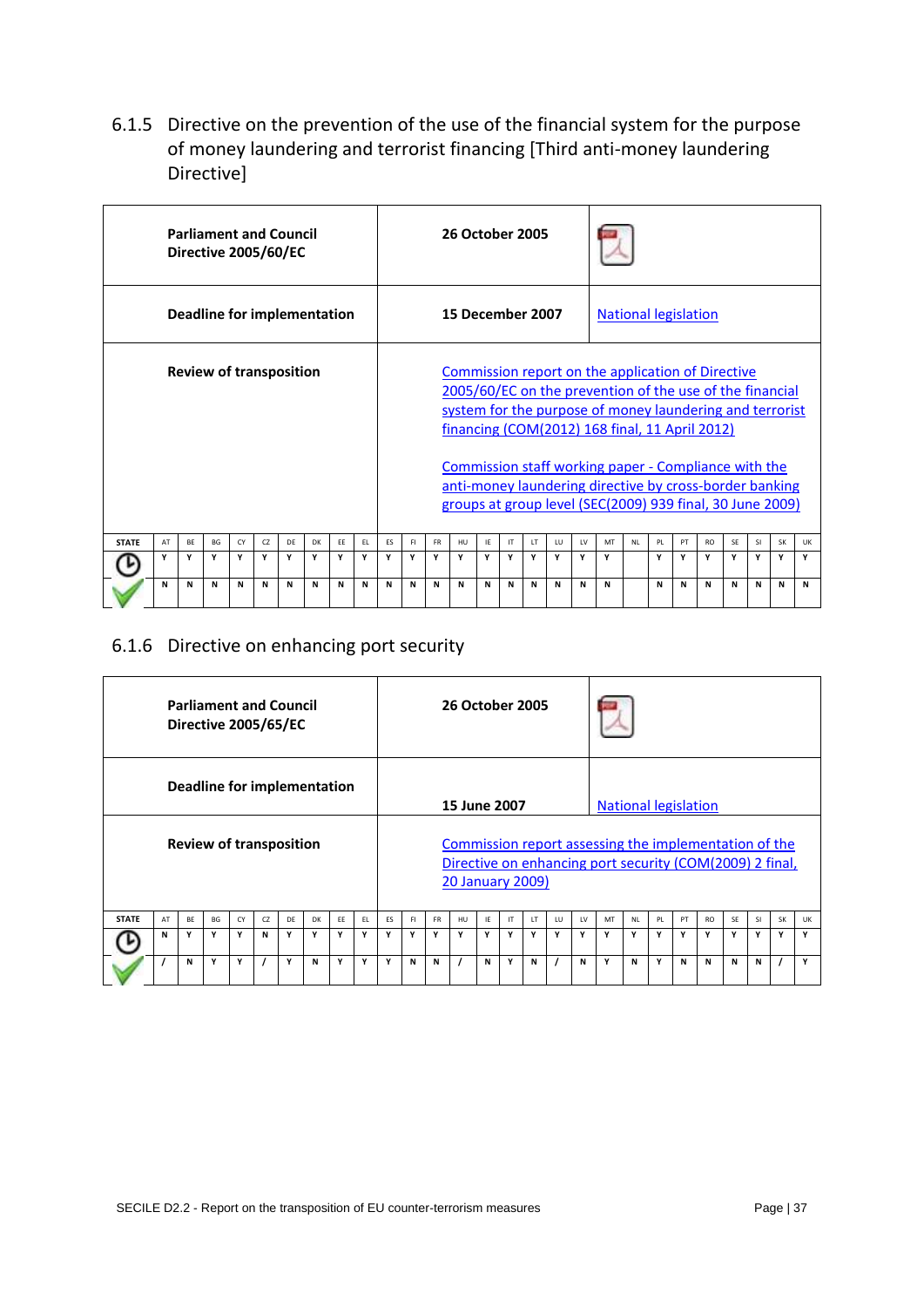<span id="page-37-0"></span>6.1.7 Directive on the retention of data generated or processed in connection with the provision of publicly available electronic communications services or of public communications networks and amending Directive 2002/58/EC

|              |                             |           | <b>Council and Parliament</b><br>Directive 2006/24/EC |    |    |    |    |     |     |           |     |           | <b>15 March 2006</b>                                                   |     |    |     |    |    |                                                                                                      |           |     |    |                |           |     |           |    |
|--------------|-----------------------------|-----------|-------------------------------------------------------|----|----|----|----|-----|-----|-----------|-----|-----------|------------------------------------------------------------------------|-----|----|-----|----|----|------------------------------------------------------------------------------------------------------|-----------|-----|----|----------------|-----------|-----|-----------|----|
|              | Deadline for implementation |           |                                                       |    |    |    |    |     |     |           |     |           | 15 September 2007<br>[telephony]<br><b>15 March 2009</b><br>[internet] |     |    |     |    |    | <b>National legislation</b>                                                                          |           |     |    |                |           |     |           |    |
|              |                             |           | <b>Review of transposition</b>                        |    |    |    |    |     |     |           |     |           |                                                                        |     |    |     |    |    | Commission evaluation report on the Data Retention<br>Directive (COM(2011) 225 final, 18 April 2011) |           |     |    |                |           |     |           |    |
| <b>STATE</b> | AT                          | <b>BF</b> | <b>BG</b>                                             | CY | CZ | DF | DK | FF. | FL. | <b>FS</b> | FL. | <b>FR</b> | HU                                                                     | IE. | IT | LT. | LU | LV | MT                                                                                                   | <b>NL</b> | PL. | PT | R <sub>O</sub> | <b>SF</b> | SI. | <b>SK</b> | UK |
|              | Υ                           | Y         | Y                                                     | Y  | Y  | Y  | Υ  | Υ   | Υ   | Υ         | Υ   | Y         | Υ                                                                      | Υ   | Υ  | Υ   | Υ  | Υ  | Υ                                                                                                    | Υ         | Υ   | Υ  | Υ              | Y         | Υ   | Y         | Υ  |
|              | Υ                           | Y         | Υ                                                     | Υ  | Y  | Y  | N  | N   | N   | N         | N   | N         | Υ                                                                      | Y   | N  | N   | N  | N  | N                                                                                                    | N         | N   | N  | Υ              | Υ         | Υ   | N         | N  |

<span id="page-37-1"></span>6.1.8 Directive on payment services in the internal market amending Directives 97/7/EC, 2002/65/EC, 2005/60/EC and 2006/48/EC and repealing Directive 97/5/EC

|              |                             |    | <b>Council and Parliament</b><br>Directive 2007/64/EC |    |    |    |    |    |     |    |    |           | 13 November 2007 |    |    |           |    |    |                                                                                                                |           |    |    |           |    |             |           |             |
|--------------|-----------------------------|----|-------------------------------------------------------|----|----|----|----|----|-----|----|----|-----------|------------------|----|----|-----------|----|----|----------------------------------------------------------------------------------------------------------------|-----------|----|----|-----------|----|-------------|-----------|-------------|
|              | Deadline for implementation |    |                                                       |    |    |    |    |    |     |    |    |           | 1 November 2009  |    |    |           |    |    | <b>National legislation</b>                                                                                    |           |    |    |           |    |             |           |             |
|              |                             |    | <b>Review of transposition</b>                        |    |    |    |    |    |     |    |    |           |                  |    |    |           |    |    | Tipik Communication Agency, Directive 2007/64/EC -<br>General report on the transposition by the member states |           |    |    |           |    |             |           |             |
| <b>STATE</b> | AT                          | BE | <b>BG</b>                                             | CY | CZ | DE | DK | EE | EL. | ES | F1 | <b>FR</b> | HU               | IE | IT | <b>LT</b> | LU | 1V | MT                                                                                                             | <b>NL</b> | PL | PT | <b>RO</b> | SE | SI          | <b>SK</b> | UK          |
|              | Υ                           | ٧  | ۷                                                     | Υ  | v  | Υ  | Υ  | v  | Υ   | ٧  | Y  | v         | Υ                | Υ  | Υ  | ۷         | Υ  | ٧  | Υ                                                                                                              | Υ         | ٧  | Υ  | v         | Υ  | Y           | ٧         | $\mathbf v$ |
|              | ۷                           | ٧  | Y                                                     | Y  | v  | Y  | ٧  | Y  | Y   | ٧  | Y  | v         | Υ                | Y  | ٧  | v         | Y  | Y  | Y                                                                                                              | ٧         | Y  | Y  | v         | Y  | $\mathbf N$ | N         | v           |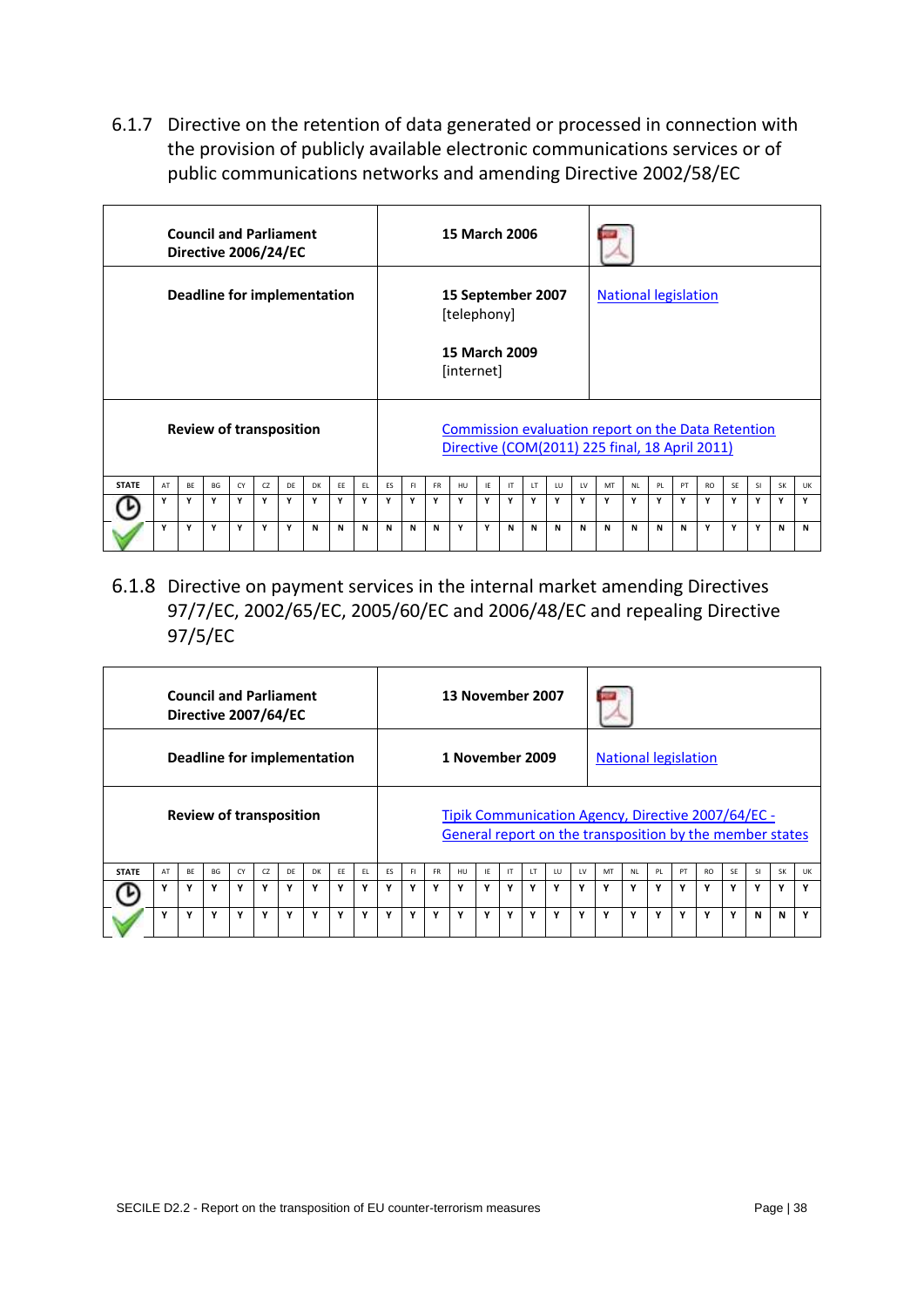<span id="page-38-0"></span>6.1.9 Directive setting up, pursuant to Council Directive 93/15/EC, a system for the identification and traceability of explosives for civil uses

|              |                             |    | <b>Commission Directive</b><br>2008/43/EC |    |    |    |    |    |              |    |     |           | 4 April 2008                                       |    |              |     |    |    |                             |           |     |    |           |           |    |              |    |
|--------------|-----------------------------|----|-------------------------------------------|----|----|----|----|----|--------------|----|-----|-----------|----------------------------------------------------|----|--------------|-----|----|----|-----------------------------|-----------|-----|----|-----------|-----------|----|--------------|----|
|              | Deadline for implementation |    |                                           |    |    |    |    |    |              |    |     |           | 5 April 2009<br>[application from 5<br>April 2012] |    |              |     |    |    | <b>National legislation</b> |           |     |    |           |           |    |              |    |
|              |                             |    | <b>Review of transposition</b>            |    |    |    |    |    |              |    |     |           | No review provisions                               |    |              |     |    |    |                             |           |     |    |           |           |    |              |    |
| <b>STATE</b> | AT                          | BE | BG                                        | CY | CZ | DE | DK | EE | FL.          | ES | FI. | <b>FR</b> | HU                                                 | IE | $\mathsf{I}$ | LT. | LU | LV | MT                          | <b>NL</b> | PL. | PT | <b>RO</b> | <b>SE</b> | SI | <b>SK</b>    | UK |
|              | Υ                           | Y  | ٧                                         | Υ  | Υ  | Y  | Y  | Υ  | Υ            | ٧  | Y   | ٧         | Υ                                                  | Y  | Y            | ٧   | Υ  | ٧  | Y                           | Y         | ٧   | Υ  |           | Υ         | Y  | Υ            | v  |
|              | 7                           | ć. | ς                                         | ?  | ,  | 5  | ć. | P. | <sup>?</sup> | ,  | ?   | 7         | ?                                                  | ć. | ?            | ć.  | ć. | P. | ?                           | 5         | P.  | ć. | ?         | 5         | ć. | <sup>2</sup> | ,  |

<span id="page-38-1"></span>6.1.10 Council Directive on the identification and designation of European critical infrastructures and the assessment of the need to improve their protection

|              |                             |    | Council Directive 2008/114/EC  |    |    |    |    |    |    |    |     |           | 8 December 2008        |     |     |     |    |    |                                                                                                                                                                           |           |    |    |           |           |           |           |           |
|--------------|-----------------------------|----|--------------------------------|----|----|----|----|----|----|----|-----|-----------|------------------------|-----|-----|-----|----|----|---------------------------------------------------------------------------------------------------------------------------------------------------------------------------|-----------|----|----|-----------|-----------|-----------|-----------|-----------|
|              | Deadline for implementation |    |                                |    |    |    |    |    |    |    |     |           | <b>12 January 2011</b> |     |     |     |    |    | <b>National legislation</b>                                                                                                                                               |           |    |    |           |           |           |           |           |
|              |                             |    | <b>Review of transposition</b> |    |    |    |    |    |    |    |     |           |                        |     |     |     |    |    | Commission staff working document on the review of the<br><b>European Programme for Critical Infrastructure Protection</b><br>(EPCIP) (SWD(2012) 190 final, 22 June 2012) |           |    |    |           |           |           |           |           |
| <b>STATE</b> | AT                          | BE | BG                             | CY | CZ | DE | DK | EE | EL | ES | FI. | <b>FR</b> | HU                     | IE. | IT. | LT. | LU | 1V | MT                                                                                                                                                                        | <b>NL</b> | PL | PT | <b>RO</b> | <b>SE</b> | <b>SI</b> | <b>SK</b> | <b>UK</b> |
|              | Y                           | ٧  | Y                              | Υ  | Y  | Y  | ٧  | Y  | Υ  | ۷  | Y   | Y         | Υ                      |     | Y   | Y   | Y  | Υ  | Y                                                                                                                                                                         | Y         | ۷  | Υ  | ٧         | Y         | ٧         | Y         | Y         |
|              | N                           | N  | N                              | N  | N  | N  | N  | N  | N  | N  | N   | N         | N                      |     | N   | N   | N  | N  | N                                                                                                                                                                         | N         | N  | N  | N         | N         | N         | N         | N         |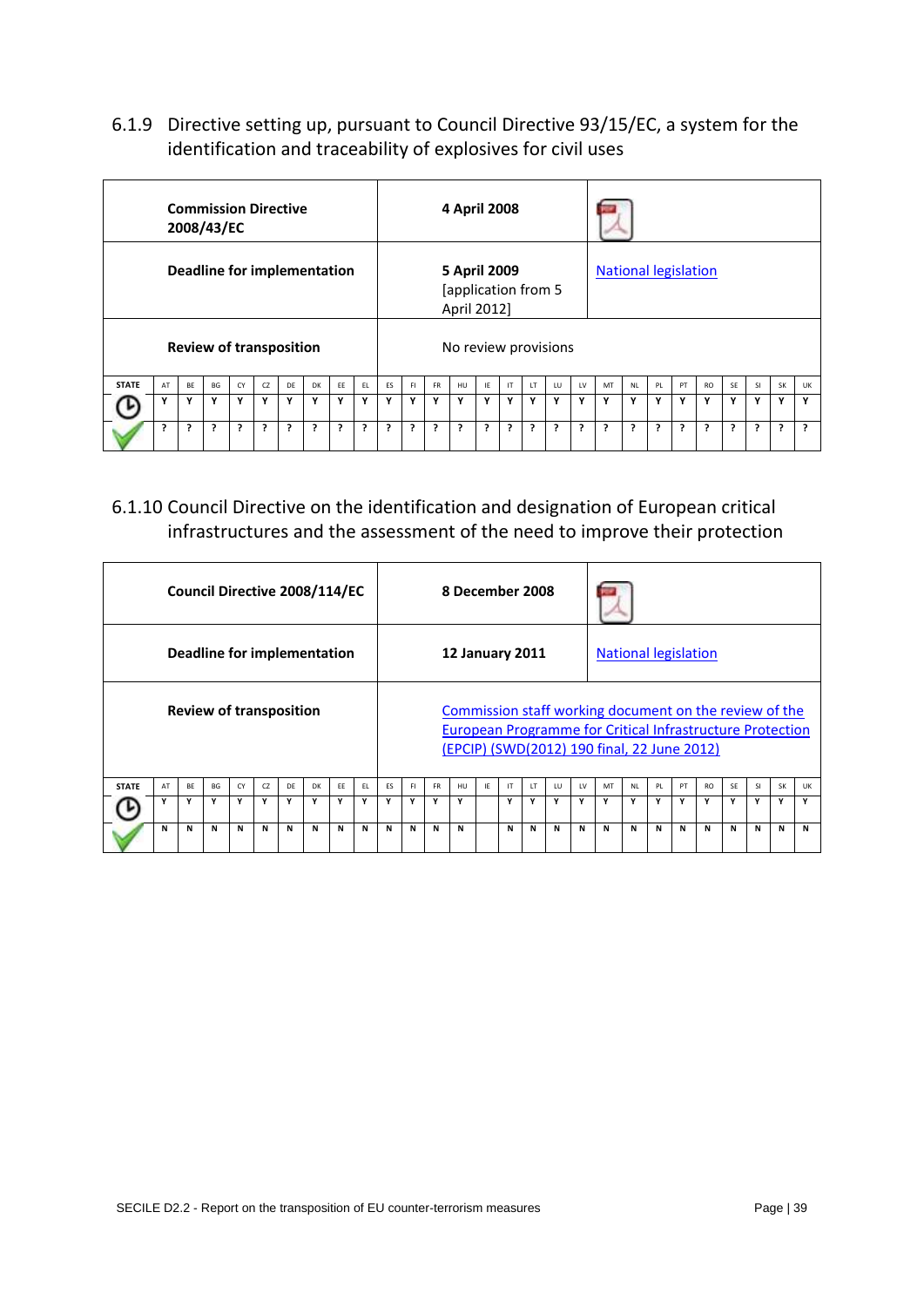# <span id="page-39-0"></span>6.1.11 Directive on port State control (Recast)

|              |                             |    | <b>Parliament and Council</b><br>Directive 2009/16/EC |    |    |    |    |     |     |    |     |             | 23 April 2009     |     |     |              |    |    |                                                                                                                                                                            |           |    |    |           |           |           |           |           |
|--------------|-----------------------------|----|-------------------------------------------------------|----|----|----|----|-----|-----|----|-----|-------------|-------------------|-----|-----|--------------|----|----|----------------------------------------------------------------------------------------------------------------------------------------------------------------------------|-----------|----|----|-----------|-----------|-----------|-----------|-----------|
|              | Deadline for implementation |    |                                                       |    |    |    |    |     |     |    |     |             | 31 December 2010  |     |     |              |    |    | <b>National legislation</b>                                                                                                                                                |           |    |    |           |           |           |           |           |
|              |                             |    | <b>Review of transposition</b>                        |    |    |    |    |     |     |    |     |             | 16 November 2012) |     |     |              |    |    | <b>Commission report assessing the implementation and</b><br>impact of measures taken according to the Directive<br>2009/16/EC on port State control (COM(2012) 660 final, |           |    |    |           |           |           |           |           |
| <b>STATE</b> | AT                          | BE | <b>BG</b>                                             | CY | CZ | DF | DK | FF. | EL. | ES | FI. | <b>FR</b>   | HU                | IE. | IT. | $\mathsf{I}$ | LU | 1V | MT                                                                                                                                                                         | <b>NL</b> | PL | PT | <b>RO</b> | <b>SE</b> | <b>SI</b> | <b>SK</b> | <b>UK</b> |
|              | Y                           | Y  | Y                                                     | Υ  | Y  | Y  | Y  | Y   | Υ   | v  | Y   | $\mathbf v$ | N                 | Υ   | Υ   | Y            | Y  | Y  | Υ                                                                                                                                                                          | Y         | ٧  | Y  | ٧         | Y         | Y         | Υ         | Y         |
|              |                             | Y  | Y                                                     | Υ  |    | Y  | N  | Y   | Υ   | N  | N   | Υ           |                   | N   | Υ   | N            |    | N  | N                                                                                                                                                                          | N         | Y  | Y  | N         | N         | N         | N         | Y         |

# <span id="page-39-1"></span>6.1.12 Directive on the right to interpretation and translation in criminal proceedings

|              |                             |    | <b>Parliament and Council</b><br>Directive 2010/64/EU |    |             |    |    |    |     |    |    |           | <b>20 October 2010</b> |    |           |    |    |    |                             |           |    |    |           |           |           |           |    |
|--------------|-----------------------------|----|-------------------------------------------------------|----|-------------|----|----|----|-----|----|----|-----------|------------------------|----|-----------|----|----|----|-----------------------------|-----------|----|----|-----------|-----------|-----------|-----------|----|
|              | Deadline for implementation |    |                                                       |    |             |    |    |    |     |    |    |           | 27 October 2013        |    |           |    |    |    | <b>National legislation</b> |           |    |    |           |           |           |           |    |
|              |                             |    | <b>Review of transposition</b>                        |    |             |    |    |    |     |    |    |           | due 27 October 2014    |    |           |    |    |    |                             |           |    |    |           |           |           |           |    |
| <b>STATE</b> | AT                          | BE | <b>BG</b>                                             | CY | CZ          | DE | DK | EE | EL. | ES | EI | <b>FR</b> | HU                     | IE | <b>IT</b> | 1T | LU | 1V | MT                          | <b>NL</b> | PL | PT | <b>RO</b> | <b>SE</b> | <b>SI</b> | <b>SK</b> | UK |
|              |                             |    |                                                       |    | $\mathbf v$ |    |    |    |     |    |    |           |                        |    |           | v  |    | ٧  |                             | v         |    |    |           |           |           |           |    |
|              |                             |    |                                                       |    |             |    |    |    |     |    |    |           |                        |    |           |    |    |    |                             |           |    |    |           |           |           |           |    |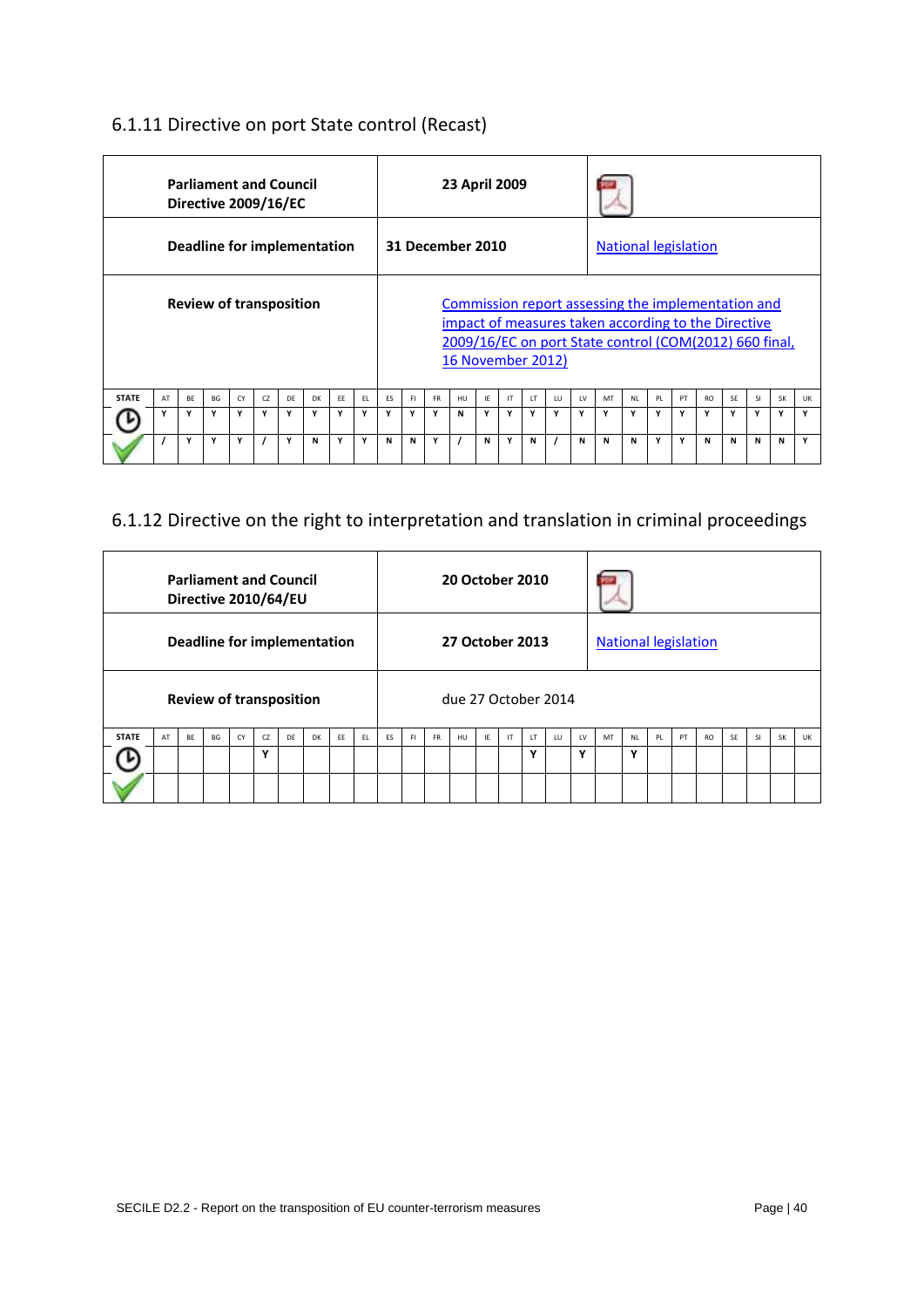<span id="page-40-0"></span>6.1.13 Directive on standards for the qualification of third-country nationals or stateless persons as beneficiaries of international protection, for a uniform status for refugees or for persons eligible for subsidiary protection, and for the content of the protection granted (recast)

|              |                                    |    |           |    |    | <b>Parliament and Council</b><br>Directive 2011/95/EU |    |    |     |    |    |           | 13 December 2011 |     |              |    |    |    |                             |           |    |    |           |           |           |           |    |
|--------------|------------------------------------|----|-----------|----|----|-------------------------------------------------------|----|----|-----|----|----|-----------|------------------|-----|--------------|----|----|----|-----------------------------|-----------|----|----|-----------|-----------|-----------|-----------|----|
|              | <b>Deadline for implementation</b> |    |           |    |    |                                                       |    |    |     |    |    |           | 21 December 2013 |     |              |    |    |    | <b>National legislation</b> |           |    |    |           |           |           |           |    |
|              |                                    |    |           |    |    | <b>Review of transposition</b>                        |    |    |     |    |    |           | due 21 June 2015 |     |              |    |    |    |                             |           |    |    |           |           |           |           |    |
| <b>STATE</b> | AT                                 | BE | <b>BG</b> | CY | CZ | DE                                                    | DK | EE | EL. | ES | F1 | <b>FR</b> | HU               | IE. | $\mathsf{I}$ | LT | LU | LV | MT                          | <b>NL</b> | PL | PT | <b>RO</b> | <b>SE</b> | <b>SI</b> | <b>SK</b> | UK |
|              |                                    | v  |           |    | v  |                                                       |    |    |     |    |    |           |                  |     |              | v  | v  |    |                             |           |    |    |           |           |           |           |    |
|              |                                    |    |           |    |    |                                                       |    |    |     |    |    |           |                  |     |              |    |    |    |                             |           |    |    |           |           |           |           |    |

#### <span id="page-40-1"></span>6.1.14 Directive on the right to information in criminal proceedings

|              |                                    |           | <b>Parliament and Council</b><br>Directive 2012/13/EU |    |    |    |    |    |     |    |    |           | 22 May 2012     |     |              |     |    |    |                             |           |    |    |           |    |           |           |           |
|--------------|------------------------------------|-----------|-------------------------------------------------------|----|----|----|----|----|-----|----|----|-----------|-----------------|-----|--------------|-----|----|----|-----------------------------|-----------|----|----|-----------|----|-----------|-----------|-----------|
|              | <b>Deadline for implementation</b> |           |                                                       |    |    |    |    |    |     |    |    |           | 2 June 2014     |     |              |     |    |    | <b>National legislation</b> |           |    |    |           |    |           |           |           |
|              |                                    |           | <b>Review of transposition</b>                        |    |    |    |    |    |     |    |    |           | due 2 June 2015 |     |              |     |    |    |                             |           |    |    |           |    |           |           |           |
| <b>STATE</b> | AT                                 | <b>BF</b> | BG                                                    | CY | CZ | DF | DK | EE | EL. | ES | F1 | <b>FR</b> | HU              | IE. | $\mathsf{I}$ | LT. | LU | 1V | MT                          | <b>NL</b> | PL | PT | <b>RO</b> | SF | <b>SI</b> | <b>SK</b> | <b>UK</b> |
|              | Υ                                  | Y         |                                                       |    | ٧  |    |    |    |     |    |    |           |                 |     |              | Υ   | ٧  |    |                             |           |    |    |           |    |           |           |           |
|              |                                    |           |                                                       |    |    |    |    |    |     |    |    |           |                 |     |              |     |    |    |                             |           |    |    |           |    |           |           |           |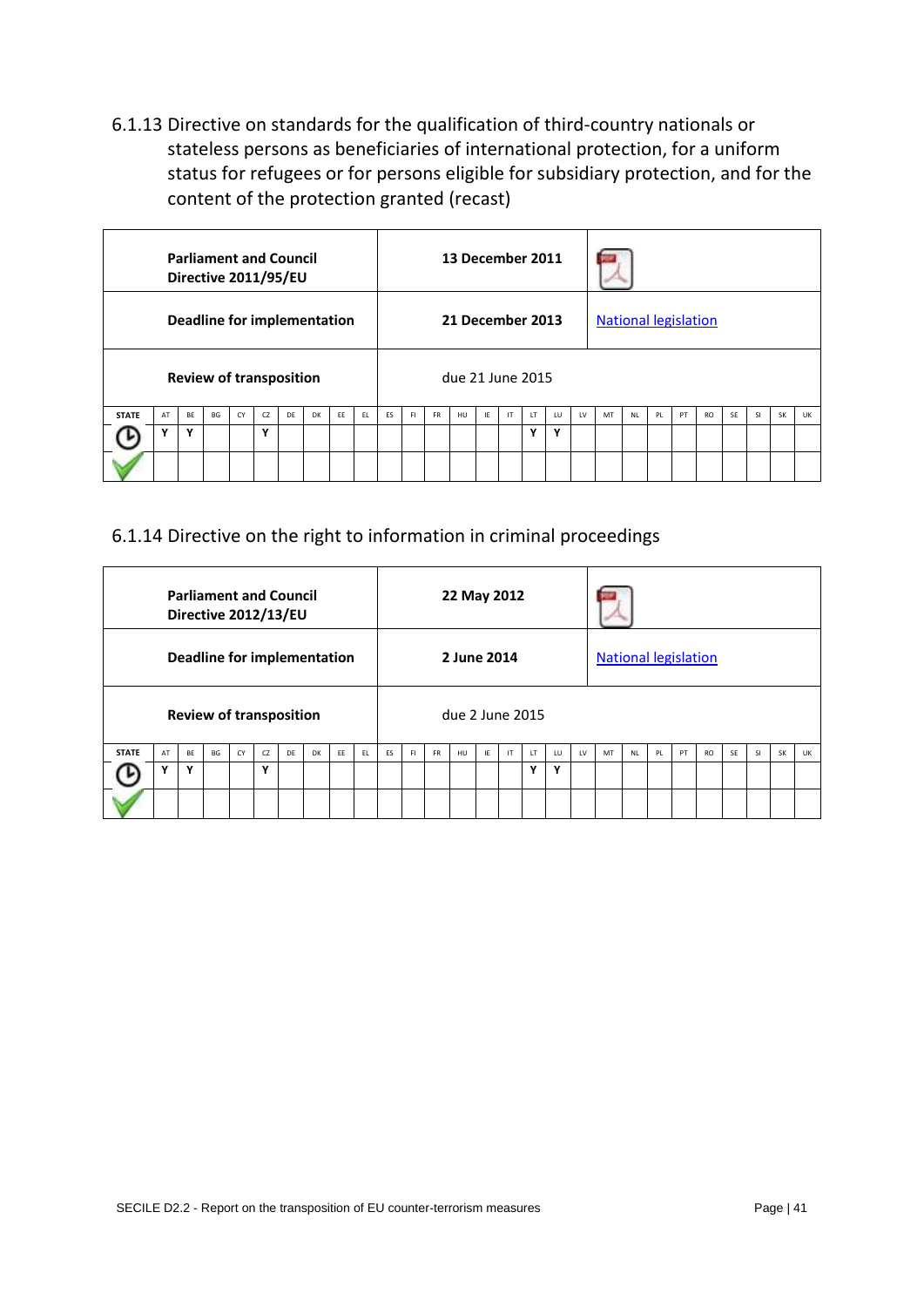# <span id="page-41-0"></span>6.1.15 Directive establishing minimum standards on the rights, support and protection of victims of crime, and replacing Council Framework Decision 2001/220/JHA

|              |                                    |    | <b>Parliament and Council</b><br>Directive 2012/29/EU |    |    |    |           |    |    |    |    |           | 25 October 2012      |    |    |              |    |    |                             |           |    |    |           |           |           |           |           |
|--------------|------------------------------------|----|-------------------------------------------------------|----|----|----|-----------|----|----|----|----|-----------|----------------------|----|----|--------------|----|----|-----------------------------|-----------|----|----|-----------|-----------|-----------|-----------|-----------|
|              | <b>Deadline for implementation</b> |    |                                                       |    |    |    |           |    |    |    |    |           | 16 November 2015     |    |    |              |    |    | <b>National legislation</b> |           |    |    |           |           |           |           |           |
|              |                                    |    | <b>Review of transposition</b>                        |    |    |    |           |    |    |    |    |           | due 16 November 2017 |    |    |              |    |    |                             |           |    |    |           |           |           |           |           |
| <b>STATE</b> | AT                                 | BE | BG                                                    | CY | CZ | DE | <b>DK</b> | EE | EL | ES | F1 | <b>FR</b> | HU                   | IE | IT | LT.          | LU | LV | MT                          | <b>NL</b> | PL | PT | <b>RO</b> | <b>SE</b> | <b>SI</b> | <b>SK</b> | <b>UK</b> |
|              |                                    |    |                                                       |    |    | Υ  |           |    |    |    |    |           |                      |    |    | $\checkmark$ |    | Y  |                             |           |    |    |           |           |           |           |           |
|              |                                    |    |                                                       |    |    |    |           |    |    |    |    |           |                      |    |    |              |    |    |                             |           |    |    |           |           |           |           |           |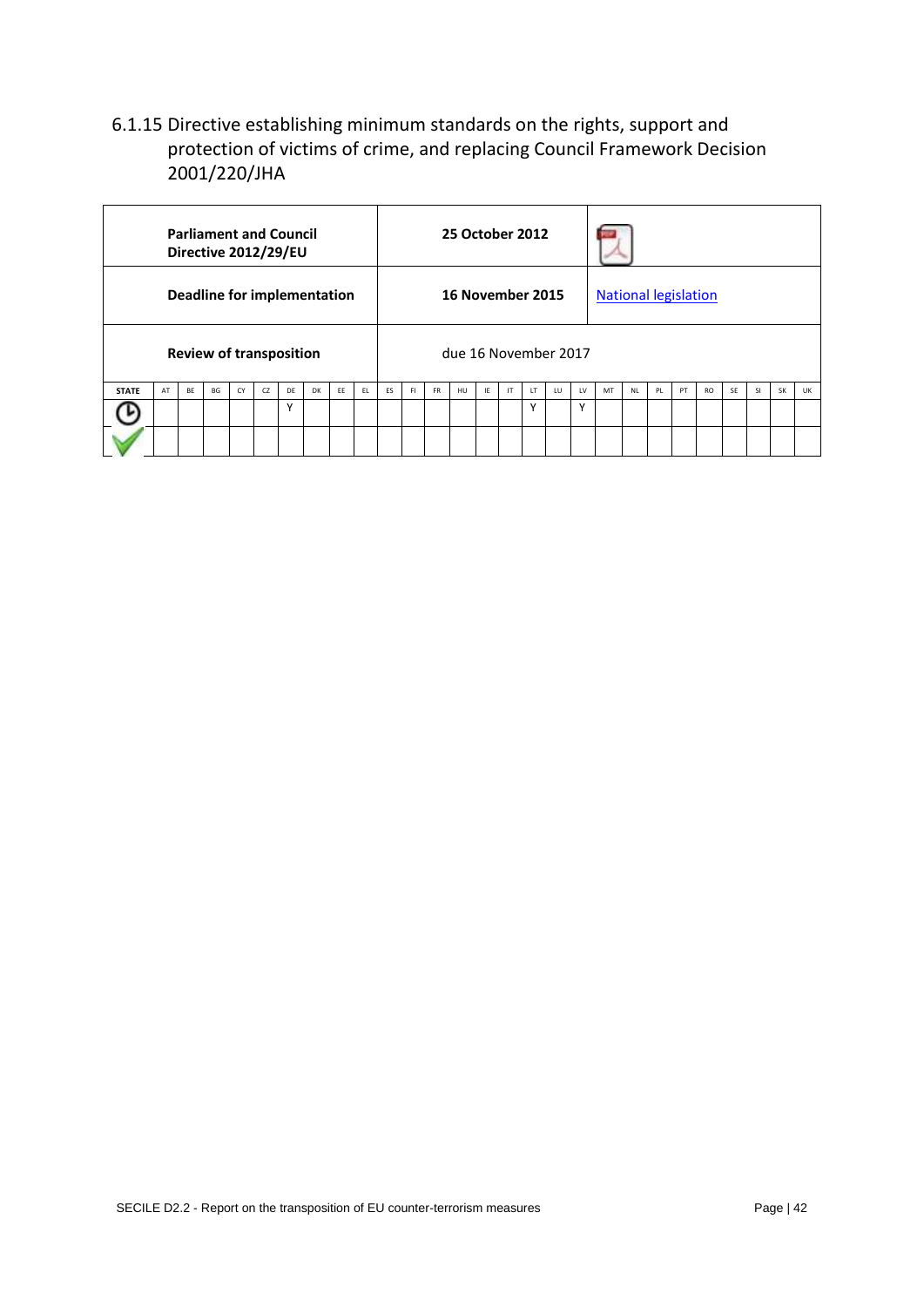#### <span id="page-42-0"></span>6.2 Framework Decisions

# <span id="page-42-1"></span>6.2.1 Framework Decision on combating terrorism

|              |                                 |           | 2002/475/JHA |    |    | <b>Council Framework Decision</b>  |    |    |    |           |    |           | 13 June 2002     |     |           |     |    |    |                                                                                                                                                                  |           |     |    |     |           |           |           |           |
|--------------|---------------------------------|-----------|--------------|----|----|------------------------------------|----|----|----|-----------|----|-----------|------------------|-----|-----------|-----|----|----|------------------------------------------------------------------------------------------------------------------------------------------------------------------|-----------|-----|----|-----|-----------|-----------|-----------|-----------|
|              |                                 |           |              |    |    | <b>Deadline for implementation</b> |    |    |    |           |    |           | 31 December 2002 |     |           |     |    |    |                                                                                                                                                                  |           |     |    |     |           |           |           |           |
|              | <b>Review of implementation</b> |           |              |    |    |                                    |    |    |    |           |    |           |                  |     |           |     |    |    | Report from the Commission based on Article 11 of the<br>Council Framework Decision of 13 June 2002 on<br>combating terrorism (COM(2004) 409 final, 8 June 2004) |           |     |    |     |           |           |           |           |
|              |                                 |           |              |    |    |                                    |    |    |    |           |    |           |                  |     |           |     |    |    | See also: Annex to the Report from the Commission<br>(SEC(2004) 688, 8 June 2004)                                                                                |           |     |    |     |           |           |           |           |
|              |                                 |           |              |    |    |                                    |    |    |    |           |    |           | 2007)            |     |           |     |    |    | Report from the Commission based on Article 11 of the<br>Council Framework Decision of 13 June 2002 on<br>combating terrorism (COM(2007) 681 final, 6 November   |           |     |    |     |           |           |           |           |
|              |                                 |           |              |    |    |                                    |    |    |    |           |    |           |                  |     |           |     |    |    | See also: Annex to the Report from the Commission<br>(SEC(2007) 1463, 6 November 2007)                                                                           |           |     |    |     |           |           |           |           |
| <b>STATE</b> | AT                              | <b>BF</b> | <b>BG</b>    | CY | CZ | DF                                 | DK | FF | FL | <b>FS</b> | F1 | <b>FR</b> | HU               | IF. | <b>IT</b> | LT. | LU | 1V | MT                                                                                                                                                               | <b>NL</b> | PL. | PT | RO. | <b>SF</b> | <b>SI</b> | <b>SK</b> | <b>UK</b> |
|              |                                 |           |              |    |    |                                    |    |    |    |           |    |           |                  |     |           |     |    |    |                                                                                                                                                                  |           |     |    |     |           |           |           |           |
|              | Y                               | Y         |              |    |    | Y                                  | Y  |    |    | Y         | Y  | Y         | Y                | Y   | Y         |     | Υ  |    | Y                                                                                                                                                                | Y         | Υ   |    | Y   |           | Y         |           |           |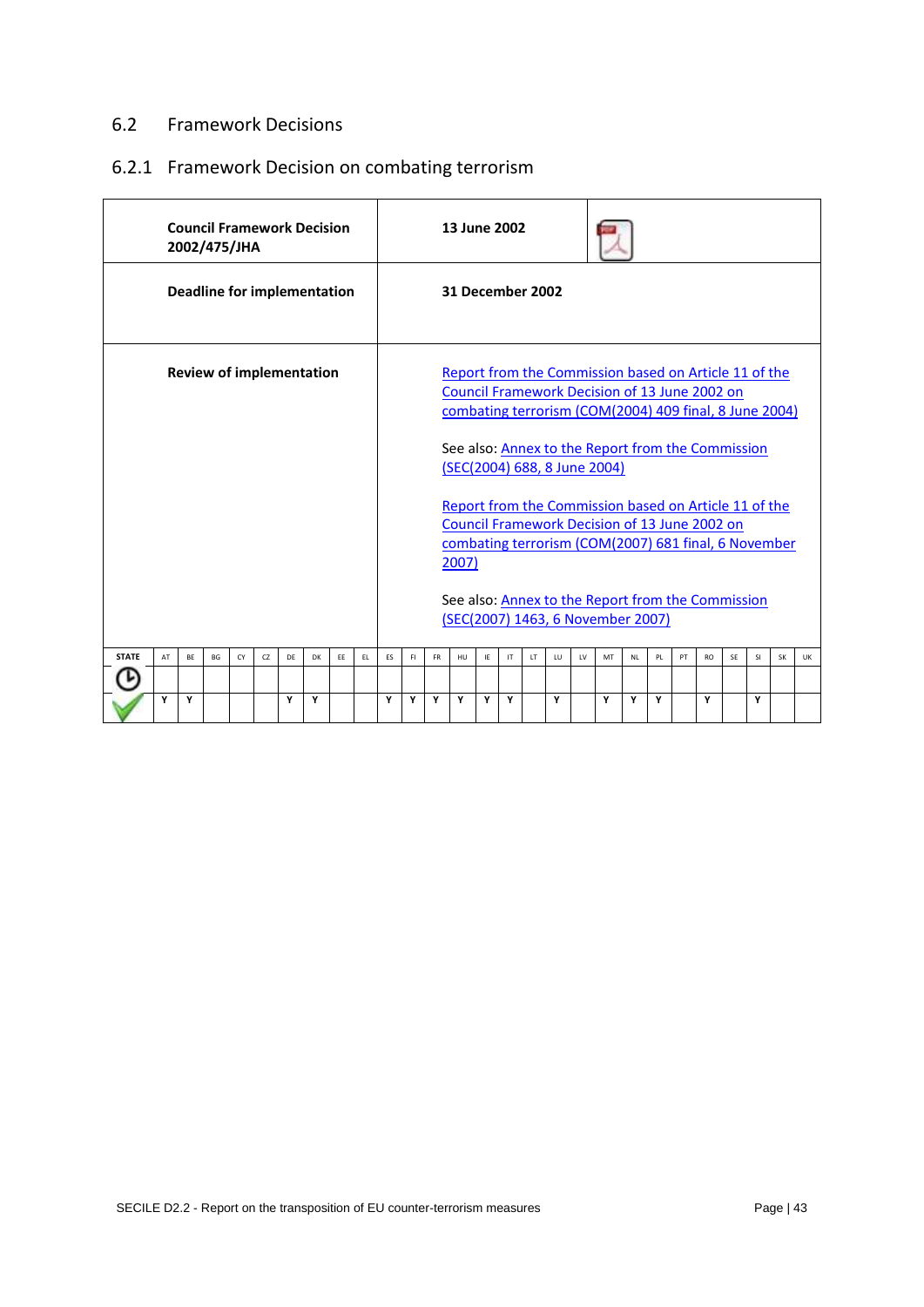# <span id="page-43-0"></span>6.2.2 Framework Decision on joint investigation teams

|              |    |           | <b>Council Framework Decision</b><br>2002/465/JHA |    |    |    |    |    |     |    |     |           | 13 June 2002   |    |    |           |    |    |                                                                                                                                                                                |           |    |    |                |    |           |           |    |
|--------------|----|-----------|---------------------------------------------------|----|----|----|----|----|-----|----|-----|-----------|----------------|----|----|-----------|----|----|--------------------------------------------------------------------------------------------------------------------------------------------------------------------------------|-----------|----|----|----------------|----|-----------|-----------|----|
|              |    |           | Deadline for implementation                       |    |    |    |    |    |     |    |     |           | 1 January 2003 |    |    |           |    |    |                                                                                                                                                                                |           |    |    |                |    |           |           |    |
|              |    |           | <b>Review of implementation</b>                   |    |    |    |    |    |     |    |     |           | January 2005)  |    |    |           |    |    | Report from the Commission on national measures taken<br>to comply with the Council Framework Decision of 13 June<br>2002 on Joint Investigation Teams (COM(2004) 858 final, 7 |           |    |    |                |    |           |           |    |
| <b>STATE</b> | AT | <b>BF</b> | <b>BG</b>                                         | CY | CZ | DF | DK | EE | EL. | ES | FI. | <b>FR</b> | HU             | IE | IT | <b>LT</b> | LU | LV | MT                                                                                                                                                                             | <b>NL</b> | PL | PT | R <sub>O</sub> | SE | <b>SI</b> | <b>SK</b> | UK |
|              |    |           |                                                   |    |    |    |    |    |     |    |     |           |                |    |    |           |    |    |                                                                                                                                                                                |           |    |    |                |    |           |           |    |
|              |    |           |                                                   |    |    |    |    |    |     |    |     |           |                |    |    |           |    |    |                                                                                                                                                                                |           |    |    |                |    |           |           |    |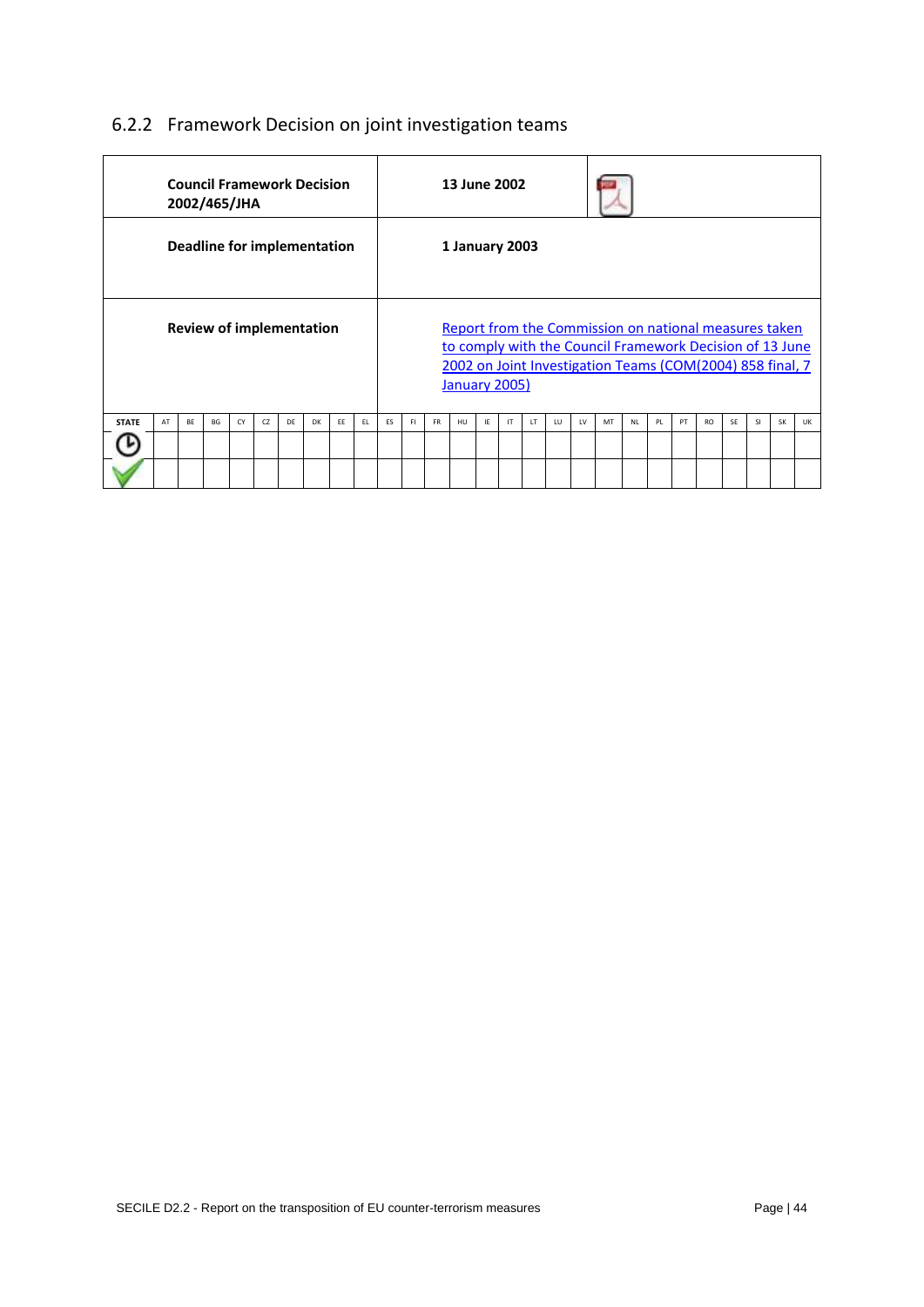# <span id="page-44-0"></span>6.2.3 Framework Decision on the European arrest warrant and the surrender procedures between member states

|              |    |    | <b>Council Framework Decision</b><br>2002/584/JHA |    |    |    |    |    |                                                                                                                                                                                                                                                                                                                                                                                                                                                                                                                                                                                                                                                                                                                                                                                                                                                                                                                                                                                                                                                                                                                                                                                                                                                                                 |   |  |  | 13 June 2002 |  |  |  |   |   |  |   |   |   |   |   |   |    |
|--------------|----|----|---------------------------------------------------|----|----|----|----|----|---------------------------------------------------------------------------------------------------------------------------------------------------------------------------------------------------------------------------------------------------------------------------------------------------------------------------------------------------------------------------------------------------------------------------------------------------------------------------------------------------------------------------------------------------------------------------------------------------------------------------------------------------------------------------------------------------------------------------------------------------------------------------------------------------------------------------------------------------------------------------------------------------------------------------------------------------------------------------------------------------------------------------------------------------------------------------------------------------------------------------------------------------------------------------------------------------------------------------------------------------------------------------------|---|--|--|--------------|--|--|--|---|---|--|---|---|---|---|---|---|----|
|              |    |    | <b>Deadline for</b><br>implementation             |    |    |    |    |    |                                                                                                                                                                                                                                                                                                                                                                                                                                                                                                                                                                                                                                                                                                                                                                                                                                                                                                                                                                                                                                                                                                                                                                                                                                                                                 |   |  |  |              |  |  |  |   |   |  |   |   |   |   |   |   |    |
|              |    |    | <b>Review of implementation</b>                   |    |    |    |    |    | 31 December 2003<br>National provisions also detailed on EU-funded website:<br>http://www.ecba-eaw.org/contents/<br>See also European Judicial network website:<br>http://www.ejn-<br>crimjust.europa.eu/ejn/EJN StaticPage.aspx?Bread=12<br>Report from the Commission based on Article 34 of the<br>Council Framework Decision of 13 June 2002 on the<br>European Arrest Warrant and the surrender procedures<br>between member states (COM(2005) 63 final, 23<br>February 2005) and Annex to the Report from the<br>Commission (SEC(2005) 267, 23 February 2005)<br>Report from the Commission of 13 June 2002 on the<br><b>European Arrest Warrant and the surrender procedures</b><br>between member states (revised versions) (COM(2006)<br>8 final, 24 January 2006) and Annex to the Report from<br>the Commission (SEC(2006) 79, 24 January 2006)<br>Report from the Commission on the implementation<br>since 2007 of the Council Framework Decision of 13<br>June 2002 on the European arrest warrant and the<br>surrender procedures between member states<br>(COM(2011) 175 final, 11 April 2011)<br>FL.<br>ES<br>F1<br><b>FR</b><br>HU<br>IE<br>$\mathsf{I}^{\mathsf{T}}$<br>LT.<br>LU<br>LV<br><b>NL</b><br>PL<br>PT<br><b>RO</b><br>SE<br>SI<br>MT<br><b>SK</b> |   |  |  |              |  |  |  |   |   |  |   |   |   |   |   |   |    |
| <b>STATE</b> | AT | BE | BG                                                | CY | CZ | DE | DK | EE |                                                                                                                                                                                                                                                                                                                                                                                                                                                                                                                                                                                                                                                                                                                                                                                                                                                                                                                                                                                                                                                                                                                                                                                                                                                                                 |   |  |  |              |  |  |  |   |   |  |   |   |   |   |   |   | UK |
|              | Y  | Υ  | Υ                                                 |    |    | Υ  | Υ  | Υ  | Υ                                                                                                                                                                                                                                                                                                                                                                                                                                                                                                                                                                                                                                                                                                                                                                                                                                                                                                                                                                                                                                                                                                                                                                                                                                                                               | Υ |  |  | Υ            |  |  |  | Υ | Υ |  | Y | Υ | Υ | Υ | Υ | Υ | Υ  |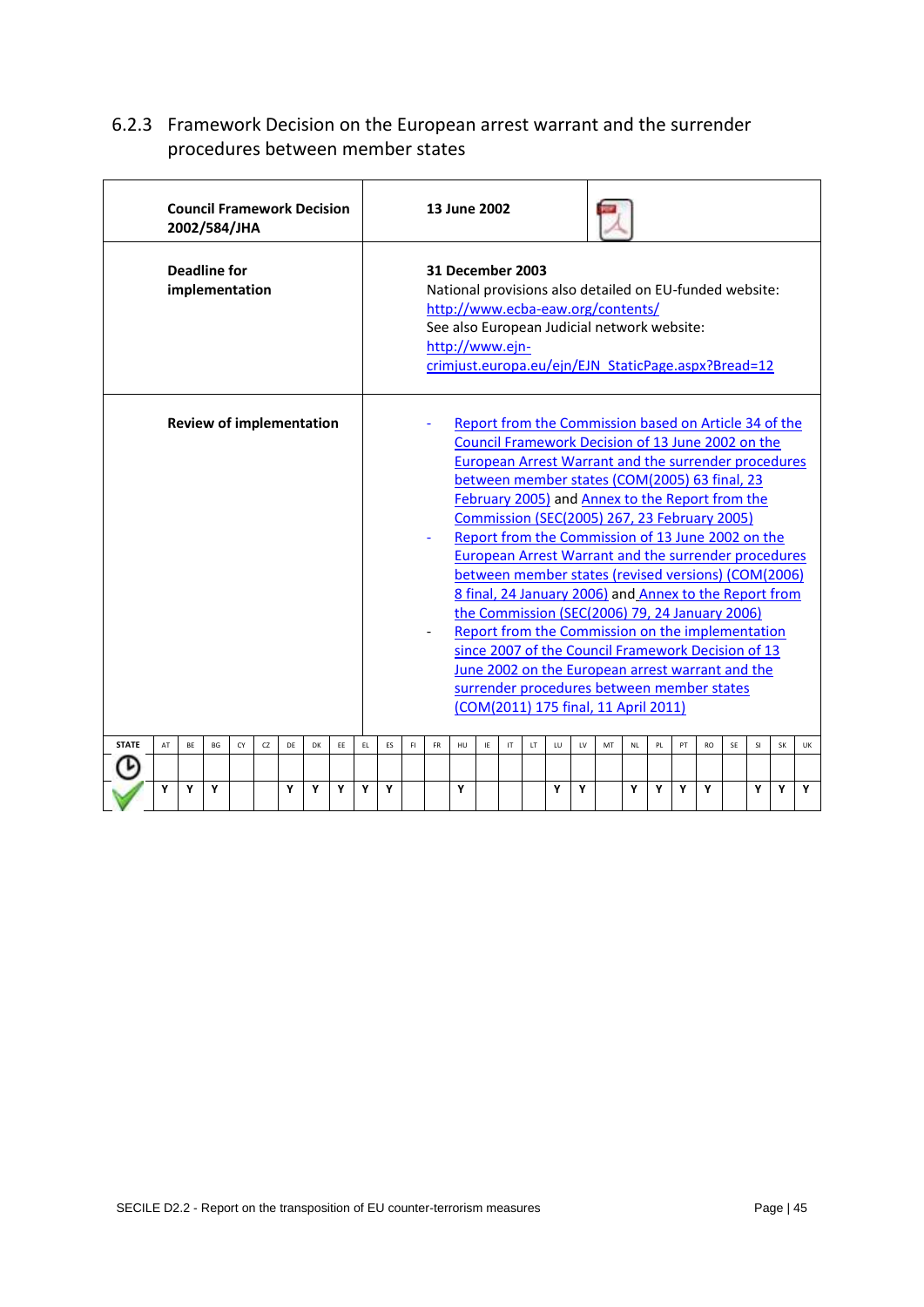# <span id="page-45-0"></span>6.2.4 Framework on the execution in the European Union of orders freezing property or evidence

|              |                                                                |        |        | <b>Framework Decision</b><br>2003/577/JHA |    |    |    |     |     |           |     |           | 22 July 2003  |     |    |           |     |                         |                                                                                                                                                        |    |     |    |           |    |               |           |    |
|--------------|----------------------------------------------------------------|--------|--------|-------------------------------------------|----|----|----|-----|-----|-----------|-----|-----------|---------------|-----|----|-----------|-----|-------------------------|--------------------------------------------------------------------------------------------------------------------------------------------------------|----|-----|----|-----------|----|---------------|-----------|----|
|              | Deadline for implementation<br><b>Review of implementation</b> |        |        |                                           |    |    |    |     |     |           |     |           | 2 August 2005 |     |    |           |     |                         |                                                                                                                                                        |    |     |    |           |    |               |           |    |
|              |                                                                |        |        |                                           |    |    |    |     |     |           |     |           |               |     |    |           |     |                         | Report from the Commission on the execution in the<br>European Union of orders freezing property or evidence<br>(COM(2008 885 final, 22 December 2008) |    |     |    |           |    |               |           |    |
| <b>STATE</b> |                                                                | B<br>F | В<br>G | CY                                        | CZ | DF | DK | FF. | FL. | <b>FS</b> | EL. | <b>FR</b> | HU            | IE. | IT | <b>LT</b> | 111 | $\mathsf{I} \mathsf{V}$ | MT                                                                                                                                                     | NI | PL. | PT | <b>RO</b> | SF | <sup>SI</sup> | <b>SK</b> | UK |
|              |                                                                |        |        |                                           |    |    |    |     |     |           |     |           |               |     |    |           |     |                         |                                                                                                                                                        |    |     |    |           |    |               |           |    |
|              | v                                                              | Y      | Y      |                                           | Y  | Y  | Y  | v   | Y   | Y         | Υ   | Y         | Υ             | Y   | Υ  |           | ٧   |                         | Υ                                                                                                                                                      | Y  | Υ   | Y  | Y         |    | Υ             | Υ         | Y  |

# <span id="page-45-1"></span>6.2.5 Framework Decision on confiscation of crime-related proceeds, instrumentalities and property

|              |                                                                                       |           | 2005/212/JHA |    |    |     | <b>Council Framework Decision</b> |     |           |    |    |           | 24 February 2005     |    |    |    |           |     |                                                                                                                                                              |           |           |     |           |           |   |  |  |
|--------------|---------------------------------------------------------------------------------------|-----------|--------------|----|----|-----|-----------------------------------|-----|-----------|----|----|-----------|----------------------|----|----|----|-----------|-----|--------------------------------------------------------------------------------------------------------------------------------------------------------------|-----------|-----------|-----|-----------|-----------|---|--|--|
|              |                                                                                       |           |              |    |    |     | Deadline for implementation       |     |           |    |    |           | <b>15 March 2007</b> |    |    |    |           |     |                                                                                                                                                              |           |           |     |           |           |   |  |  |
|              |                                                                                       |           |              |    |    |     |                                   |     |           |    |    |           | 2007)                |    |    |    |           |     | Report from the Commission on confiscation of crime-<br>related proceeds, instrumentalities and property<br>(2005/212/JHA) (COM(2007) 805 final, 17 December |           |           |     |           |           |   |  |  |
| <b>STATE</b> | AT                                                                                    | <b>BF</b> | <b>BG</b>    | CY | CZ | FL. | <b>FS</b>                         | FI. | <b>FR</b> | HU | IE | <b>IT</b> | LT                   | 1U | LV | MT | <b>NI</b> | PI. | PT                                                                                                                                                           | <b>RO</b> | <b>SE</b> | SI. | <b>SK</b> | <b>UK</b> |   |  |  |
|              | <b>Review of implementation</b><br>FF.<br>DF<br>DK<br>Y<br>Y<br>Y<br>Y<br>Y<br>٧<br>Υ |           |              |    |    |     |                                   |     |           |    |    |           |                      |    |    |    |           |     |                                                                                                                                                              |           |           |     |           |           |   |  |  |
|              |                                                                                       |           |              |    |    |     |                                   |     | Υ         |    | Y  | Y         | Υ                    | Y  | Υ  |    |           |     | Υ                                                                                                                                                            |           |           | Υ   | Υ         |           | Υ |  |  |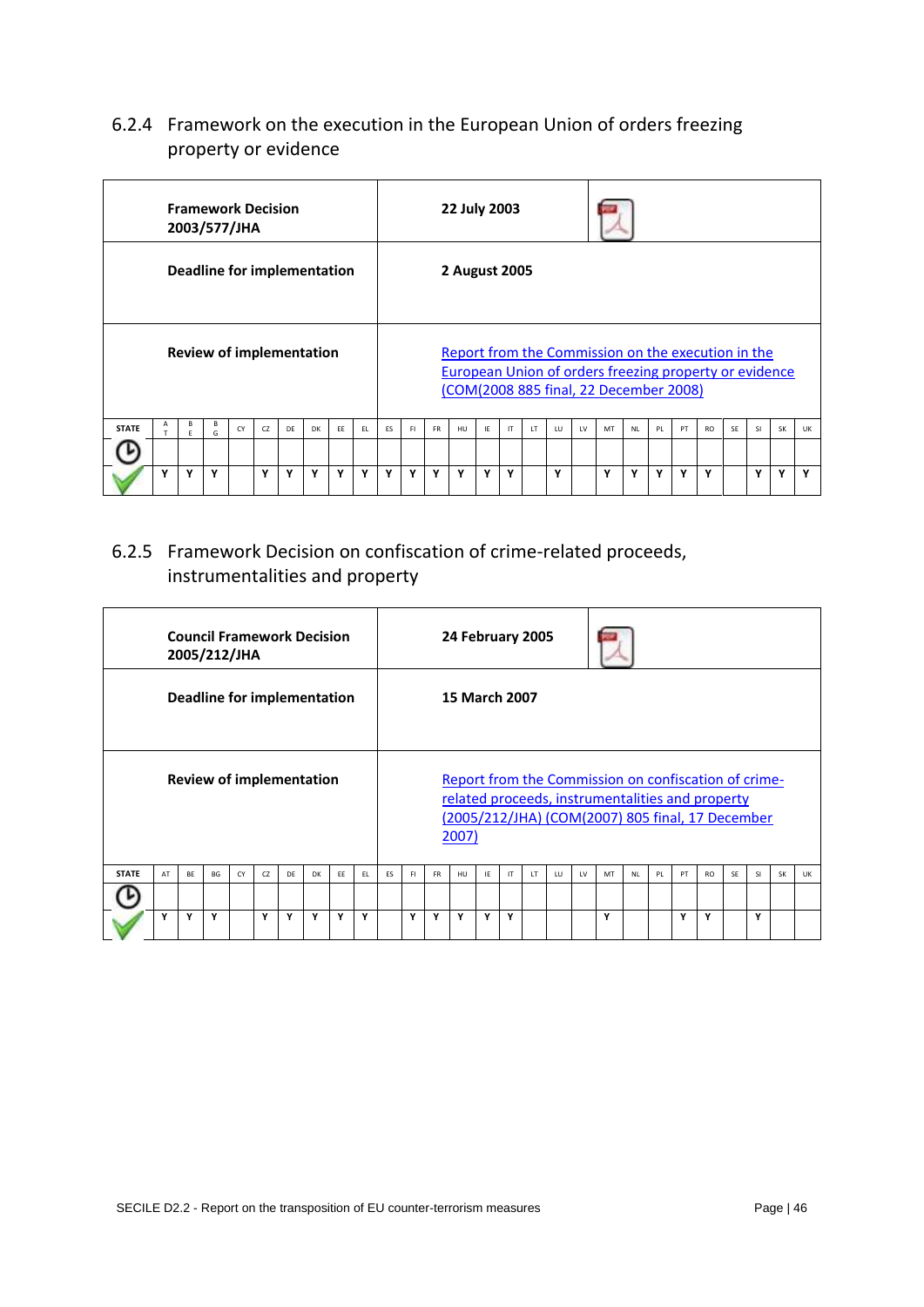# <span id="page-46-0"></span>6.2.6 Framework Decision on attacks against information systems

|              |                                      |           | 2005/222/JHA |    |    |    | <b>Council Framework Decision</b> |     |     |           |     |           | 24 February 2005     |    |    |           |    |    |                                                                                                                                                                                |           |    |    |     |    |     |           |             |
|--------------|--------------------------------------|-----------|--------------|----|----|----|-----------------------------------|-----|-----|-----------|-----|-----------|----------------------|----|----|-----------|----|----|--------------------------------------------------------------------------------------------------------------------------------------------------------------------------------|-----------|----|----|-----|----|-----|-----------|-------------|
|              |                                      |           |              |    |    |    | Deadline for implementation       |     |     |           |     |           | <b>16 March 2007</b> |    |    |           |    |    |                                                                                                                                                                                |           |    |    |     |    |     |           |             |
|              |                                      |           |              |    |    |    | <b>Review of implementation</b>   |     |     |           |     |           | 14 July 2008)        |    |    |           |    |    | Report from the Commission based on Article 12 of the<br><b>Council Framework Decision of 24 February 2005 on</b><br>attacks against information systems (COM(2008) 448 final, |           |    |    |     |    |     |           |             |
| <b>STATE</b> | AT                                   | <b>BF</b> | <b>BG</b>    | CY | CZ | DF | <b>DK</b>                         | FF. | FL. | <b>FS</b> | FI. | <b>FR</b> | HU                   | IE | IT | <b>LT</b> | LU | 1V | MT                                                                                                                                                                             | <b>NI</b> | PL | PT | RO. | SF | SI. | <b>SK</b> | UK          |
|              |                                      |           |              |    |    |    |                                   |     |     |           |     |           |                      |    |    |           |    |    |                                                                                                                                                                                |           |    |    |     |    |     |           |             |
|              | Y<br>Υ<br>٧<br>Υ<br>Y<br>Υ<br>v<br>Υ |           |              |    |    |    |                                   |     |     |           |     | Υ         | Y                    | Υ  | Υ  |           | Υ  |    | Υ                                                                                                                                                                              | Υ         | ٧  | Υ  | Υ   |    | Υ   | Υ         | $\mathbf v$ |

# <span id="page-46-1"></span>6.2.7 Framework Decision on the application of the principle of mutual recognition to confiscation orders

|              |    |    | 2006/783/JHA |    |    | <b>Council Framework Decision</b> |    |    |     |    |    |           | 6 October 2006   |    |    |     |    |    |                                                                                                                                                                                                                                                                                 |           |    |    |           |           |           |           |    |
|--------------|----|----|--------------|----|----|-----------------------------------|----|----|-----|----|----|-----------|------------------|----|----|-----|----|----|---------------------------------------------------------------------------------------------------------------------------------------------------------------------------------------------------------------------------------------------------------------------------------|-----------|----|----|-----------|-----------|-----------|-----------|----|
|              |    |    |              |    |    | Deadline for implementation       |    |    |     |    |    |           | 24 November 2008 |    |    |     |    |    |                                                                                                                                                                                                                                                                                 |           |    |    |           |           |           |           |    |
|              |    |    |              |    |    | <b>Review of implementation</b>   |    |    |     |    |    |           | 23 August 2010)  |    |    |     |    |    | Report from the Commission based on Article 22 of the<br>Council Framework Decision 2006/783/Jha of 6 October<br>2008 on the application of the principle of mutual<br>recognition to confiscation orders (COM(2010) 428 final,<br>[A second report is due by 24 November 2013] |           |    |    |           |           |           |           |    |
| <b>STATE</b> | AT | BE | BG           | CY | CZ | DE                                | DK | EE | EL. | ES | F1 | <b>FR</b> | HU               | IE | IT | LT. | LU | LV | MT                                                                                                                                                                                                                                                                              | <b>NL</b> | PL | PT | <b>RO</b> | <b>SE</b> | <b>SI</b> | <b>SK</b> | UK |
|              |    |    |              |    |    |                                   |    |    |     |    |    |           |                  |    |    |     |    |    |                                                                                                                                                                                                                                                                                 |           |    |    |           |           |           |           |    |
|              | Υ  | Y  | Y            |    | Y  | N                                 | Y  | Y  | Y   | Y  | Y  | Y         | Y                | Y  | Y  |     | Y  |    | Y                                                                                                                                                                                                                                                                               | Y         | Y  | Y  | N         |           | Y         | N         | N  |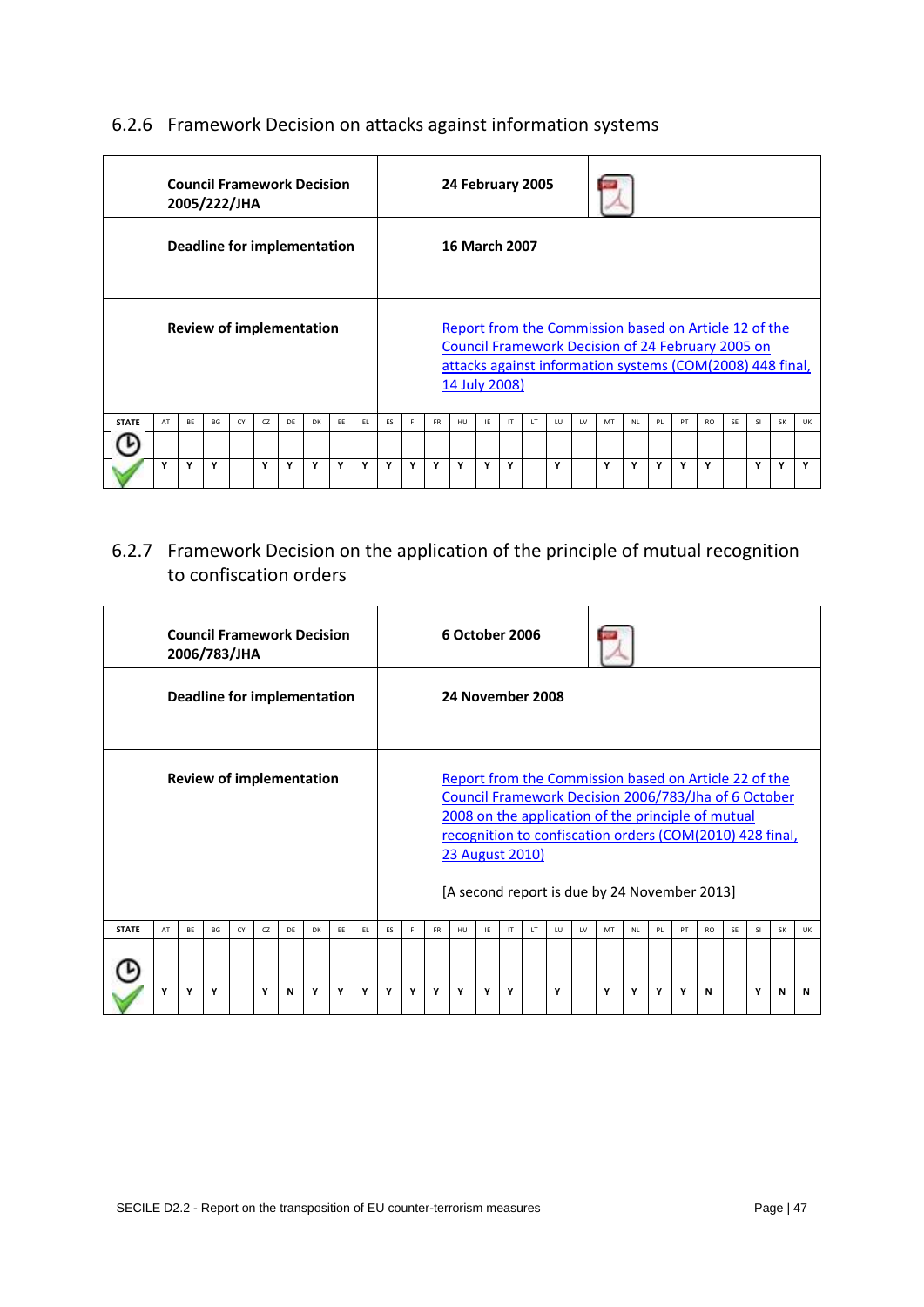<span id="page-47-0"></span>6.2.8 Framework Decision on simplifying the exchange of information and intelligence between law enforcement authorities of the member states of the European Union

|              |                                 |           | <b>Council Framework Decision</b><br>2006/960/JHA |    |    |    |    |     |     |           |     |           | 18 December 2006 |    |    |           |    |    |                                                                                                                                                                 |           |     |    |           |    |     |           |    |
|--------------|---------------------------------|-----------|---------------------------------------------------|----|----|----|----|-----|-----|-----------|-----|-----------|------------------|----|----|-----------|----|----|-----------------------------------------------------------------------------------------------------------------------------------------------------------------|-----------|-----|----|-----------|----|-----|-----------|----|
|              |                                 |           | Deadline for implementation                       |    |    |    |    |     |     |           |     |           | 19 December 2006 |    |    |           |    |    |                                                                                                                                                                 |           |     |    |           |    |     |           |    |
|              | <b>Review of implementation</b> |           |                                                   |    |    |    |    |     |     |           |     |           |                  |    |    |           |    |    | <b>Commission: Operation of the Council Framework</b><br>Decision 2006/960/JHA of 18 December 2006 ("Swedish<br>Initiative") (SEC(2011) 593 final, 14 May 2011) |           |     |    |           |    |     |           |    |
|              |                                 |           |                                                   |    |    |    |    |     |     |           |     |           |                  |    |    |           |    |    | Council: Assessment of compliance pursuant to Article<br>11(2) - Draft Report (13970/11, 13 September 2011)                                                     |           |     |    |           |    |     |           |    |
| <b>STATE</b> | AT                              | <b>BF</b> | <b>BG</b>                                         | CY | CZ | DF | DK | FF. | FL. | <b>FS</b> | FL. | <b>FR</b> | HU               | IF | IT | <b>IT</b> | 1U | 1V | MT                                                                                                                                                              | <b>NI</b> | PL. | PT | <b>RO</b> | SF | -SI | <b>SK</b> | UK |
|              |                                 |           |                                                   |    |    |    |    |     |     |           |     |           |                  |    |    |           |    |    |                                                                                                                                                                 |           |     |    |           |    |     |           |    |
|              | Y                               | Y         |                                                   |    |    |    | Υ  |     | Y   | ٧         |     |           | Y                |    |    |           | γ  |    |                                                                                                                                                                 | Y         |     |    |           |    | Υ   |           |    |

<span id="page-47-1"></span>6.2.9 Framework Decision on the application of the principle of mutual recognition to judgments in criminal matters imposing custodial sentences or measures involving deprivation of liberty for the purpose of their enforcement in the European Union

|              | <b>Council Framework Decision</b><br>2008/909/JHA<br>Deadline for implementation<br><b>Review of implementation</b> |    |    |    |    |    |    |    |     |    |     |           | 27 November 2008 |    |    |           |    |    |                                                                                                                                                                                                                                                                                                                                                    |           |    |    |           |    |           |           |    |
|--------------|---------------------------------------------------------------------------------------------------------------------|----|----|----|----|----|----|----|-----|----|-----|-----------|------------------|----|----|-----------|----|----|----------------------------------------------------------------------------------------------------------------------------------------------------------------------------------------------------------------------------------------------------------------------------------------------------------------------------------------------------|-----------|----|----|-----------|----|-----------|-----------|----|
|              |                                                                                                                     |    |    |    |    |    |    |    |     |    |     |           | 5 December 2011  |    |    |           |    |    |                                                                                                                                                                                                                                                                                                                                                    |           |    |    |           |    |           |           |    |
|              |                                                                                                                     |    |    |    |    |    |    |    |     |    |     |           |                  |    |    |           |    |    | <b>Implementation of the Council Framework Decision</b><br>2008/909 on the application of the principle of mutual<br>recognition to judgments in criminal matters imposing<br>custodial sentences or measures involving deprivation of<br>liberty for the purpose of their enforcement in the<br>European Union (6345/3/12 REV 3, 29 October 2012) |           |    |    |           |    |           |           |    |
| <b>STATE</b> | AT                                                                                                                  | BE | BG | CY | CZ | DF | DK | EE | EL. | ES | FI. | <b>FR</b> | HU               | IE | IT | <b>LT</b> | LU | LV | MT                                                                                                                                                                                                                                                                                                                                                 | <b>NL</b> | PL | PT | <b>RO</b> | SE | <b>SI</b> | <b>SK</b> | UK |
|              |                                                                                                                     |    | ٧  |    | Υ  | Υ  | ٧  |    | ٧   |    | Υ   |           | γ                | Υ  |    |           |    |    | Υ                                                                                                                                                                                                                                                                                                                                                  | γ         |    |    |           |    |           | Υ         | v  |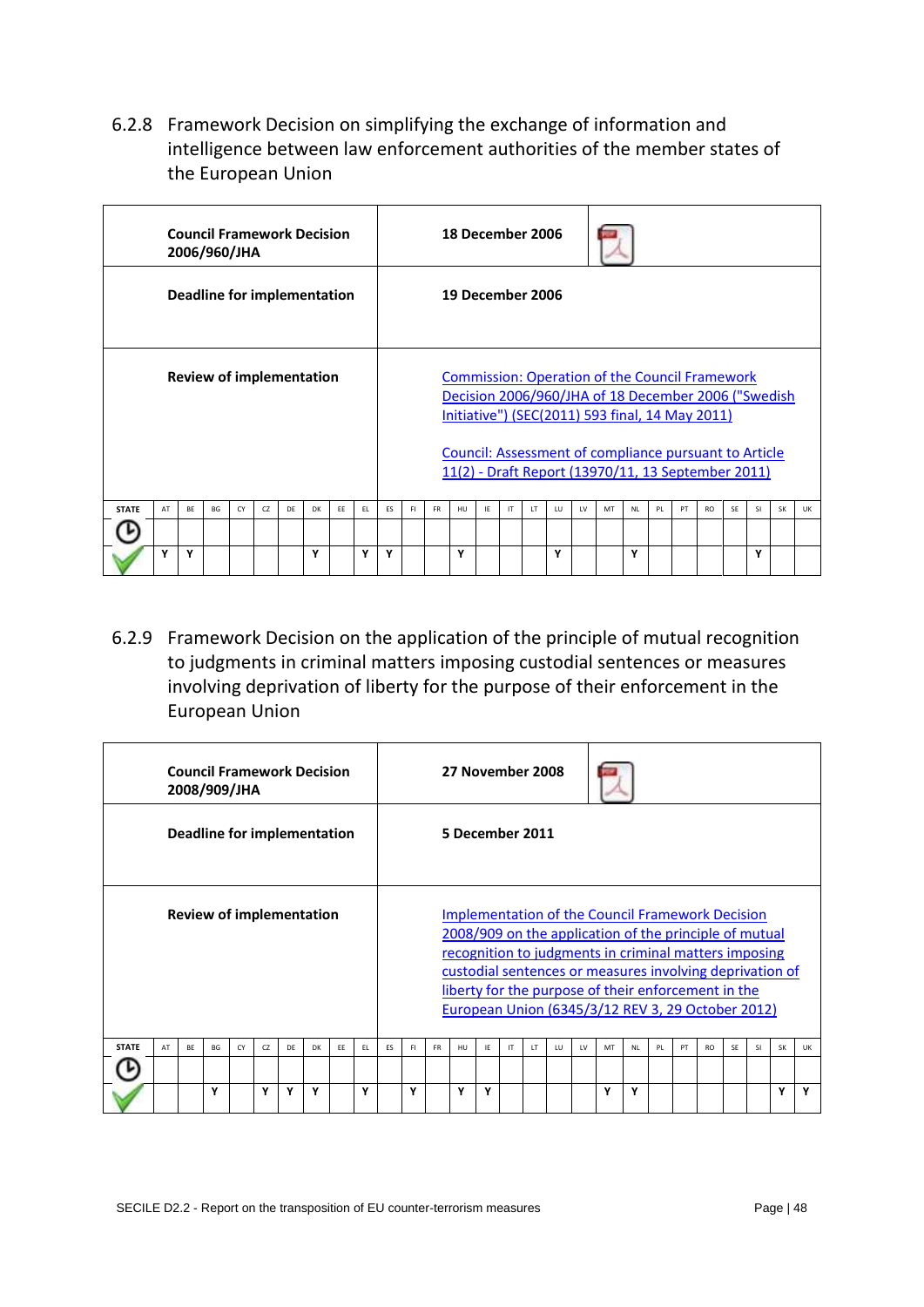<span id="page-48-0"></span>6.2.10 Framework Decision on the European evidence warrant for the purpose of obtaining objects, documents and data for use in proceedings in criminal matters

|              | <b>Council Framework Decision</b><br>2008/978/JHA<br>Deadline for implementation<br><b>Review of implementation</b><br>BE<br><b>BG</b><br>CZ<br>DE<br>DK<br>FF.<br>AT<br>CY |  |  |  |  |  |  |  |     |    |     |           | 18 December 2008       |     |    |           |    |    |                                                                                                                                                                        |           |    |    |           |    |               |           |           |
|--------------|-----------------------------------------------------------------------------------------------------------------------------------------------------------------------------|--|--|--|--|--|--|--|-----|----|-----|-----------|------------------------|-----|----|-----------|----|----|------------------------------------------------------------------------------------------------------------------------------------------------------------------------|-----------|----|----|-----------|----|---------------|-----------|-----------|
|              |                                                                                                                                                                             |  |  |  |  |  |  |  |     |    |     |           | <b>19 January 2011</b> |     |    |           |    |    |                                                                                                                                                                        |           |    |    |           |    |               |           |           |
|              |                                                                                                                                                                             |  |  |  |  |  |  |  |     |    |     |           | than 19 January 2014   |     |    |           |    |    | Review of implementation mandated by Article 23 and<br>due no later than 19 January 2012 cannot be located.<br>Review of operation mandated by Article 24 due no later |           |    |    |           |    |               |           |           |
| <b>STATE</b> |                                                                                                                                                                             |  |  |  |  |  |  |  | EL. | ES | FI. | <b>FR</b> | HU                     | IE. | IT | <b>IT</b> | LU | 1V | MT                                                                                                                                                                     | <b>NL</b> | PL | PT | <b>RO</b> | SE | <sup>SI</sup> | <b>SK</b> | <b>UK</b> |
|              |                                                                                                                                                                             |  |  |  |  |  |  |  |     |    |     |           |                        |     |    |           |    |    |                                                                                                                                                                        |           |    |    |           |    |               |           |           |
|              |                                                                                                                                                                             |  |  |  |  |  |  |  |     |    |     |           |                        |     |    |           |    |    |                                                                                                                                                                        |           |    |    |           |    |               |           |           |

<span id="page-48-1"></span>6.2.11 Framework Decision the organisation and content of the exchange of information extracted from the criminal record between member states

|              | <b>Council Framework Decision</b><br>2009/315/JHA<br><b>Deadline for implementation</b> |    |           |    |    |    |    |    |     |    |    |           | 25 February 2009 |    |              |    |    |    |                                 |           |    |    |           |           |     |           |           |
|--------------|-----------------------------------------------------------------------------------------|----|-----------|----|----|----|----|----|-----|----|----|-----------|------------------|----|--------------|----|----|----|---------------------------------|-----------|----|----|-----------|-----------|-----|-----------|-----------|
|              |                                                                                         |    |           |    |    |    |    |    |     |    |    |           | 27 April 2012    |    |              |    |    |    |                                 |           |    |    |           |           |     |           |           |
|              | <b>Review of implementation</b>                                                         |    |           |    |    |    |    |    |     |    |    |           |                  |    |              |    |    |    | Due no later than 27 April 2015 |           |    |    |           |           |     |           |           |
| <b>STATE</b> | AT                                                                                      | BE | <b>BG</b> | CY | CZ | DE | DK | EE | EL. | ES | F1 | <b>FR</b> | HU               | IE | $\mathsf{I}$ | LT | LU | LV | MT                              | <b>NL</b> | PL | PT | <b>RO</b> | <b>SE</b> | SI. | <b>SK</b> | <b>UK</b> |
|              |                                                                                         |    |           |    |    |    |    |    |     |    |    |           |                  |    |              |    |    |    |                                 |           |    |    |           |           |     |           |           |
|              |                                                                                         |    |           |    |    |    |    |    |     |    |    |           |                  |    |              |    |    |    |                                 |           |    |    |           |           |     |           |           |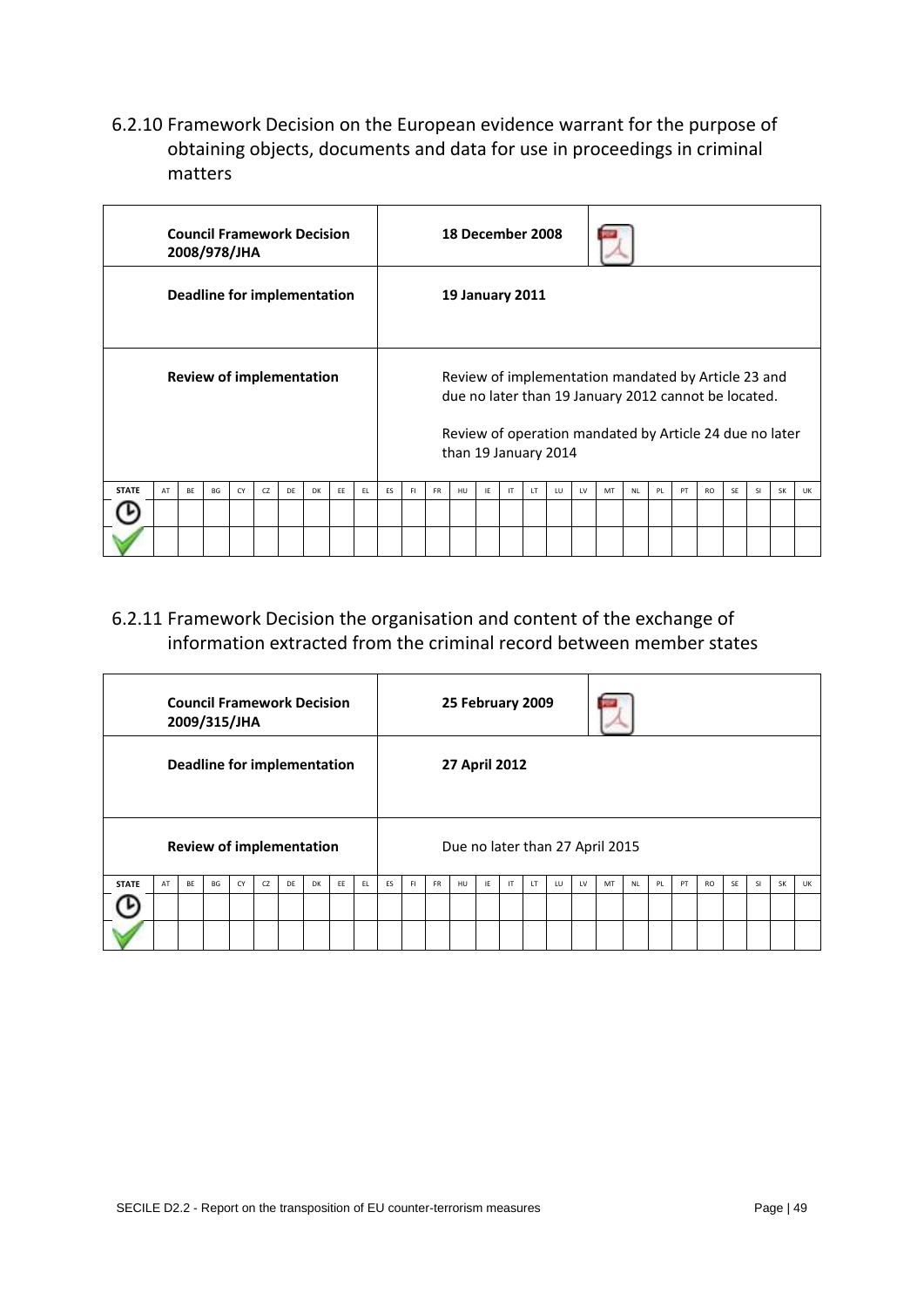### <span id="page-49-0"></span>6.3 Common Positions

# <span id="page-49-1"></span>6.3.1 Common Position on combating terrorism

|              |                                    |    | <b>Council Common Position</b><br>2001/930/CFSP |    |    |    |    |    |     |    |     |           | 27 December 2001         |    |              |     |    |    |    |           |    |    |           |           |           |           |           |
|--------------|------------------------------------|----|-------------------------------------------------|----|----|----|----|----|-----|----|-----|-----------|--------------------------|----|--------------|-----|----|----|----|-----------|----|----|-----------|-----------|-----------|-----------|-----------|
|              | <b>Deadline for implementation</b> |    |                                                 |    |    |    |    |    |     |    |     |           | 27 December 2001         |    |              |     |    |    |    |           |    |    |           |           |           |           |           |
|              | <b>Review of transposition</b>     |    |                                                 |    |    |    |    |    |     |    |     |           | No provisions for review |    |              |     |    |    |    |           |    |    |           |           |           |           |           |
| <b>STATE</b> | AT                                 | BE | BG                                              | CY | CZ | DE | DK | EE | EL. | ES | FI. | <b>FR</b> | HU                       | IE | $\mathsf{I}$ | LT. | LU | LV | MT | <b>NL</b> | PL | PT | <b>RO</b> | <b>SE</b> | <b>SI</b> | <b>SK</b> | <b>UK</b> |
|              |                                    |    |                                                 |    |    |    |    |    |     |    |     |           |                          |    |              |     |    |    |    |           |    |    |           |           |           |           |           |
|              |                                    |    |                                                 |    |    |    |    |    |     |    |     |           |                          |    |              |     |    |    |    |           |    |    |           |           |           |           |           |

# <span id="page-49-2"></span>6.3.2 Common Position on the application of specific measures to combat terrorism

|              |                                    |    | <b>Council Common Position</b><br>2001/931/CFSP |    |    |    |    |    |     |    |     |           | 27 December 2001         |    |              |     |    |    |    |           |    |    |           |           |           |           |           |
|--------------|------------------------------------|----|-------------------------------------------------|----|----|----|----|----|-----|----|-----|-----------|--------------------------|----|--------------|-----|----|----|----|-----------|----|----|-----------|-----------|-----------|-----------|-----------|
|              | <b>Deadline for implementation</b> |    |                                                 |    |    |    |    |    |     |    |     |           | 27 December 2001         |    |              |     |    |    |    |           |    |    |           |           |           |           |           |
|              | <b>Review of transposition</b>     |    |                                                 |    |    |    |    |    |     |    |     |           | No provisions for review |    |              |     |    |    |    |           |    |    |           |           |           |           |           |
| <b>STATE</b> | AT                                 | BE | BG                                              | CY | CZ | DE | DK | EE | FL. | ES | FI. | <b>FR</b> | HU                       | IE | $\mathsf{I}$ | LT. | LU | LV | MT | <b>NL</b> | PL | PT | <b>RO</b> | <b>SE</b> | <b>SI</b> | <b>SK</b> | <b>UK</b> |
|              |                                    |    |                                                 |    |    |    |    |    |     |    |     |           |                          |    |              |     |    |    |    |           |    |    |           |           |           |           |           |
|              |                                    |    |                                                 |    |    |    |    |    |     |    |     |           |                          |    |              |     |    |    |    |           |    |    |           |           |           |           |           |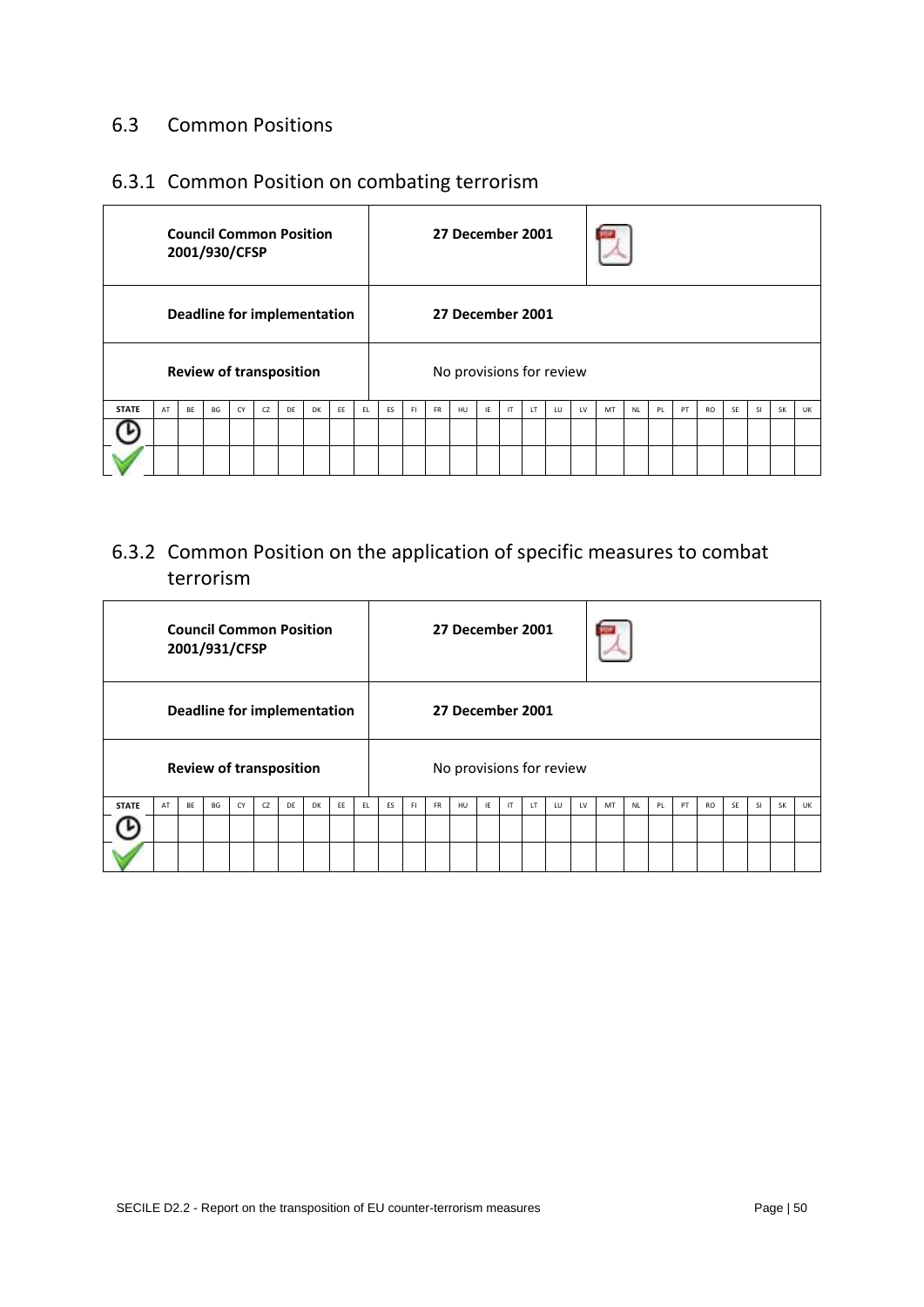# <span id="page-50-0"></span>6.3.3 Common Position on exchanging certain data with Interpol

|              |                                    |    | <b>Council Common Position</b><br>2005/69/JHA |    |    |    |    |    |     |    |    |           | <b>24 January 2005</b> |    |    |     |    |    |    |           |    |    |           |    |           |           |    |
|--------------|------------------------------------|----|-----------------------------------------------|----|----|----|----|----|-----|----|----|-----------|------------------------|----|----|-----|----|----|----|-----------|----|----|-----------|----|-----------|-----------|----|
|              | <b>Deadline for implementation</b> |    |                                               |    |    |    |    |    |     |    |    |           | <b>24 January 2005</b> |    |    |     |    |    |    |           |    |    |           |    |           |           |    |
|              |                                    |    | <b>Review of transposition</b>                |    |    |    |    |    |     |    |    |           | COM(2006) 167 final    |    |    |     |    |    |    |           |    |    |           |    |           |           |    |
| <b>STATE</b> | AT                                 | BE | BG                                            | CY | CZ | DE | DK | EE | EL. | ES | F1 | <b>FR</b> | HU                     | IE | IT | LT. | LU | LV | MT | <b>NL</b> | PL | PT | <b>RO</b> | SE | <b>SI</b> | <b>SK</b> | UK |
|              |                                    |    |                                               |    |    |    |    |    |     |    |    |           |                        |    |    |     |    |    |    |           |    |    |           |    |           |           |    |
|              | N<br>N<br>N<br>N                   |    |                                               |    |    |    |    |    |     |    |    | N         |                        | N  |    |     |    |    | N  | N         | N  |    |           | N  |           | N         |    |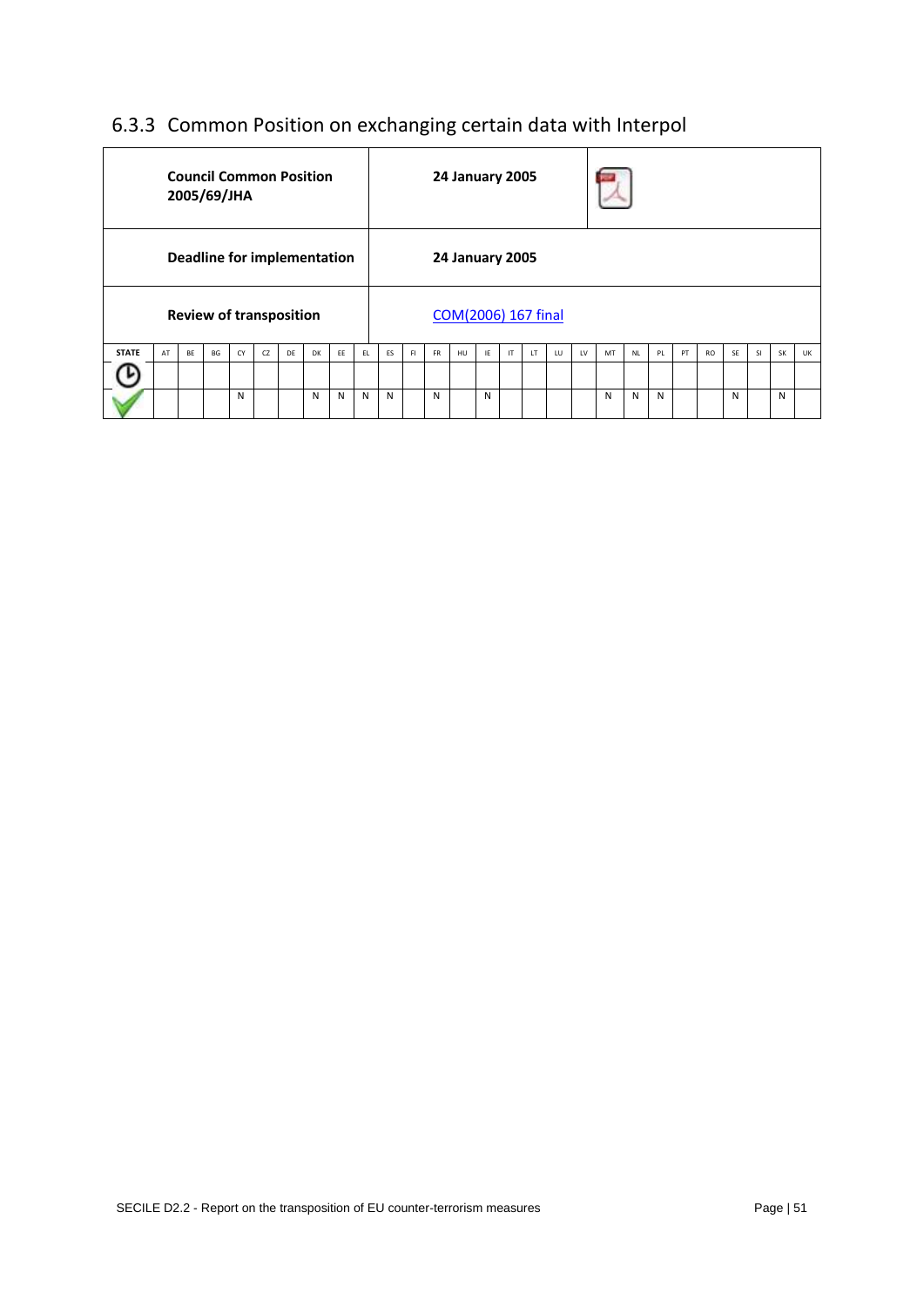#### <span id="page-51-0"></span>6.4 Decisions

<span id="page-51-1"></span>6.4.1 Decision establishing a Community mechanism to facilitate reinforced cooperation in civil protection assistance interventions

| <b>Council Decision</b><br>2001/792/EC<br><b>Review of transposition</b>                                         |  |  |  |  |  |  |  |     |    |     |           | 23 October 2001        |    |              |    |    |    |                                                           |           |    |    |           |           |           |           |    |
|------------------------------------------------------------------------------------------------------------------|--|--|--|--|--|--|--|-----|----|-----|-----------|------------------------|----|--------------|----|----|----|-----------------------------------------------------------|-----------|----|----|-----------|-----------|-----------|-----------|----|
|                                                                                                                  |  |  |  |  |  |  |  |     |    |     |           | 1 January 2002         |    |              |    |    |    |                                                           |           |    |    |           |           |           |           |    |
| <b>Deadline for implementation</b><br><b>STATE</b><br><b>BF</b><br>CY<br>CZ<br>EE<br><b>BG</b><br>DK<br>AT<br>DF |  |  |  |  |  |  |  |     |    |     |           | reports can be located |    |              |    |    |    | Commission required to undertake triennial evaluation, no |           |    |    |           |           |           |           |    |
|                                                                                                                  |  |  |  |  |  |  |  | FL. | ES | FI. | <b>FR</b> | HU                     | IE | $\mathsf{I}$ | LT | LU | LV | MT                                                        | <b>NL</b> | PL | PT | <b>RO</b> | <b>SE</b> | <b>SI</b> | <b>SK</b> | UK |
|                                                                                                                  |  |  |  |  |  |  |  |     |    |     |           |                        |    |              |    |    |    |                                                           |           |    |    |           |           |           |           |    |
|                                                                                                                  |  |  |  |  |  |  |  |     |    |     |           |                        |    |              |    |    |    |                                                           |           |    |    |           |           |           |           |    |

<span id="page-51-2"></span>6.4.2 Decision 2002/187/JHA setting up Eurojust with a view to reinforcing the fight against serious crime (amended by Council Decision 2003/659/JHA and Council Decision/426/JHA)

|              |                                                                       |         | <b>Council Decision</b><br>2002/187/JHA |                   |        |   |        |         |    |        |    |              | 28 February 2002                     |              |    |   |        |    |   |   |   |   |               |   |    |        |              |
|--------------|-----------------------------------------------------------------------|---------|-----------------------------------------|-------------------|--------|---|--------|---------|----|--------|----|--------------|--------------------------------------|--------------|----|---|--------|----|---|---|---|---|---------------|---|----|--------|--------------|
|              |                                                                       |         |                                         |                   |        |   |        |         |    |        |    |              | 6 September 2003                     |              |    |   |        |    |   |   |   |   |               |   |    |        |              |
|              | Deadline for implementation<br><b>Review of transposition</b>         |         |                                         |                   |        |   |        |         |    |        |    |              | COM(2004) 457 final<br>SEC(2004) 884 |              |    |   |        |    |   |   |   |   |               |   |    |        |              |
| <b>STATE</b> | $\mathsf{A}$<br>$\tau$                                                | В<br>F. | В<br>G                                  | c<br>$\checkmark$ | c<br>Z | D | D<br>К | E.<br>F | EL | E<br>S | F1 | R            | н<br>U                               | IE           | IT |   | $\cup$ | LV | м | N | P | P | R<br>$\Omega$ | s | SI | S<br>K | U<br>К       |
|              | Y<br>$\mathsf{v}$<br>Y<br>v<br>Y<br>$\checkmark$<br>$\checkmark$<br>v |         |                                         |                   |        |   |        |         |    |        | Y  | $\checkmark$ | v                                    | $\checkmark$ | Y  | v | Y      |    | Y | Y |   | Y | $\vee$        | Y | v  | Y      | $\checkmark$ |
|              | N                                                                     | N       | N                                       | N                 | N      | N | N      | N       | N  | N      | N  | N            | N                                    | N            | N  | N | N      | N  | N | N | N | Y | N             | N | N  | N      | N            |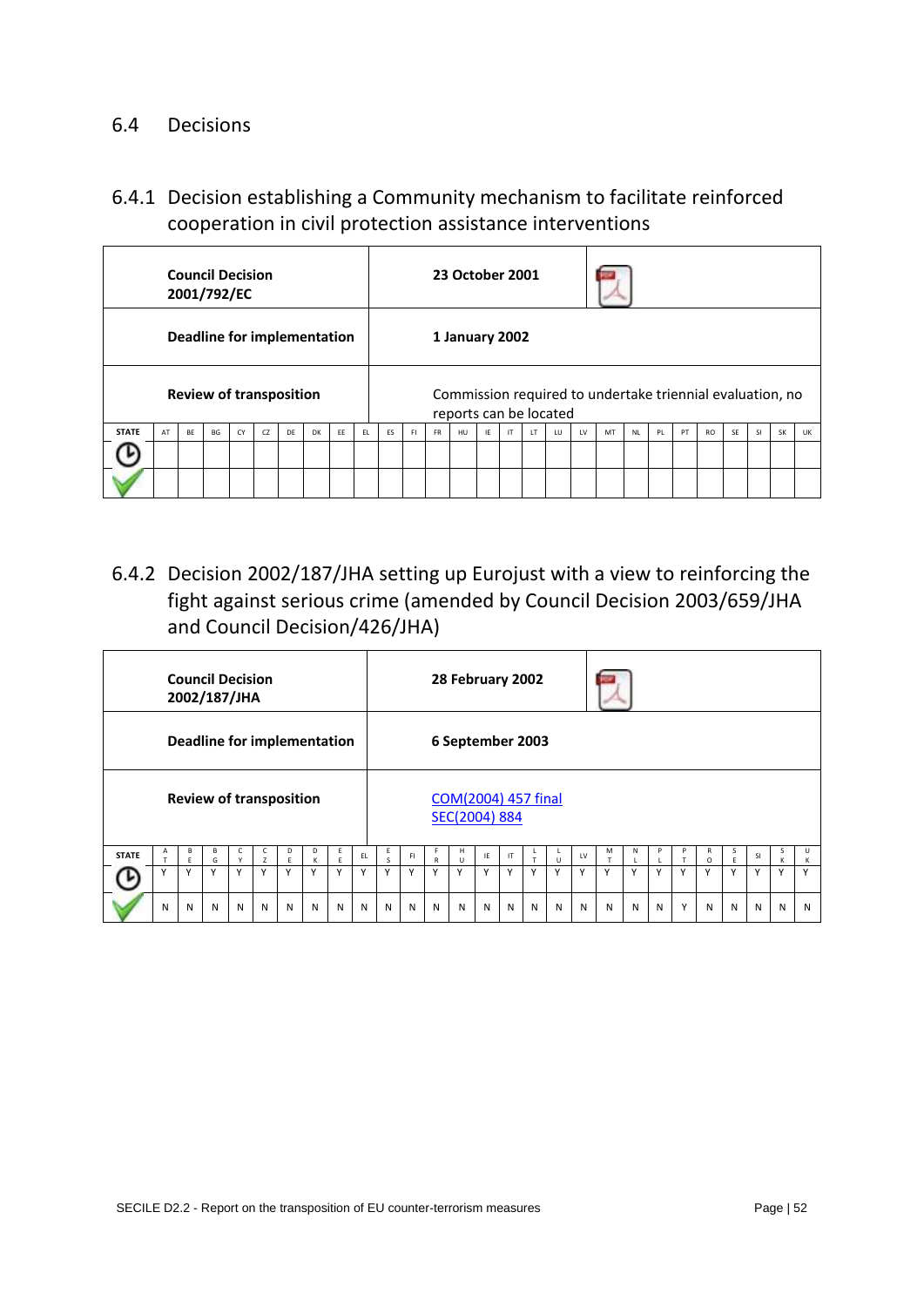<span id="page-52-0"></span>6.4.3 Decision establishing a mechanism for evaluating the legal systems and their implementation at national level in the fight against terrorism

|              | <b>Review of transposition</b><br><b>BF</b><br>CZ<br>FF.<br><b>BG</b><br>CY<br>DF<br>AT<br>DK<br>v<br>γ<br>v<br>Y<br>v<br>Y<br>v<br>v |  |  |  |  |  |  |  |  |   | 18 November 2002 |             |           |     |    |    |     |    |                                                                                                       |           |     |    |           |           |     |           |           |
|--------------|---------------------------------------------------------------------------------------------------------------------------------------|--|--|--|--|--|--|--|--|---|------------------|-------------|-----------|-----|----|----|-----|----|-------------------------------------------------------------------------------------------------------|-----------|-----|----|-----------|-----------|-----|-----------|-----------|
|              | Deadline for implementation                                                                                                           |  |  |  |  |  |  |  |  |   |                  |             | mechanism |     |    |    |     |    | Took effect as of 18 November 2002, implemented as<br>soon as member states participate in evaluation |           |     |    |           |           |     |           |           |
|              | Council Decision 2002/996/JHA                                                                                                         |  |  |  |  |  |  |  |  |   |                  |             |           |     |    |    |     |    | Assessment undertaken through member state<br>participation in the mechanism established              |           |     |    |           |           |     |           |           |
| <b>STATE</b> |                                                                                                                                       |  |  |  |  |  |  |  |  |   | FI.              | <b>FR</b>   | HU        | IF. | IT | 1T | 111 | 1V | MT                                                                                                    | <b>NI</b> | PI. | PT | <b>RO</b> | <b>SF</b> | -SI | <b>SK</b> | <b>UK</b> |
|              |                                                                                                                                       |  |  |  |  |  |  |  |  | v | Υ                | $\mathbf v$ | v         |     | Y  | v  | Υ   | ٧  | γ                                                                                                     | Y         |     | Υ  | ٧         | Y         | ٧   | Y         |           |
|              | FL.<br>γ                                                                                                                              |  |  |  |  |  |  |  |  |   |                  |             |           |     |    |    |     |    |                                                                                                       |           |     |    |           |           |     |           |           |

<span id="page-52-1"></span>6.4.4 Decision on the implementation of specific measures for police and judicial cooperation to combat terrorism in accordance with Article 4 of Common Position 2001/931/CFSP [repealed by Council Decision 2005/671/JHA, below]

|              |                                                                                                          |  |  |  |  |  |  |    |     |    |    |           | 19 December 2002         |     |              |     |    |    |    |           |    |    |           |           |           |           |    |
|--------------|----------------------------------------------------------------------------------------------------------|--|--|--|--|--|--|----|-----|----|----|-----------|--------------------------|-----|--------------|-----|----|----|----|-----------|----|----|-----------|-----------|-----------|-----------|----|
|              |                                                                                                          |  |  |  |  |  |  |    |     |    |    |           | 19 December 2002         |     |              |     |    |    |    |           |    |    |           |           |           |           |    |
|              | Council Decision 2003/48/JHA<br><b>Review of transposition</b><br>CZ<br>AT<br>BE<br>BG<br>CY<br>DK<br>DE |  |  |  |  |  |  |    |     |    |    |           | No provisions for review |     |              |     |    |    |    |           |    |    |           |           |           |           |    |
| <b>STATE</b> |                                                                                                          |  |  |  |  |  |  | EE | EL. | ES | F1 | <b>FR</b> | HU                       | IE. | $\mathsf{I}$ | LT. | LU | LV | MT | <b>NL</b> | PL | PT | <b>RO</b> | <b>SE</b> | <b>SI</b> | <b>SK</b> | UK |
|              |                                                                                                          |  |  |  |  |  |  |    |     |    |    |           |                          |     |              |     |    |    |    |           |    |    |           |           |           |           |    |
|              | <b>Deadline for implementation</b>                                                                       |  |  |  |  |  |  |    |     |    |    |           |                          |     |              |     |    |    |    |           |    |    |           |           |           |           |    |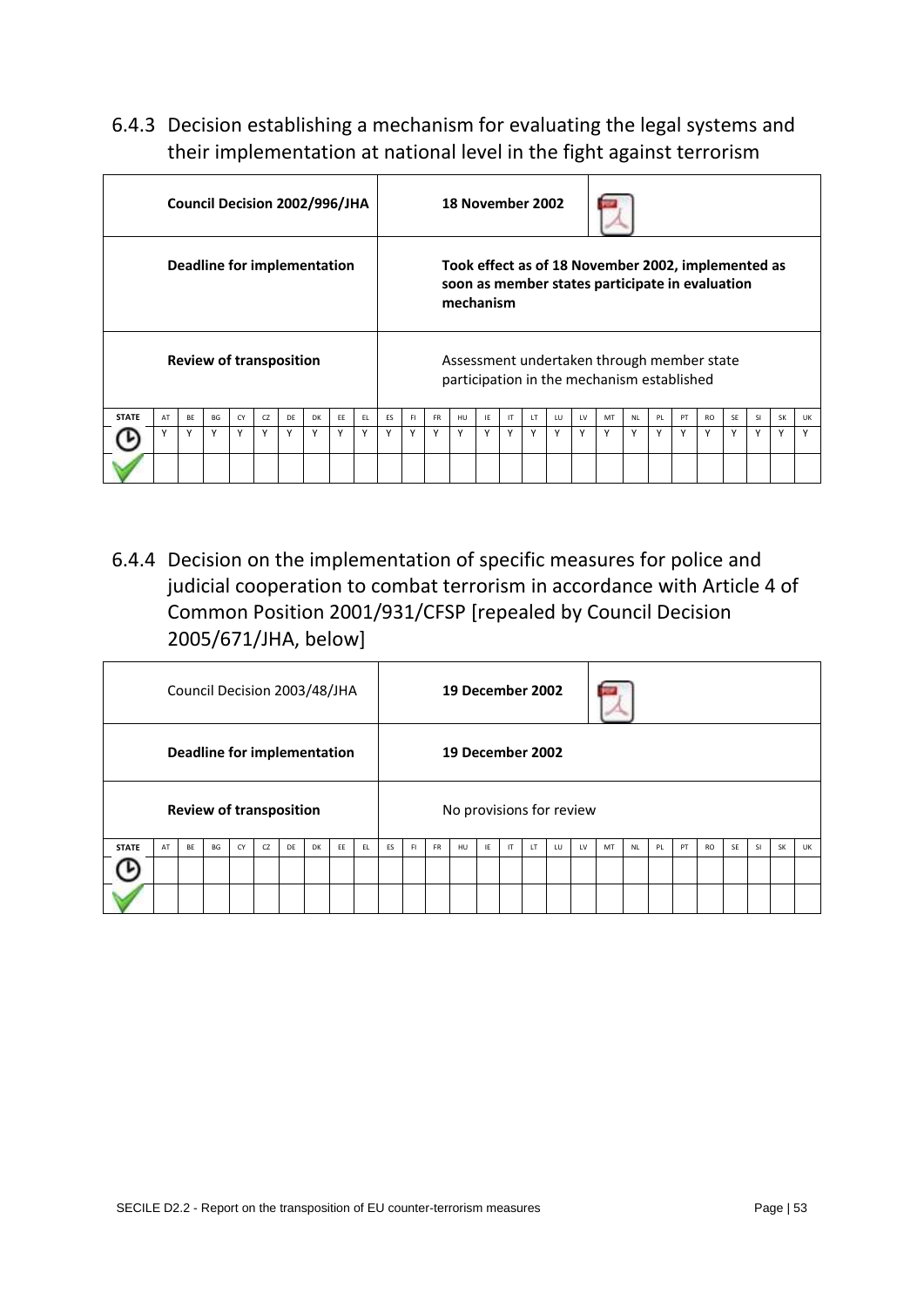# <span id="page-53-0"></span>6.4.5 Decision on an Intra-Community transfer of explosives document

|              | <b>Commission Decision</b><br>2004/388/EC<br><b>Review of transposition</b><br>BE<br>BG<br>CY<br>CZ<br><b>DK</b><br>AT<br>DE |  |  |  |  |  |  |    |     |    |    |           | 29 April 2004            |     |    |     |    |    |    |           |    |    |           |           |           |           |    |
|--------------|------------------------------------------------------------------------------------------------------------------------------|--|--|--|--|--|--|----|-----|----|----|-----------|--------------------------|-----|----|-----|----|----|----|-----------|----|----|-----------|-----------|-----------|-----------|----|
|              | <b>Deadline for implementation</b>                                                                                           |  |  |  |  |  |  |    |     |    |    |           | <b>15 October 2004</b>   |     |    |     |    |    |    |           |    |    |           |           |           |           |    |
|              |                                                                                                                              |  |  |  |  |  |  |    |     |    |    |           | No provisions for review |     |    |     |    |    |    |           |    |    |           |           |           |           |    |
| <b>STATE</b> |                                                                                                                              |  |  |  |  |  |  | EE | EL. | ES | F1 | <b>FR</b> | HU                       | IE. | IT | LT. | LU | LV | MT | <b>NL</b> | PL | PT | <b>RO</b> | <b>SE</b> | <b>SI</b> | <b>SK</b> | UK |
|              |                                                                                                                              |  |  |  |  |  |  |    |     |    |    |           |                          |     |    |     |    |    |    |           |    |    |           |           |           |           |    |
|              |                                                                                                                              |  |  |  |  |  |  |    |     |    |    |           |                          |     |    |     |    |    |    |           |    |    |           |           |           |           |    |

# <span id="page-53-1"></span>6.4.6 Decision concerning the introduction of some new functions for the Schengen Information System, including in the fight against terrorism

|              |    |    |    |                          |    | Council Decision 2005/211/JHA      |           |    |     |    |    |           | 24 February 2005                                                             |     |              |    |    |    |                                               |           |    |    |           |           |           |           |           |
|--------------|----|----|----|--------------------------|----|------------------------------------|-----------|----|-----|----|----|-----------|------------------------------------------------------------------------------|-----|--------------|----|----|----|-----------------------------------------------|-----------|----|----|-----------|-----------|-----------|-----------|-----------|
|              |    |    |    |                          |    | <b>Deadline for implementation</b> |           |    |     |    |    |           | 2006/631/JHA<br>2006/229/JHA<br>2006/228/JHA<br>2005/727/JHA<br>2005/719/JHA |     |              |    |    |    | Implemented by a series of further Decisions: |           |    |    |           |           |           |           |           |
|              |    |    |    | No provisions for review |    |                                    |           |    |     |    |    |           |                                                                              |     |              |    |    |    |                                               |           |    |    |           |           |           |           |           |
| <b>STATE</b> | AT | BE | BG | CY                       | CZ | DE                                 | <b>DK</b> | EE | EL. | ES | F1 | <b>FR</b> | HU                                                                           | IE. | $\mathsf{I}$ | LT | LU | LV | MT                                            | <b>NL</b> | PL | PT | <b>RO</b> | <b>SE</b> | <b>SI</b> | <b>SK</b> | <b>UK</b> |
|              |    |    |    |                          |    |                                    |           |    |     |    |    |           |                                                                              |     |              |    |    |    |                                               |           |    |    |           |           |           |           |           |
|              |    |    |    |                          |    |                                    |           |    |     |    |    |           |                                                                              |     |              |    |    |    |                                               |           |    |    |           |           |           |           |           |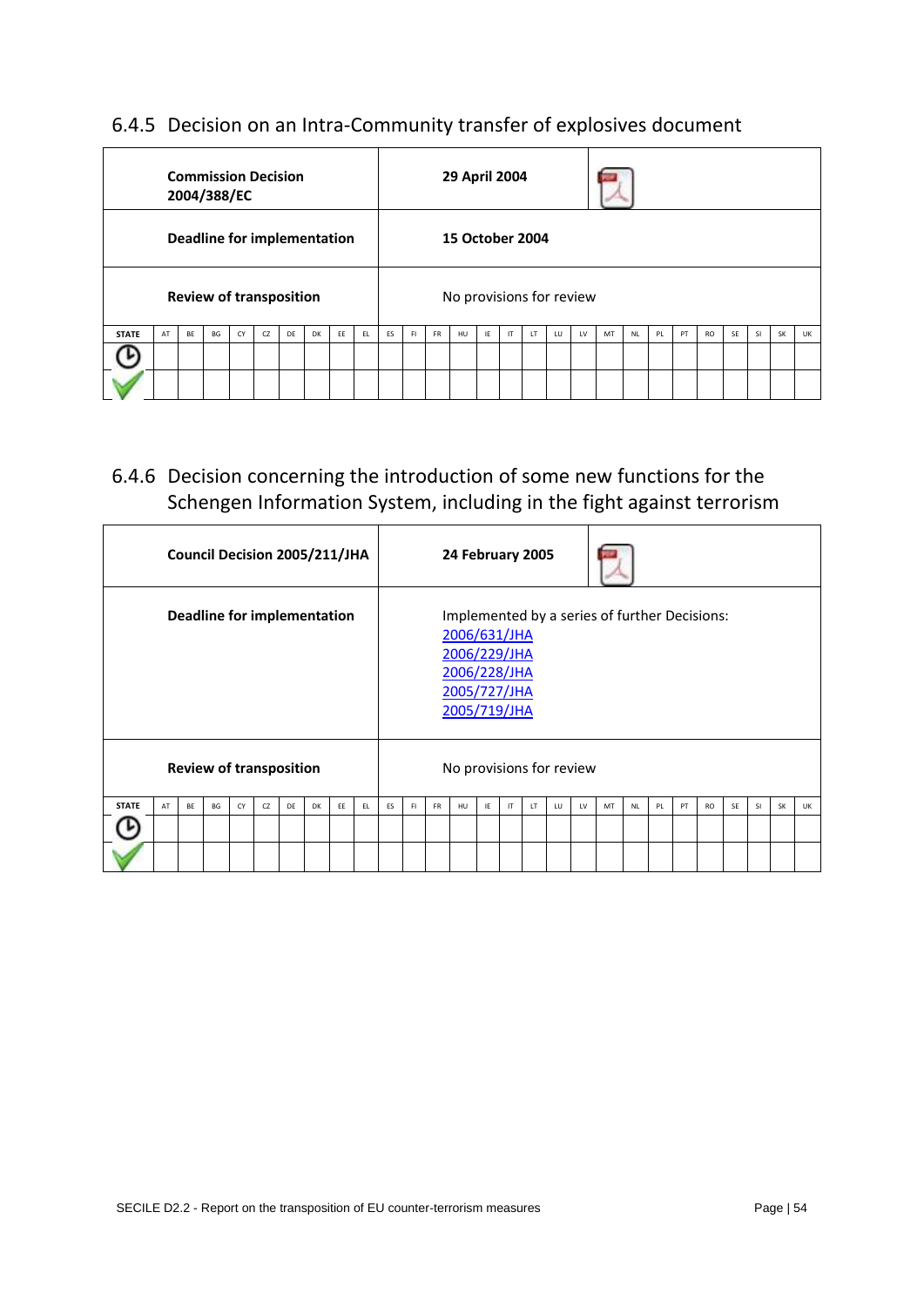# <span id="page-54-0"></span>6.4.7 Decision on the exchange of information and cooperation concerning terrorist offences

|              | Council Decision 2005/671/JHA<br><b>Review of transposition</b><br>BE<br><b>BG</b><br>CY<br>CZ<br>DK<br>EE<br>AT<br>DE |  |  |  |  |  |  |  |     |    |    |           | 20 September 2005        |     |    |     |    |    |    |           |    |    |           |           |           |           |    |
|--------------|------------------------------------------------------------------------------------------------------------------------|--|--|--|--|--|--|--|-----|----|----|-----------|--------------------------|-----|----|-----|----|----|----|-----------|----|----|-----------|-----------|-----------|-----------|----|
|              | <b>Deadline for implementation</b>                                                                                     |  |  |  |  |  |  |  |     |    |    |           | 20 September 2005        |     |    |     |    |    |    |           |    |    |           |           |           |           |    |
|              |                                                                                                                        |  |  |  |  |  |  |  |     |    |    |           | No provisions for review |     |    |     |    |    |    |           |    |    |           |           |           |           |    |
| <b>STATE</b> |                                                                                                                        |  |  |  |  |  |  |  | EL. | ES | F1 | <b>FR</b> | HU                       | IE. | IT | LT. | LU | LV | MT | <b>NL</b> | PL | PT | <b>RO</b> | <b>SE</b> | <b>SI</b> | <b>SK</b> | UK |
|              |                                                                                                                        |  |  |  |  |  |  |  |     |    |    |           |                          |     |    |     |    |    |    |           |    |    |           |           |           |           |    |
|              |                                                                                                                        |  |  |  |  |  |  |  |     |    |    |           |                          |     |    |     |    |    |    |           |    |    |           |           |           |           |    |

# <span id="page-54-1"></span>6.4.8 Decision on amending the SIRENE Manual

|              | <b>Commission Decision</b><br>2006/758/EC<br><b>Review of transposition</b><br><b>BG</b><br>CZ<br><b>BF</b><br>CY<br>DK<br>DE<br>AT |  |  |  |  |  |  |    |     |    |    |           | 22 September 2006 |     |    |           |    |    |                                                      |           |    |    |           |           |           |           |    |
|--------------|-------------------------------------------------------------------------------------------------------------------------------------|--|--|--|--|--|--|----|-----|----|----|-----------|-------------------|-----|----|-----------|----|----|------------------------------------------------------|-----------|----|----|-----------|-----------|-----------|-----------|----|
|              | Deadline for implementation                                                                                                         |  |  |  |  |  |  |    |     |    |    |           | 22 September 2006 |     |    |           |    |    |                                                      |           |    |    |           |           |           |           |    |
|              |                                                                                                                                     |  |  |  |  |  |  |    |     |    |    |           | 24 November 2013  |     |    |           |    |    | One Commission report cannot be located, another due |           |    |    |           |           |           |           |    |
| <b>STATE</b> |                                                                                                                                     |  |  |  |  |  |  | EE | EL. | ES | F1 | <b>FR</b> | HU                | IE. | IT | <b>LT</b> | LU | LV | MT                                                   | <b>NL</b> | PL | PT | <b>RO</b> | <b>SE</b> | <b>SI</b> | <b>SK</b> | UK |
|              |                                                                                                                                     |  |  |  |  |  |  |    |     |    |    |           |                   |     |    |           |    |    |                                                      |           |    |    |           |           |           |           |    |
|              |                                                                                                                                     |  |  |  |  |  |  |    |     |    |    |           |                   |     |    |           |    |    |                                                      |           |    |    |           |           |           |           |    |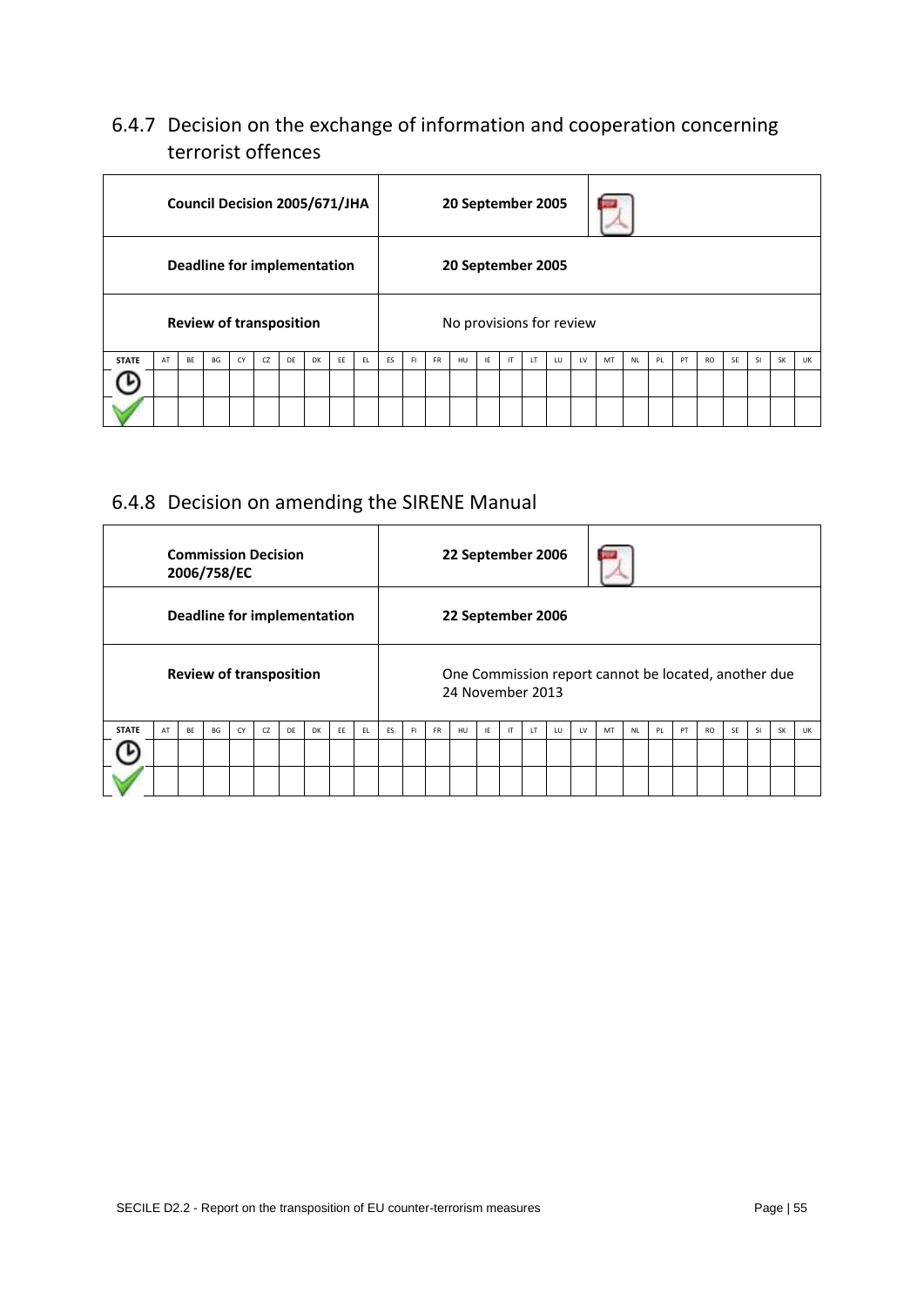# <span id="page-55-0"></span>6.4.9 Decision on the establishment, operation and use of the second generation Schengen Information System (SIS II)

|                                                                                                               |  |  |  |  | Council Decision 2007/533/JHA |  |  |     |           |     |           | 12 June 2007 |     |    |           |     |    |                                                                                              |           |    |    |           |           |           |           |           |
|---------------------------------------------------------------------------------------------------------------|--|--|--|--|-------------------------------|--|--|-----|-----------|-----|-----------|--------------|-----|----|-----------|-----|----|----------------------------------------------------------------------------------------------|-----------|----|----|-----------|-----------|-----------|-----------|-----------|
| Deadline for implementation                                                                                   |  |  |  |  |                               |  |  |     |           |     |           |              |     |    |           |     |    | 2 July 2007 (entry into force, SIS II came into use April<br>2013 after many years of delay) |           |    |    |           |           |           |           |           |
| <b>Review of transposition</b><br><b>BF</b><br>CY<br>CZ<br>FF.<br><b>STATE</b><br>AT<br><b>BG</b><br>DF<br>DK |  |  |  |  |                               |  |  |     |           |     |           |              |     |    |           |     |    | Due three years after into operation of SIS II                                               |           |    |    |           |           |           |           |           |
|                                                                                                               |  |  |  |  |                               |  |  | EL. | <b>FS</b> | FI. | <b>FR</b> | <b>HU</b>    | IF. | IT | <b>LT</b> | 111 | 1V | MT                                                                                           | <b>NI</b> | PL | PT | <b>RO</b> | <b>SE</b> | <b>SI</b> | <b>SK</b> | <b>UK</b> |
|                                                                                                               |  |  |  |  |                               |  |  |     |           |     |           |              |     |    |           |     |    |                                                                                              |           |    |    |           |           |           |           |           |
|                                                                                                               |  |  |  |  |                               |  |  |     |           |     |           |              |     |    |           |     |    |                                                                                              |           |    |    |           |           |           |           |           |

# <span id="page-55-1"></span>6.4.10Decision establishing a Community civil Protection Mechanism (recast)

|              |                                                                                                                                                             |  |  |  |  |  |  |  |     |    |    |           | 8 November 2007 |     |    |     |    |    |                                |           |    |    |           |           |           |           |    |
|--------------|-------------------------------------------------------------------------------------------------------------------------------------------------------------|--|--|--|--|--|--|--|-----|----|----|-----------|-----------------|-----|----|-----|----|----|--------------------------------|-----------|----|----|-----------|-----------|-----------|-----------|----|
|              |                                                                                                                                                             |  |  |  |  |  |  |  |     |    |    |           |                 |     |    |     |    |    | No deadline set in legislation |           |    |    |           |           |           |           |    |
|              | Council Decision 2007/779/EC<br><b>Deadline for implementation</b><br><b>Review of transposition</b><br>BE<br>CZ<br>AT<br>BG<br>CY<br><b>DK</b><br>EE<br>DE |  |  |  |  |  |  |  |     |    |    |           | Not found       |     |    |     |    |    |                                |           |    |    |           |           |           |           |    |
| <b>STATE</b> |                                                                                                                                                             |  |  |  |  |  |  |  | EL. | ES | F1 | <b>FR</b> | HU              | IE. | IT | LT. | LU | LV | MT                             | <b>NL</b> | PL | PT | <b>RO</b> | <b>SE</b> | <b>SI</b> | <b>SK</b> | UK |
|              |                                                                                                                                                             |  |  |  |  |  |  |  |     |    |    |           |                 |     |    |     |    |    |                                |           |    |    |           |           |           |           |    |
|              |                                                                                                                                                             |  |  |  |  |  |  |  |     |    |    |           |                 |     |    |     |    |    |                                |           |    |    |           |           |           |           |    |

<span id="page-55-2"></span>6.4.11Decision concerning cooperation between Asset Recovery Offices of the member states in the field of tracing and identification of proceeds from, or other property related to, crime

|              |   |              | <b>Council Decision</b><br>2007/845/JHA |              |                |              |                             |   |              |              |    |              | 6 December 2007     |              |    |             |              |              |                   |              |              |   |        |        |    |             |        |
|--------------|---|--------------|-----------------------------------------|--------------|----------------|--------------|-----------------------------|---|--------------|--------------|----|--------------|---------------------|--------------|----|-------------|--------------|--------------|-------------------|--------------|--------------|---|--------|--------|----|-------------|--------|
|              |   |              |                                         |              |                |              | Deadline for implementation |   |              |              |    |              | 18 December 2008    |              |    |             |              |              |                   |              |              |   |        |        |    |             |        |
|              |   |              | <b>Review of transposition</b>          |              |                |              |                             |   |              |              |    |              | COM(2011) 176 final |              |    |             |              |              |                   |              |              |   |        |        |    |             |        |
| <b>STATE</b> |   | в<br>F.      | в<br>G                                  |              | $\overline{z}$ | F            | D<br>К                      | E | Ŀ            | S            | F1 | $\mathsf{R}$ | н<br>$\cup$         | IE           | IT |             | $\cup$       | LV           | м<br>$\mathbf{r}$ | Ν            |              |   | R<br>O | s<br>F | SI | K           | U<br>К |
|              | N | N            | $\mathsf{N}$                            | $\mathsf{N}$ | N              | N            | $\mathsf{N}$                | N | N            | N            | N  | N            | N                   | $\mathsf{N}$ | N  | N           | N            | $\mathsf{N}$ | N                 | N            | $\mathsf{N}$ | N | N      | N      | N  | N           | N      |
|              |   | $\checkmark$ | $\checkmark$                            | $\mathbf{v}$ | $\checkmark$   | $\mathbf{v}$ | Y                           |   | $\checkmark$ | $\checkmark$ | Y  |              | v                   | Y            | N  | $\mathbf v$ | $\checkmark$ | Y            | N                 | $\checkmark$ | Y            | N | N      | Y      | N  | $\mathbf v$ | Y      |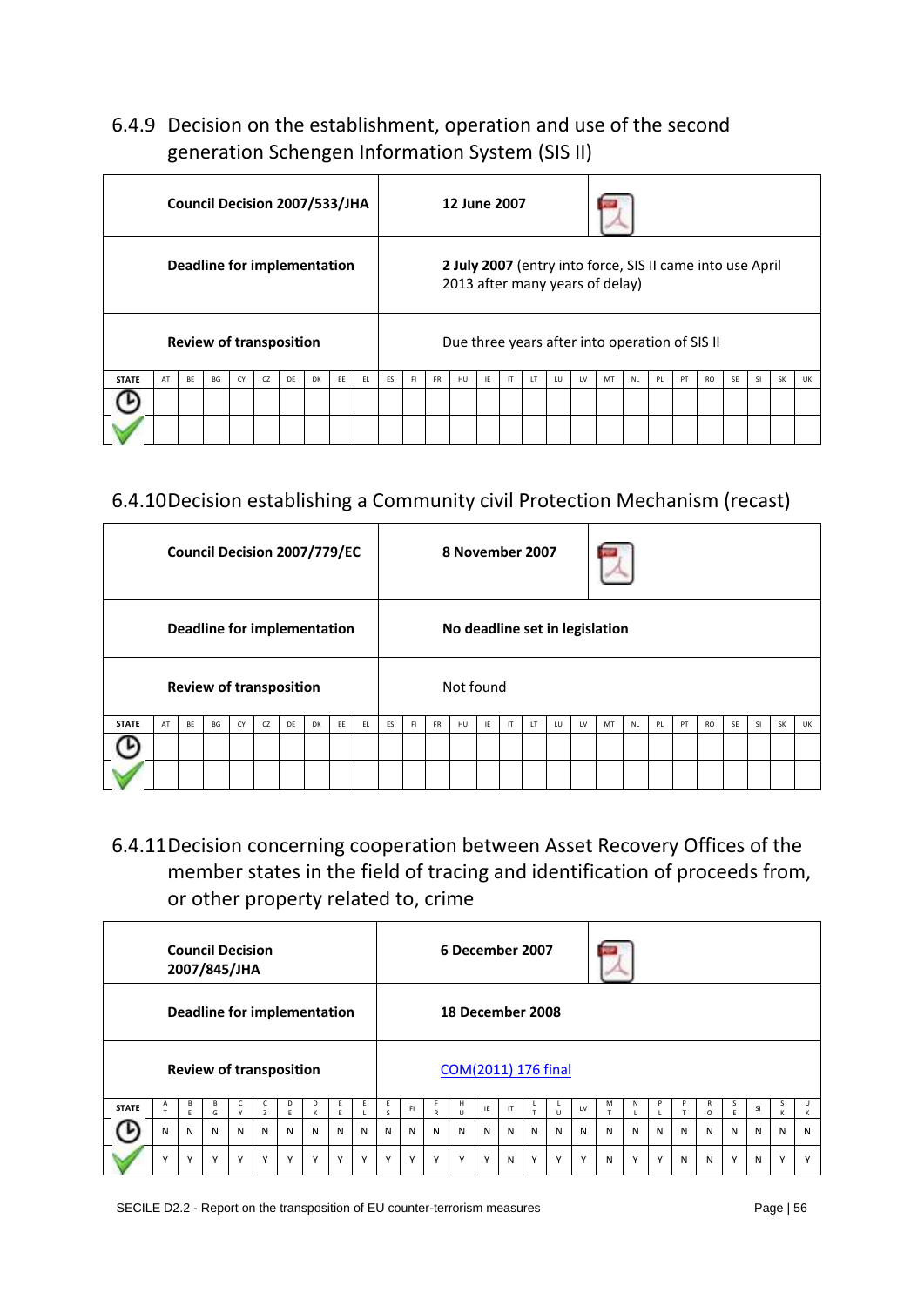# <span id="page-56-0"></span>6.4.12Decision on the stepping up of cross-border cooperation, particularly in combating terrorism and cross-border crime [Prüm Decision]

|              | Council Decision 2008/615/JHA<br>Deadline for implementation |              |              |    |              |    |    |     |     |    |     |           | 23 June 2008        |     |              |        |              |    |                                                                                                |           |              |    |           |           |           |           |              |
|--------------|--------------------------------------------------------------|--------------|--------------|----|--------------|----|----|-----|-----|----|-----|-----------|---------------------|-----|--------------|--------|--------------|----|------------------------------------------------------------------------------------------------|-----------|--------------|----|-----------|-----------|-----------|-----------|--------------|
|              |                                                              |              |              |    |              |    |    |     |     |    |     |           |                     |     |              |        |              |    | 13 July 2008 (entry into force, implementation dealt with<br>by Council Decision 2008/616/JHA) |           |              |    |           |           |           |           |              |
|              | <b>Review of transposition</b>                               |              |              |    |              |    |    |     |     |    |     |           | COM(2012) 732 final |     |              |        |              |    |                                                                                                |           |              |    |           |           |           |           |              |
| <b>STATE</b> | AT                                                           | <b>BF</b>    | <b>BG</b>    | CY | CZ           | DF | DK | FF. | FL. | ES | EL. | <b>FR</b> | HU                  | IF. | $\mathsf{I}$ | LT.    | 1U           | 1V | MT                                                                                             | <b>NI</b> | PL           | PT | <b>RO</b> | <b>SE</b> | <b>SI</b> | <b>SK</b> | UK           |
|              |                                                              | $\mathsf{v}$ |              | Y  | $\checkmark$ | Y  | v  | ٧   | Y   | ٧  | Υ   | v         | v                   | v   | $\vee$       | $\vee$ |              | Y  | Y                                                                                              | γ         | $\checkmark$ | Y  | v         |           | Y         | Y         | v            |
|              |                                                              | v            | $\checkmark$ | Y  | $\checkmark$ | Y  | Y  | v   | Y   | ٧  | Y   | v         | Υ                   | Y   | $\checkmark$ | v      | $\checkmark$ | Υ  | Y                                                                                              | Y         | $\mathsf{v}$ | Y  | v         | v         | Y         | Y         | $\checkmark$ |

<span id="page-56-1"></span>6.4.13Decision on the implementation of Decision 2008/615/JHA on the stepping up of cross-border cooperation, particularly in combating terrorism and cross-border crime [Prüm Decision]

|              |                                                               |           | Council Decision 2008/616/JHA |    |    |     |    | 23 June 2008 |     |           |     |           |       |    |    |           |    |    |                                                                                                                    |           |    |    |           |    |           |           |    |
|--------------|---------------------------------------------------------------|-----------|-------------------------------|----|----|-----|----|--------------|-----|-----------|-----|-----------|-------|----|----|-----------|----|----|--------------------------------------------------------------------------------------------------------------------|-----------|----|----|-----------|----|-----------|-----------|----|
|              | Deadline for implementation<br><b>Review of transposition</b> |           |                               |    |    |     |    |              |     |           |     |           | 2008) |    |    |           |    |    | Within one year of 13 July 2008 except for provisions on<br>actual exchange of data (within three years of 13 July |           |    |    |           |    |           |           |    |
|              |                                                               |           |                               |    |    |     |    |              |     |           |     |           |       |    |    |           |    |    | Most recent: 5075/5/13 REV 5                                                                                       |           |    |    |           |    |           |           |    |
| <b>STATE</b> | AT                                                            | <b>BF</b> | <b>BG</b>                     | CY | CZ | DF. | DK | EE           | FL. | <b>FS</b> | EL. | <b>FR</b> | HU    | IE | IT | <b>LT</b> | LU | 1V | MT                                                                                                                 | <b>NL</b> | PL | PT | <b>RO</b> | SF | <b>SI</b> | <b>SK</b> | UK |
|              |                                                               | Y         | v                             | Y  | Y  | Υ   | Υ  | Υ            | Y   | ٧         | Y   | Υ         | Y     | Υ  | Υ  | ٧         | Υ  |    | Y                                                                                                                  | Υ         | v  | Y  | v         |    | Y         | ٧         |    |
|              | v                                                             |           |                               |    |    |     |    |              |     |           |     |           |       |    |    |           | Y  |    |                                                                                                                    |           |    |    |           |    |           |           |    |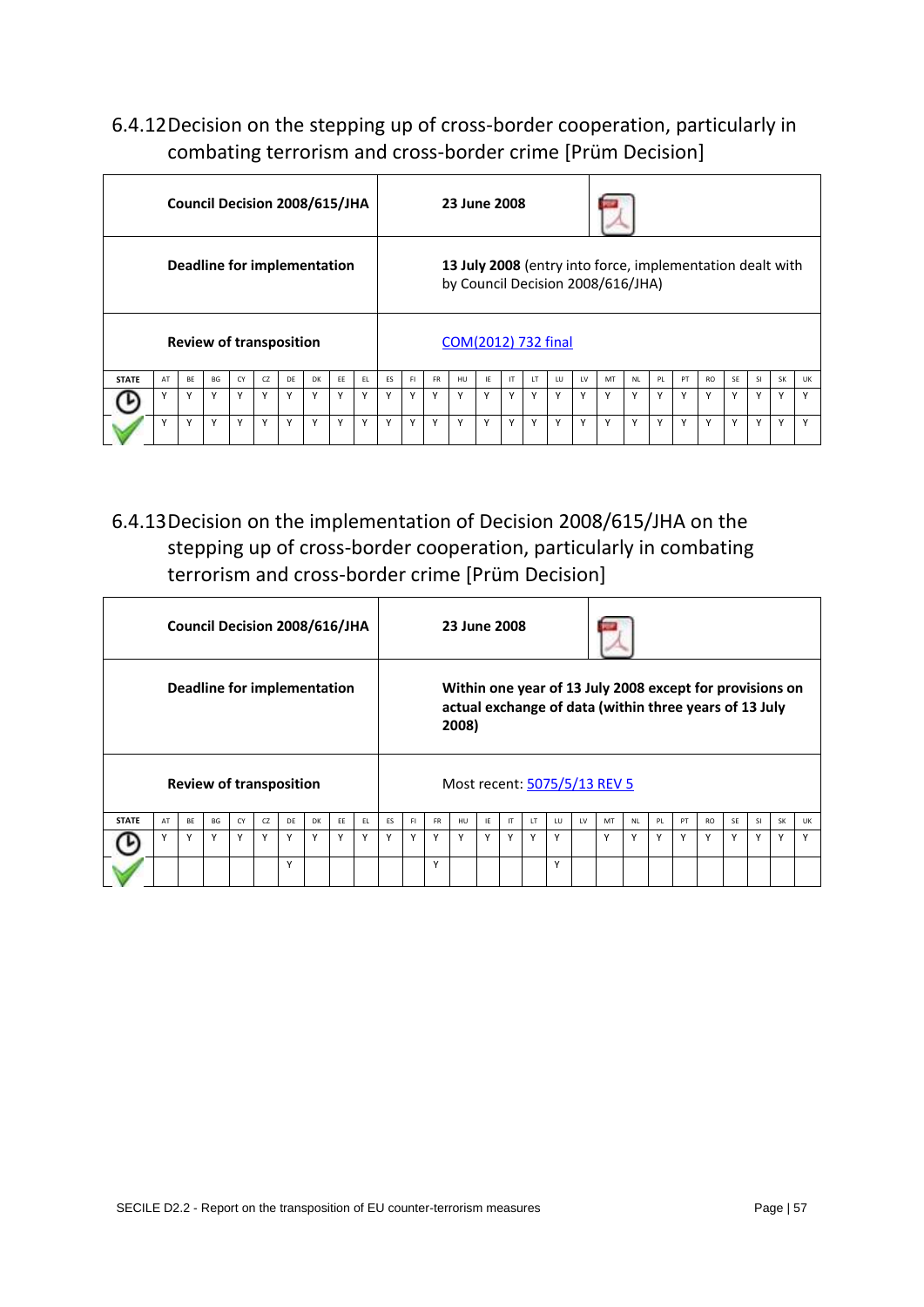<span id="page-57-0"></span>6.4.14Decision on the improvement of cooperation between the special intervention units of the member states of the European Union in crisis situations

|              |                                                                      |    | Council Decision 2008/617/JHA |    |    |    |    |    |     |    |    |           | 23 June 2008             |     |              |     |    |    |    |           |    |    |           |           |           |           |           |
|--------------|----------------------------------------------------------------------|----|-------------------------------|----|----|----|----|----|-----|----|----|-----------|--------------------------|-----|--------------|-----|----|----|----|-----------|----|----|-----------|-----------|-----------|-----------|-----------|
|              |                                                                      |    |                               |    |    |    |    |    |     |    |    |           | 23 December 2008         |     |              |     |    |    |    |           |    |    |           |           |           |           |           |
|              | <b>Deadline for implementation</b><br><b>Review of transposition</b> |    |                               |    |    |    |    |    |     |    |    |           | No provisions for review |     |              |     |    |    |    |           |    |    |           |           |           |           |           |
| <b>STATE</b> | AT                                                                   | BE | BG                            | CY | CZ | DE | DK | EE | EL. | ES | F1 | <b>FR</b> | HU                       | IE. | $\mathsf{I}$ | LT. | LU | LV | MT | <b>NL</b> | PL | PT | <b>RO</b> | <b>SE</b> | <b>SI</b> | <b>SK</b> | <b>UK</b> |
|              |                                                                      |    |                               |    |    |    |    |    |     |    |    |           |                          |     |              |     |    |    |    |           |    |    |           |           |           |           |           |
|              |                                                                      |    |                               |    |    |    |    |    |     |    |    |           |                          |     |              |     |    |    |    |           |    |    |           |           |           |           |           |

<span id="page-57-1"></span>6.4.15Decision concerning access for consultation of the Visa Information System (VIS) by designated authorities of member states and by Europol for the purposes of the prevention, detection and investigation of terrorist offences and of other serious criminal offences

|              | Council Decision 2008/633/JHA<br>Deadline for implementation |    |    |    |    |    |    |    |     |    |    |           | 23 June 2008 |     |    |     |    |    |                                                          |           |    |    |           |           |           |           |           |
|--------------|--------------------------------------------------------------|----|----|----|----|----|----|----|-----|----|----|-----------|--------------|-----|----|-----|----|----|----------------------------------------------------------|-----------|----|----|-----------|-----------|-----------|-----------|-----------|
|              |                                                              |    |    |    |    |    |    |    |     |    |    |           |              |     |    |     |    |    | <b>Implementing Decision awaiting approval: 11431/13</b> |           |    |    |           |           |           |           |           |
|              | <b>Review of transposition</b>                               |    |    |    |    |    |    |    |     |    |    |           | 2013         |     |    |     |    |    | Two reports (Commission and Council) are due in October  |           |    |    |           |           |           |           |           |
| <b>STATE</b> | AT                                                           | BE | BG | CY | CZ | DE | DK | EE | EL. | ES | F1 | <b>FR</b> | HU           | IE. | IT | LT. | LU | LV | MT                                                       | <b>NL</b> | PL | PT | <b>RO</b> | <b>SE</b> | <b>SI</b> | <b>SK</b> | <b>UK</b> |
|              |                                                              |    |    |    |    |    |    |    |     |    |    |           |              |     |    |     |    |    |                                                          |           |    |    |           |           |           |           |           |
|              |                                                              |    |    |    |    |    |    |    |     |    |    |           |              |     |    |     |    |    |                                                          |           |    |    |           |           |           |           |           |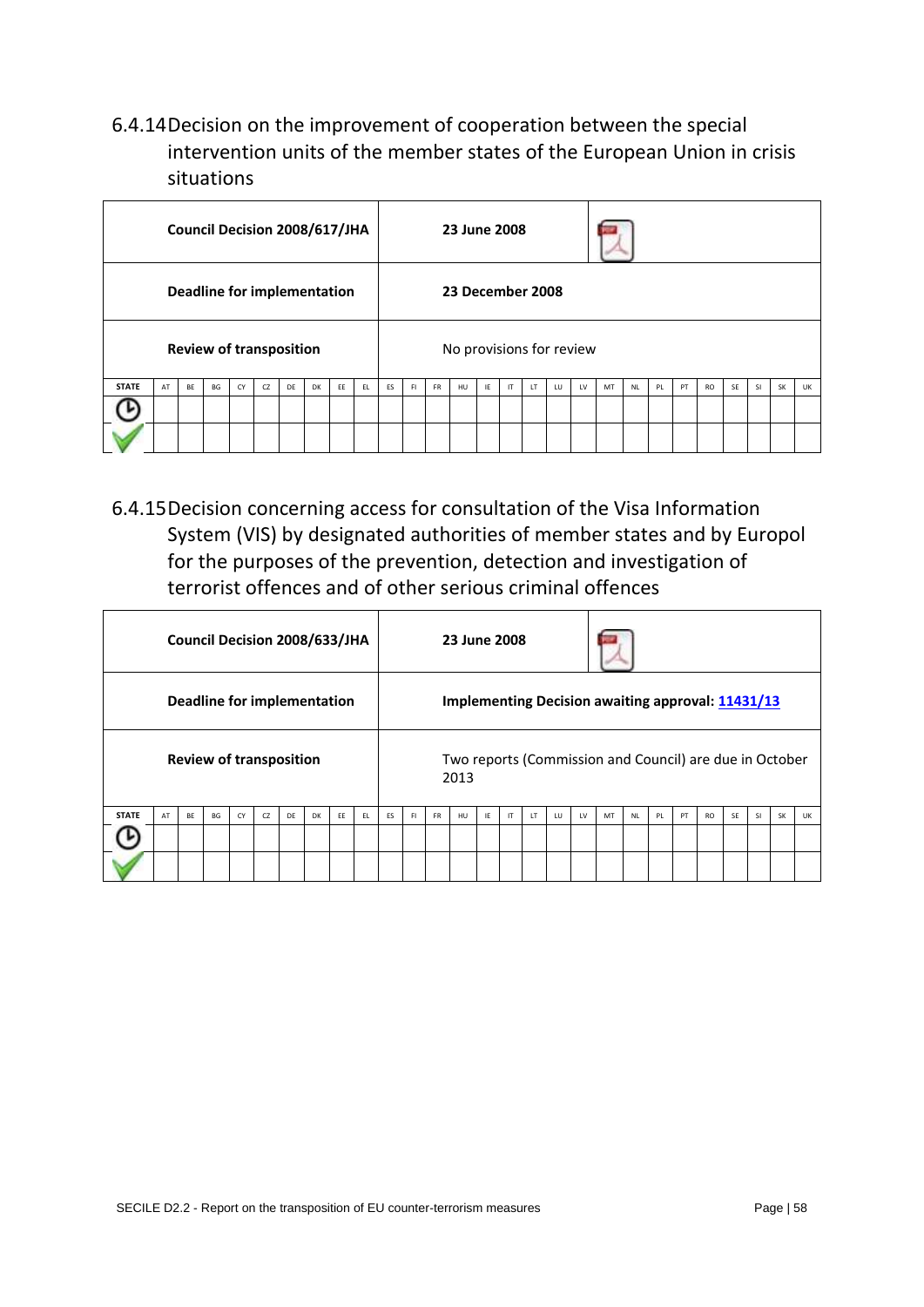<span id="page-58-0"></span>6.4.16Decision amending Regulation (EC) No 725/2004 of the European Parliament and of the council as far as the IMO Unique Company and Registered Owner Identification Number Scheme is concerned (notified under document number C(2009) 148) [related to Regulation (EC) No 725/2004]

|              | <b>Commission Decision</b><br>2009/83/EC<br>Deadline for implementation |    |    |    |    |    |           |    |     |    |    |           | <b>23 January 2009</b>   |     |    |     |    |    | <b>HTML</b>                                          |           |    |    |           |           |           |           |    |
|--------------|-------------------------------------------------------------------------|----|----|----|----|----|-----------|----|-----|----|----|-----------|--------------------------|-----|----|-----|----|----|------------------------------------------------------|-----------|----|----|-----------|-----------|-----------|-----------|----|
|              |                                                                         |    |    |    |    |    |           |    |     |    |    |           | by 1 January 2009        |     |    |     |    |    | Requires implementation of amendments to Regulations |           |    |    |           |           |           |           |    |
|              | <b>Review of transposition</b>                                          |    |    |    |    |    |           |    |     |    |    |           | No provisions for review |     |    |     |    |    |                                                      |           |    |    |           |           |           |           |    |
| <b>STATE</b> | AT                                                                      | BE | BG | CY | CZ | DE | <b>DK</b> | EE | EL. | ES | F1 | <b>FR</b> | HU                       | IE. | IT | LT. | LU | LV | MT                                                   | <b>NL</b> | PL | PT | <b>RO</b> | <b>SE</b> | <b>SI</b> | <b>SK</b> | UK |
|              |                                                                         |    |    |    |    |    |           |    |     |    |    |           |                          |     |    |     |    |    |                                                      |           |    |    |           |           |           |           |    |
|              |                                                                         |    |    |    |    |    |           |    |     |    |    |           |                          |     |    |     |    |    |                                                      |           |    |    |           |           |           |           |    |

<span id="page-58-1"></span>6.4.17Decision on the establishment of the European Criminal Records Information System (ECRIS) in application of Article 11 of Framework Decision 2009/315/JHA

|              |                                                                      |    | Council Decision 2009/316/JHA |    |    |    |           |    |     |    |    |           | 25 February 2009 |    |              |     |    |    |                                           |           |    |    |           |           |    |    |           |
|--------------|----------------------------------------------------------------------|----|-------------------------------|----|----|----|-----------|----|-----|----|----|-----------|------------------|----|--------------|-----|----|----|-------------------------------------------|-----------|----|----|-----------|-----------|----|----|-----------|
|              |                                                                      |    |                               |    |    |    |           |    |     |    |    |           | 7 April 2012     |    |              |     |    |    |                                           |           |    |    |           |           |    |    |           |
|              | <b>Deadline for implementation</b><br><b>Review of transposition</b> |    |                               |    |    |    |           |    |     |    |    |           |                  |    |              |     |    |    | Report due at the latest by 27 April 2015 |           |    |    |           |           |    |    |           |
| <b>STATE</b> | AT                                                                   | BE | BG                            | CY | CZ | DE | <b>DK</b> | EE | EL. | ES | F1 | <b>FR</b> | HU               | IE | $\mathsf{I}$ | LT. | LU | LV | MT                                        | <b>NL</b> | PL | PT | <b>RO</b> | <b>SE</b> | SI | SK | <b>UK</b> |
|              |                                                                      |    |                               |    |    |    |           |    |     |    |    |           |                  |    |              |     |    |    |                                           |           |    |    |           |           |    |    |           |
|              |                                                                      |    |                               |    |    |    |           |    |     |    |    |           |                  |    |              |     |    |    |                                           |           |    |    |           |           |    |    |           |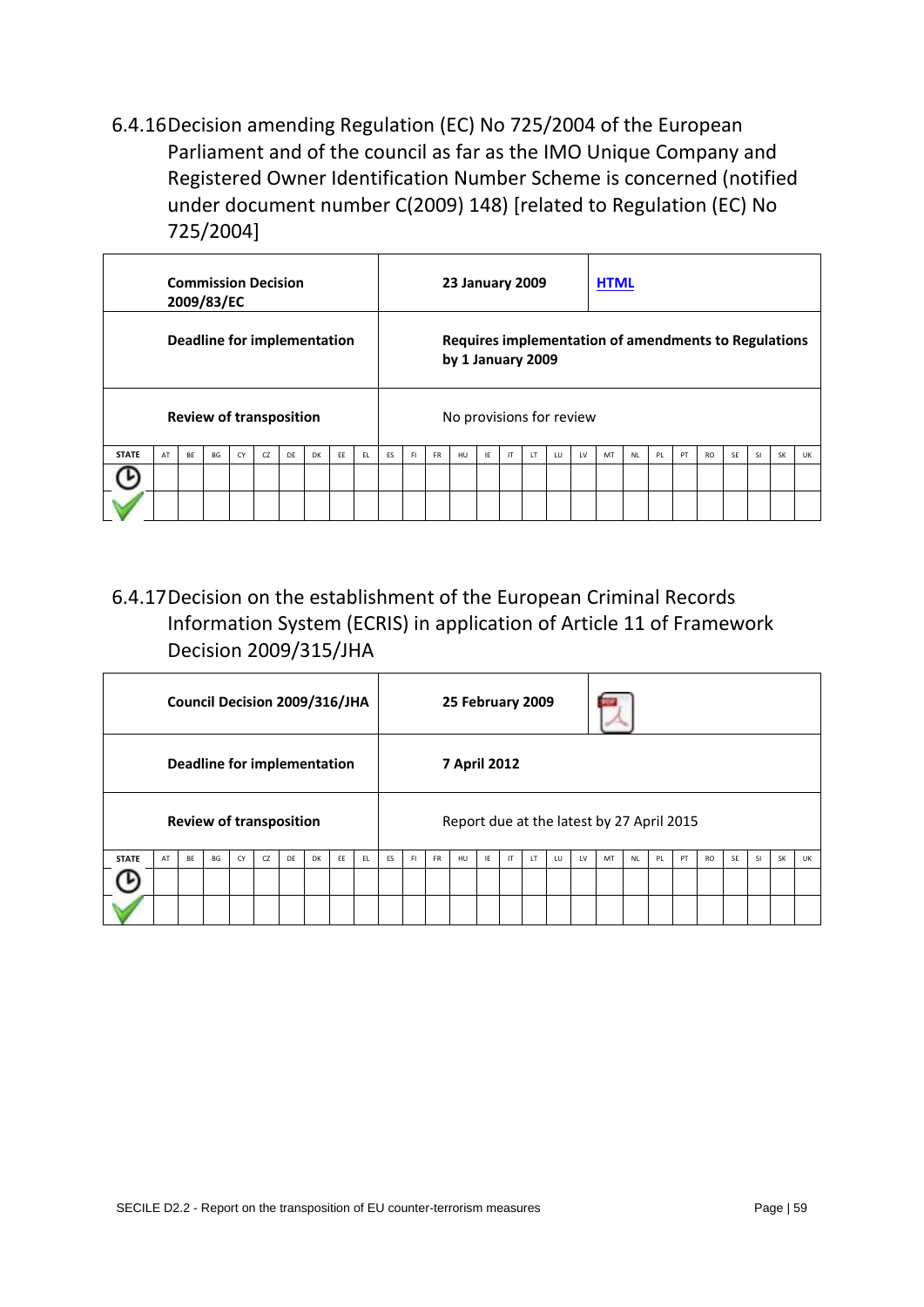# <span id="page-59-0"></span>6.4.18Decision establishing the European Police Office (Europol)

|              |                                                               |           | Council Decision 2009/371/JHA |    |    |    |    |    |     |    |     |           | 6 April 2009                                                                                                        |    |    |     |    |    |    |           |    |    |           |           |           |           |    |
|--------------|---------------------------------------------------------------|-----------|-------------------------------|----|----|----|----|----|-----|----|-----|-----------|---------------------------------------------------------------------------------------------------------------------|----|----|-----|----|----|----|-----------|----|----|-----------|-----------|-----------|-----------|----|
|              |                                                               |           |                               |    |    |    |    |    |     |    |     |           | 1 January 2010                                                                                                      |    |    |     |    |    |    |           |    |    |           |           |           |           |    |
|              | Deadline for implementation<br><b>Review of transposition</b> |           |                               |    |    |    |    |    |     |    |     |           | RAND Europe, Evaluation of the implementation of the<br><b>Europol Council Decision and of Europol's activities</b> |    |    |     |    |    |    |           |    |    |           |           |           |           |    |
| <b>STATE</b> | AT                                                            | <b>BF</b> | BG                            | CY | CZ | DF | DK | EE | EL. | ES | FI. | <b>FR</b> | HU                                                                                                                  | IE | IT | LT. | LU | LV | MT | <b>NI</b> | PL | PT | <b>RO</b> | <b>SF</b> | <b>SI</b> | <b>SK</b> | UK |
|              |                                                               |           |                               |    |    |    |    |    |     |    |     |           |                                                                                                                     |    |    |     |    |    |    |           |    |    |           |           |           |           |    |
|              |                                                               |           |                               |    |    |    |    |    |     |    |     |           |                                                                                                                     |    |    |     |    |    |    |           |    |    |           |           |           |           |    |